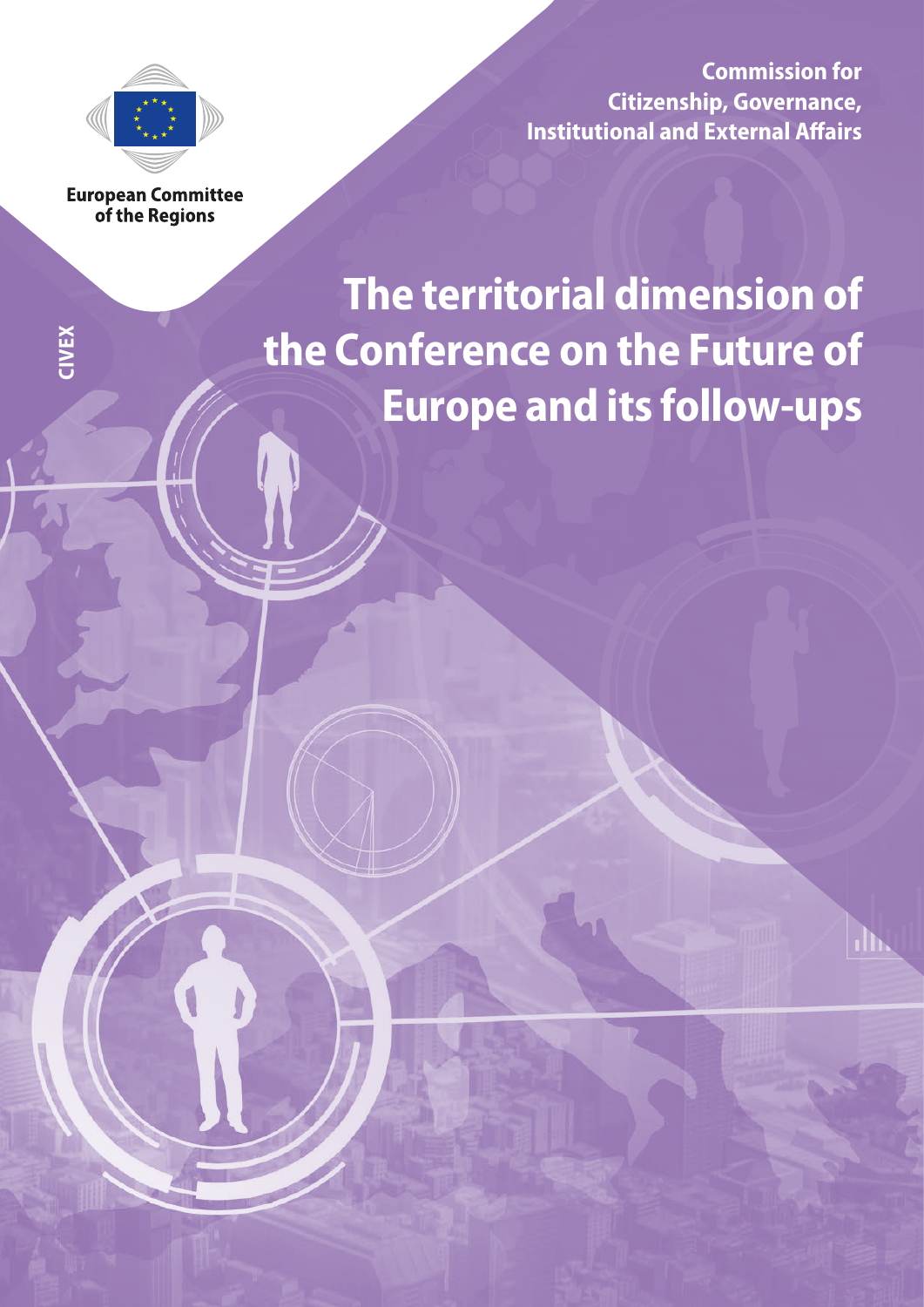© European Union, 2022 Partial reproduction is permitted, provided that the source is explicitly mentioned.

More information on the European Union and the Committee of the Regions is available online at http://www.europa.eu and http://www.cor.europa.eu respectively.

QG-08-22-171-EN-N; ISBN: 978-92-895-1236-7; doi: 10.2863/471727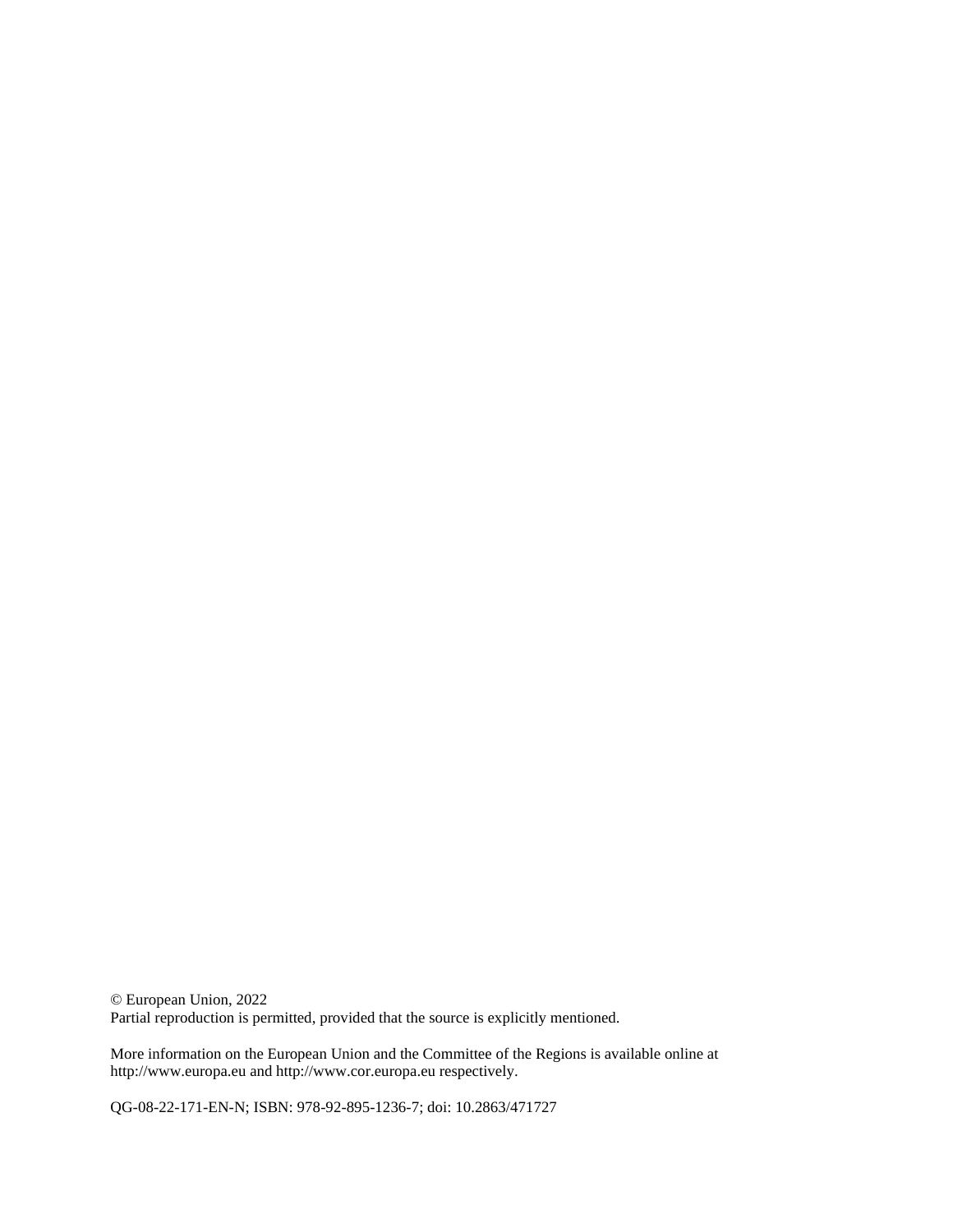**This report was written by Jan Bazyli Klakla, Agnieszka Kulesa, Karolina Zubel (CASE), Tony Zamparutti (Milieu Consulting)**

> **It does not represent the official views of the European Committee of the Regions.**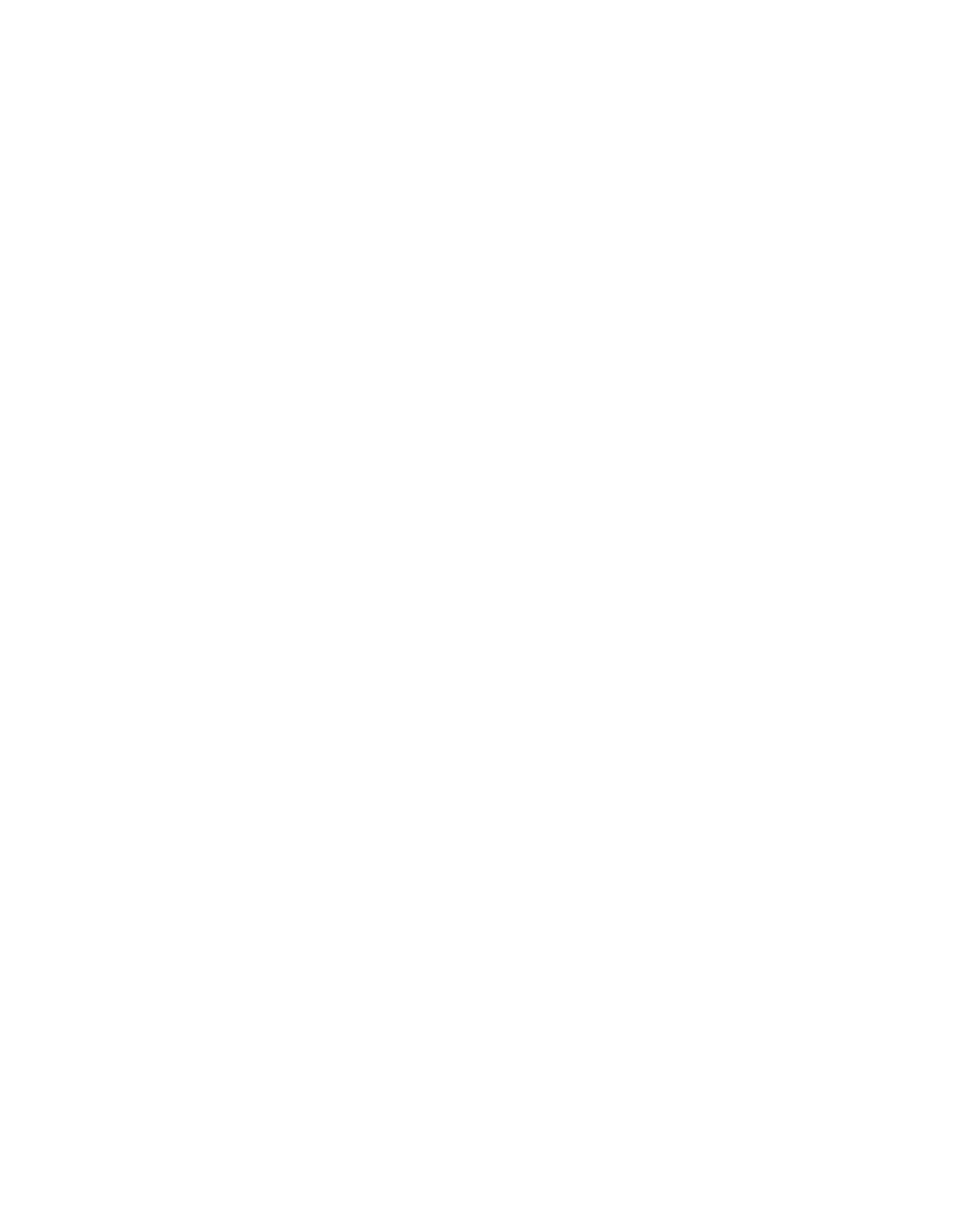### **Contents**

| Citizens' information, participation, and youth (proposals 36 and 37) 9<br>2.1 |     |
|--------------------------------------------------------------------------------|-----|
|                                                                                |     |
|                                                                                |     |
|                                                                                |     |
|                                                                                |     |
|                                                                                |     |
|                                                                                |     |
|                                                                                |     |
|                                                                                |     |
|                                                                                | .53 |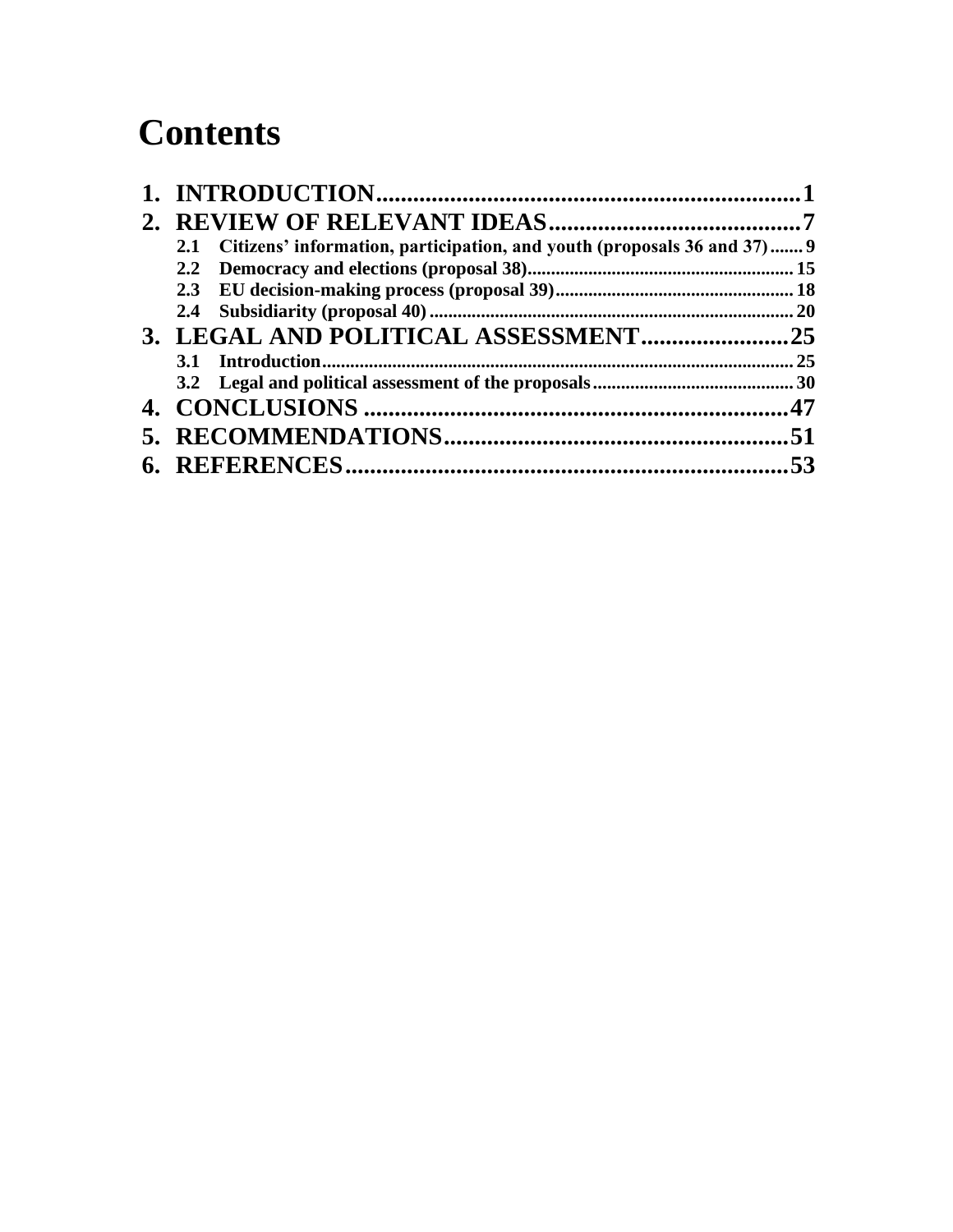# <span id="page-5-0"></span>**1.Introduction**

This final report was prepared as part of the project *The territorial dimension of the Conference on the Future of Europe and its follow-ups* commissioned by the European Committee of the Regions (CoR) under the specific contract No CDR.13594 implementing multiple framework contract for studies in the fields of constitutional affairs, multilevel governance, and devolution No CDR/TL1/66/2020/1. The main aim of the contract is the preparation of a study presenting the outcomes of the Conference on the Future of Europe (CoFoE) which are of relevance for the CoR aligned with three specific objectives set for its participation in the CoFoE (as described in the Terms of Reference of this study), particularly in the framework of strengthening the role of local and regional authorities in European democracy and the functioning of the European Union:

- *1. CoR representatives shall promote the role of European representative democracy at the local and regional level in order to increase the democratic legitimacy of the EU as well as the sense of identity and ownership of the European project for its citizens. CoR representatives will also fight for a strengthening of participative democracy, based on the best practices for permanent consultation mechanisms experienced at the local and regional level (O1);*
- *2. CoR representatives shall promote multilevel governance in the EU: the CoFoE should also lead to increased EU delivery capacity through active subsidiarity and a better involvement of regional and local authorities in the elaboration and implementation of EU legislation and policy processes (O2);*
- *3. CoR representatives should make concrete proposals to address the territorial dimension of European policies in the achievement of the EU's overall cohesion objective (O3).*

This study will also be of use to support the CoR's follow-up to the CoFoE's recommendations concerning European democracy and institutional issues, providing a knowledge-based backup to its legislative and political work, in line with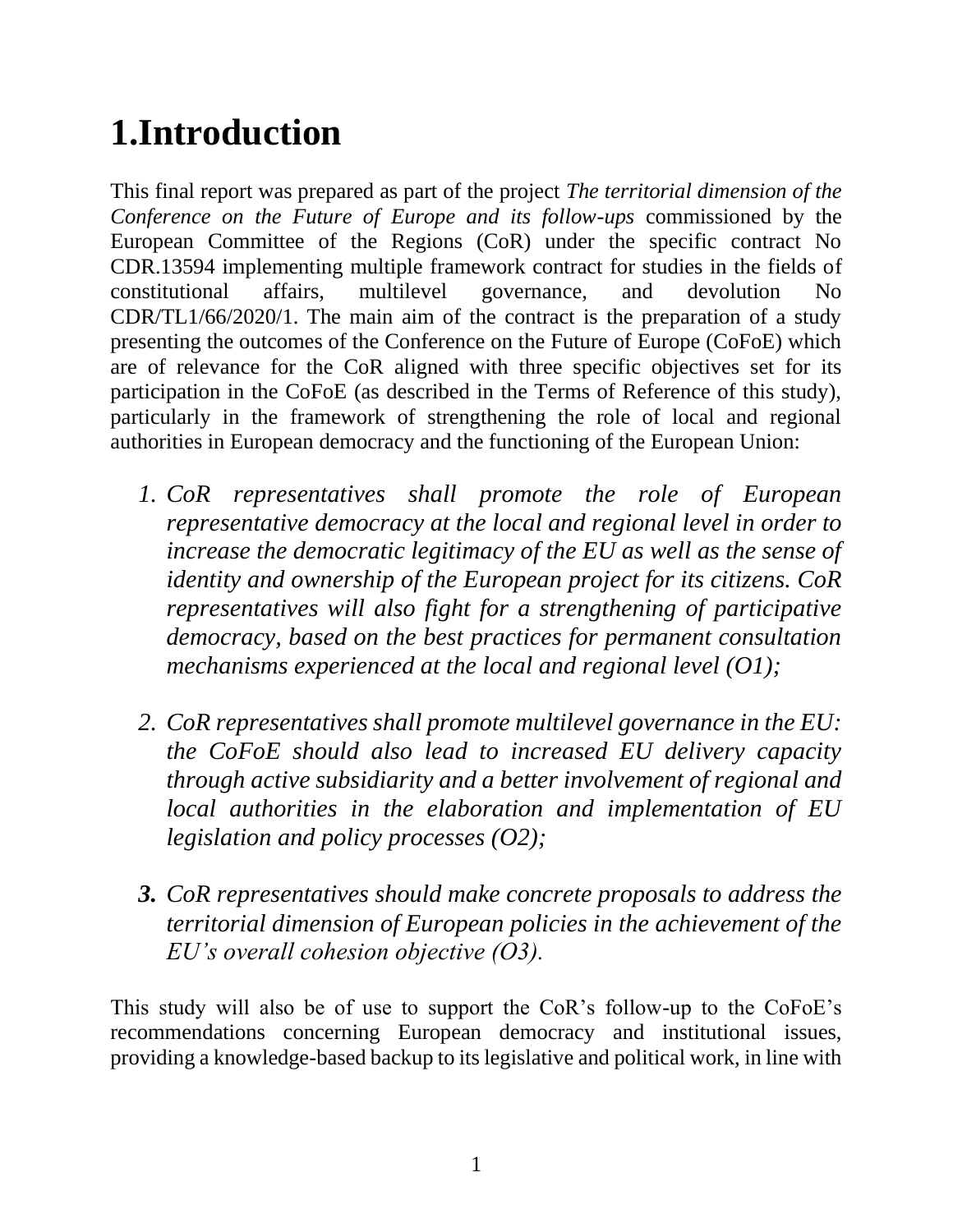the recently published Report of the High Level Group on European Democracy<sup>1</sup>, a resolution on the contribution of the local and regional authorities to the Conference on the Future of Europe (RESOL-VII/019)<sup>2</sup>, and the Marseille Manifesto of local and regional leaders: "Europe starts in its regions, cities and villages"<sup>3</sup>. It will also facilitate the gathering and development of the ideas put forward in the CoFoE which might be relevant for cities and regions as well as provide an overview of potential CoR partners and allies.

Hence, the objective of the study is not only to analyse CoFoE outcomes, but also to:

- 1. Support the CoR's follow-up to the CoFoE's recommendations concerning European Democracy and institutional issues, providing a knowledge-based backup to its legislative and political work, and
- 2. Facilitate the gathering and development of the ideas put forward in the CoFoE that might be relevant for cities and regions and for the CoR as well as provide an overview of potential CoR partners and allies.

The project team kicked off the project by conducting a literature review on topics relevant for this study. The results of this work can be found in the References section. Next, the team mapped and analysed all resources available on the CoFoE website, including the declaration, charter, reporting information, infographics, and audio-visual materials. Finally, the team analysed the 49 proposals adopted, which included 328 concrete measures across 9 themes. The proposals and related measures were based on 178 recommendations from the European Citizens' Panels (ECPs), input from national panels and events, and 43,734 contributions on 16,274 ideas recorded on the multilingual digital platform<sup>4</sup>. The analysis was primarily focused on the ideas related to European democracy and institutional issues, but where

<sup>&</sup>lt;sup>1</sup> CoR, *Report of the High-Level Group on European Democracy*, Brussels, 31 January 2022.

<sup>2</sup> CoR, *Resolution on the contribution of the local and regional authorities to the Conference on the Future of Europe (RESOL-VII/019),* 148th plenary session, 26-27 January 2022.

<sup>3</sup> CoR, *The Marseille Manifesto of local and regional leaders: "Europe starts in its regions, cities and villages",* 4 March 2022.

<sup>4</sup> EP, *Treaty review necessary to implement Conference proposals, Parliament declares,*  [https://www.europarl.europa.eu/news/en/press-room/20220429IPR28227/treaty-review](https://www.europarl.europa.eu/news/en/press-room/20220429IPR28227/treaty-review-necessary-to-implement-conference-proposals-parliament-declares)[necessary-to-implement-conference-proposals-parliament-declares,](https://www.europarl.europa.eu/news/en/press-room/20220429IPR28227/treaty-review-necessary-to-implement-conference-proposals-parliament-declares) accessed online on 8 June 2022.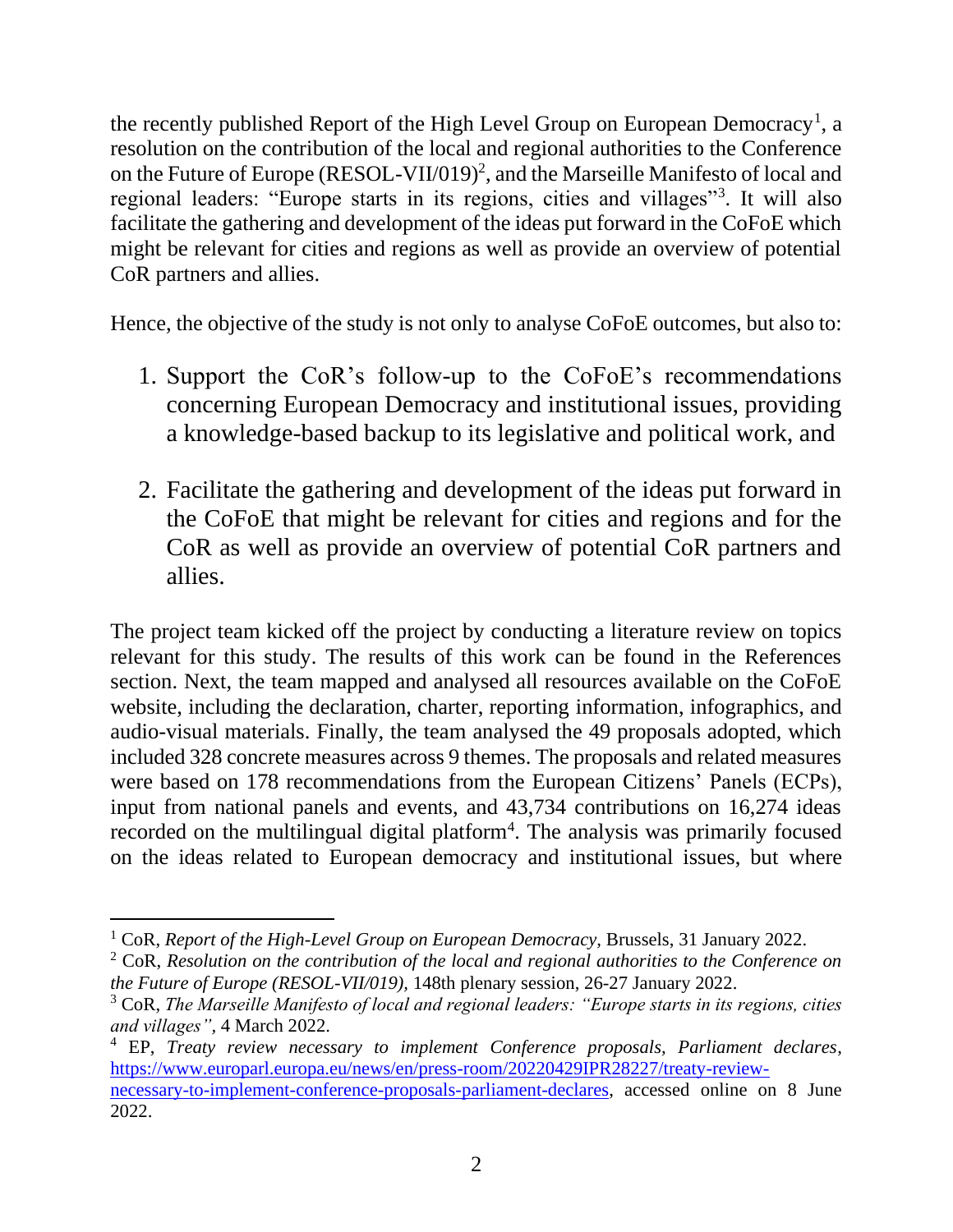synergies were identified, ideas related to other themes – i.e., social protection or environmental policies – were also studied.

The CoFoE itself is a long-awaited bottom-up democratic exercise which kicked off on 9 May 2021 after a year-long delay resulting from changing priorities, the inability to organise such a mass-scale procedure during the COVID-19 outbreak, and prolonged inter-institutional disputes<sup>5</sup>. Although the CoFoE is a joint project of the European Parliament (EP), the Council, and the European Commission  $(EC)^6$ , the idea for this process was presented in 2019 by the President of France, Emmanuel Macron, and then formally introduced by Ursula von der Leyen in the political guidelines for her mandate as President of the  $EC<sup>7</sup>$ . Eventually, on 10 March 2021, the Joint Declaration on the CoFoE was signed by the former EP President David Sassoli, Portuguese Prime Minister António Costa on behalf of the Presidency of the EU Council, and Commission President Ursula von der Leyen<sup>8</sup>.

The CoFoE consisted of four components:

1. European Citizens' Panels (ECPs)<sup>9</sup>, where 800 randomly selected citizens representing different genders, ages, views, and socioeconomic backgrounds from across the EU discussed different topics and came up with concrete recommendations. There were four ECPs, each meeting three times between September 2021 and February 2022. ECP1 focused on a stronger economy, social justice, jobs, education, culture, sport, and the digital transformation; ECP2 tackled EU democracy, values, rights, rule of law, and security;

<sup>5</sup> EC Audio-visual Service, *Conference on the Future of Europe,*  [https://audiovisual.ec.europa.eu/en/topnews/M-006565,](https://audiovisual.ec.europa.eu/en/topnews/M-006565) accessed online on 8 June 2022.

<sup>6</sup> EC Press corner, *Factsheet - Conference Roll-out,*  [https://ec.europa.eu/commission/presscorner/detail/en/FS\\_21\\_1822,](https://ec.europa.eu/commission/presscorner/detail/en/FS_21_1822) accessed online on 8 June 2022.

<sup>7</sup> Political Guidelines for the Next European Commission 2019-2024, *A Union that strives for more. My agenda for Europe by candidate for President of the European Commission Ursula von der Leyen*, https://ec.europa.eu/info/sites/default/files/political-guidelines-next-commission en 0.pdf. accessed online on 8 June 2022.

<sup>8</sup> Joint Declaration on the Conference on the Future of Europe, *Engaging With Citizens For Democracy – Building A More Resilient Europe,* [https://ec.europa.eu/info/sites/default/files/en\\_-](https://ec.europa.eu/info/sites/default/files/en_-_joint_declaration_on_the_conference_on_the_future_of_europe.pdf) [\\_joint\\_declaration\\_on\\_the\\_conference\\_on\\_the\\_future\\_of\\_europe.pdf,](https://ec.europa.eu/info/sites/default/files/en_-_joint_declaration_on_the_conference_on_the_future_of_europe.pdf) accessed online on 8 June 2022.

<sup>9</sup> CoFoE, *European Citizens' Panels*, [https://futureu.europa.eu/assemblies/citizens-panels,](https://futureu.europa.eu/assemblies/citizens-panels) accessed online on 8 June 2022.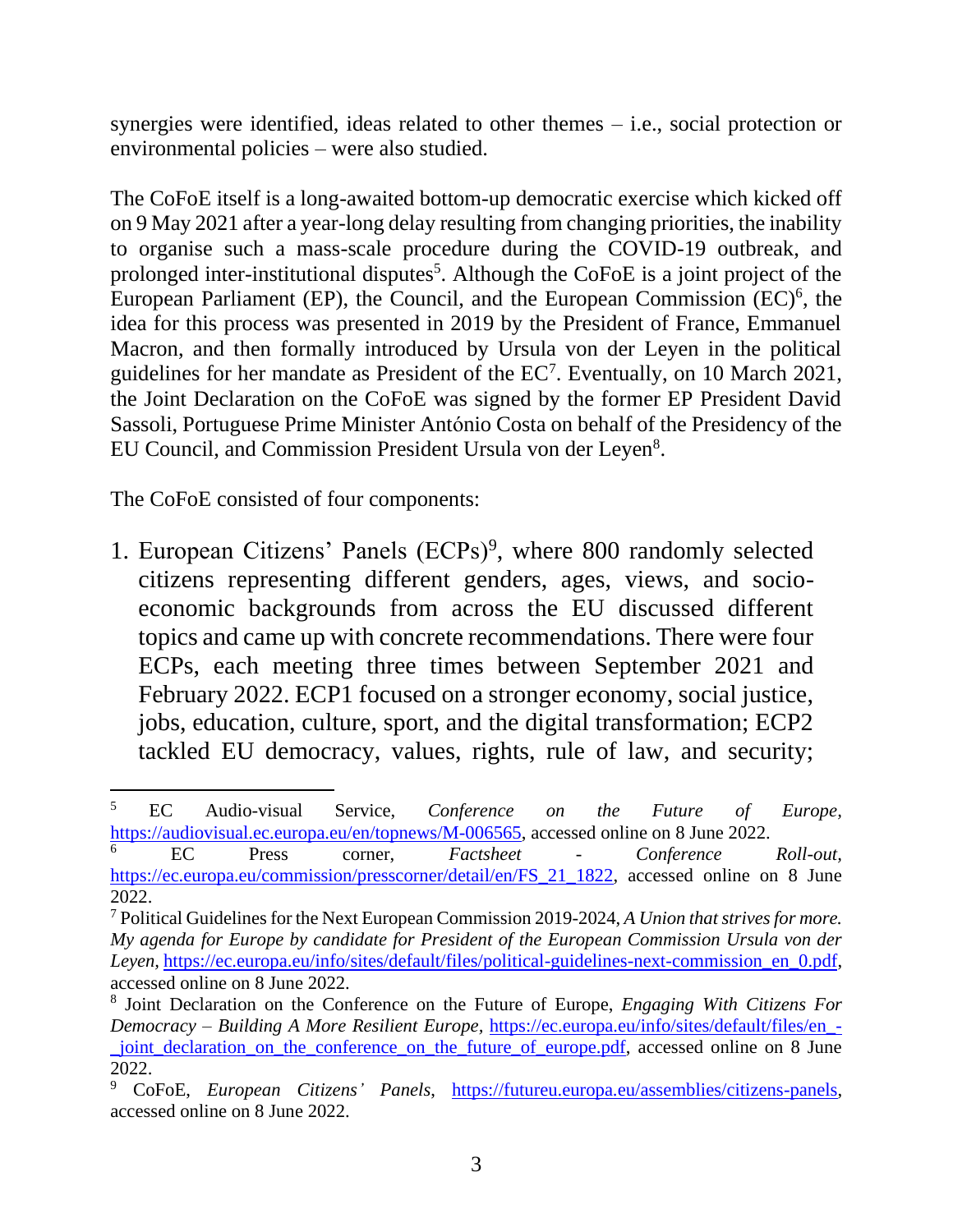ECP3 focused on climate change, the environment, and health; and ECP4 discussed the EU in the world and migration. As this study focuses on European democracy, ECP2 recommendations are of the utmost importance;

- 2. Conference plenaries, where recommendations from the abovementioned ECPs and national panels and events were debated, among others, by representatives of the EP, Council, and EC, representatives from national parliaments, 80 representatives from the ECPs, 27 representatives from National Citizens' Panels and conference events (one per Member State), and the President of the European Youth Forum. Additionally, representatives from the CoR, the Economic and Social Committee, local and regional authorities, social partners, and civil society activists took part in these debates  $10$ . Nine thematic working groups were created to prepare inputs to the debates, thus giving voice to ideas others than those mentioned by citizens at the ECPs "within the parameters of the Joint Declaration and the Rules of Procedures"<sup>11</sup>;
- 3. A multilingual digital platform serving as a hub and knowledge centre for the entire process. The platform allowed citizens to share ideas and comment on submissions. Each input was translated into all EU languages $^{12}$ ;
- 4. National Citizens' Panels and other decentralised events, which took place in-person, online, or in a hybrid manner. These were typically held by civil society organisations as well as national, regional, and local authorities<sup>13</sup>.

<sup>&</sup>lt;sup>10</sup> CoFoE, *Conference Plenary*, [https://futureu.europa.eu/pages/plenary,](https://futureu.europa.eu/pages/plenary) accessed online on 8 June 2022.

<sup>11</sup> CoFoE, *Working Groups*, [https://futureu.europa.eu/pages/working-groups,](https://futureu.europa.eu/pages/working-groups) accessed online on 8 June 2022.

<sup>12</sup> CoFoE, *What is the Conference on the Future of Europe?,* [https://futureu.europa.eu/pages/about,](https://futureu.europa.eu/pages/about) accessed online on 8 June 2022.

 $13$  Ibidem.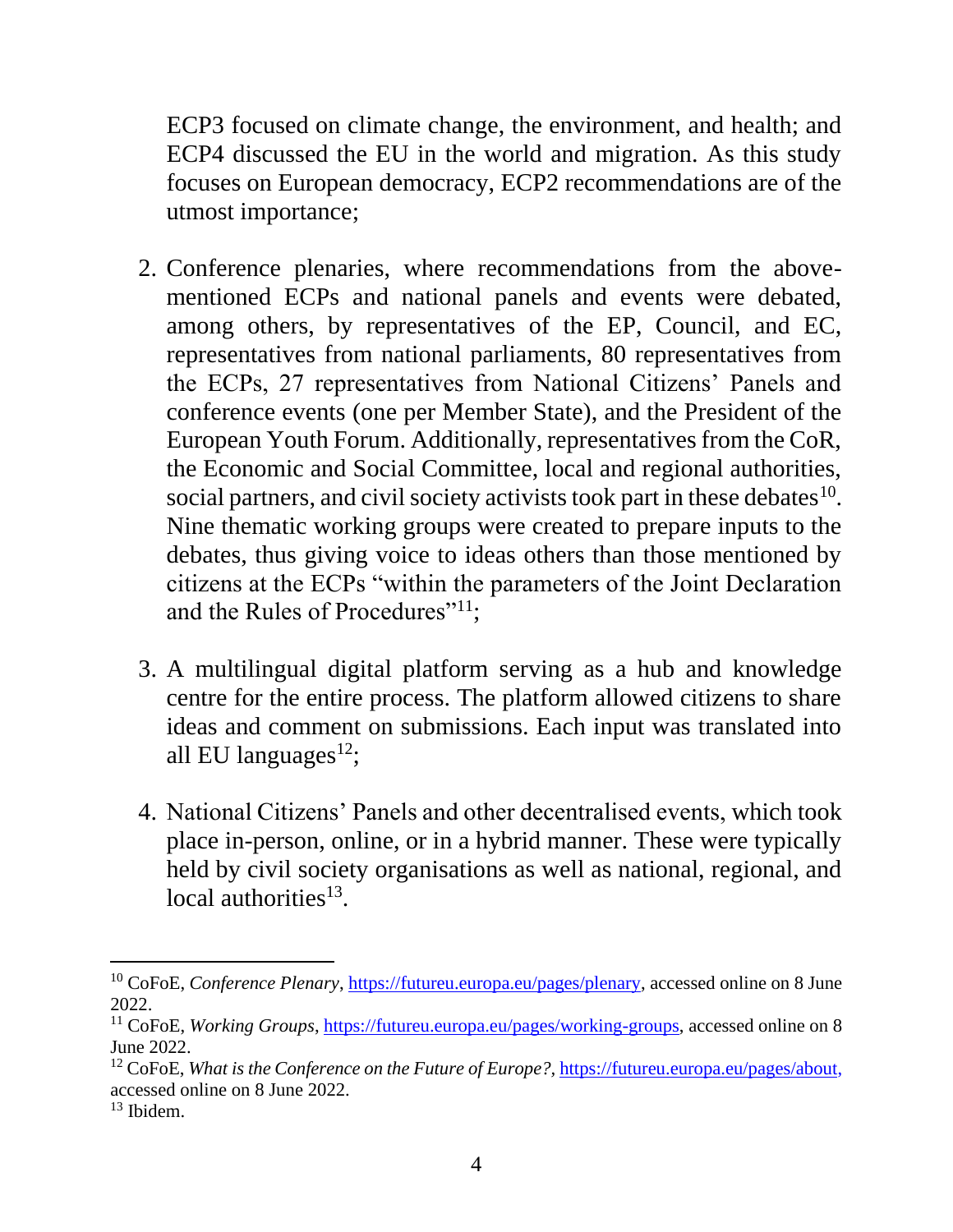The digital platform as well as the European, national, regional, and local events provided an opportunity for European citizens to share ideas that could be implemented not only by EU and Member State bodies and institutions, but also by local and regional authorities (LRAs) in a bottom-up and inclusive manner. In particular, the ideas addressing European democracy were carefully selected and are synthesised in *Chapter 2*. *Chapter 3* evaluates how the proposals and measures presented in *Chapter 2* could be incorporated into the EU *acquis* and daily decisionmaking processes as well as if their inclusion would entail treaty changes and if there is the political will for citizen-recommended reforms. *Chapter 4* presents conclusions concerning the CoFoE and the proposals adopted on European democracy. Finally, *Chapter 5* suggests recommendations for follow-up actions for the CoR.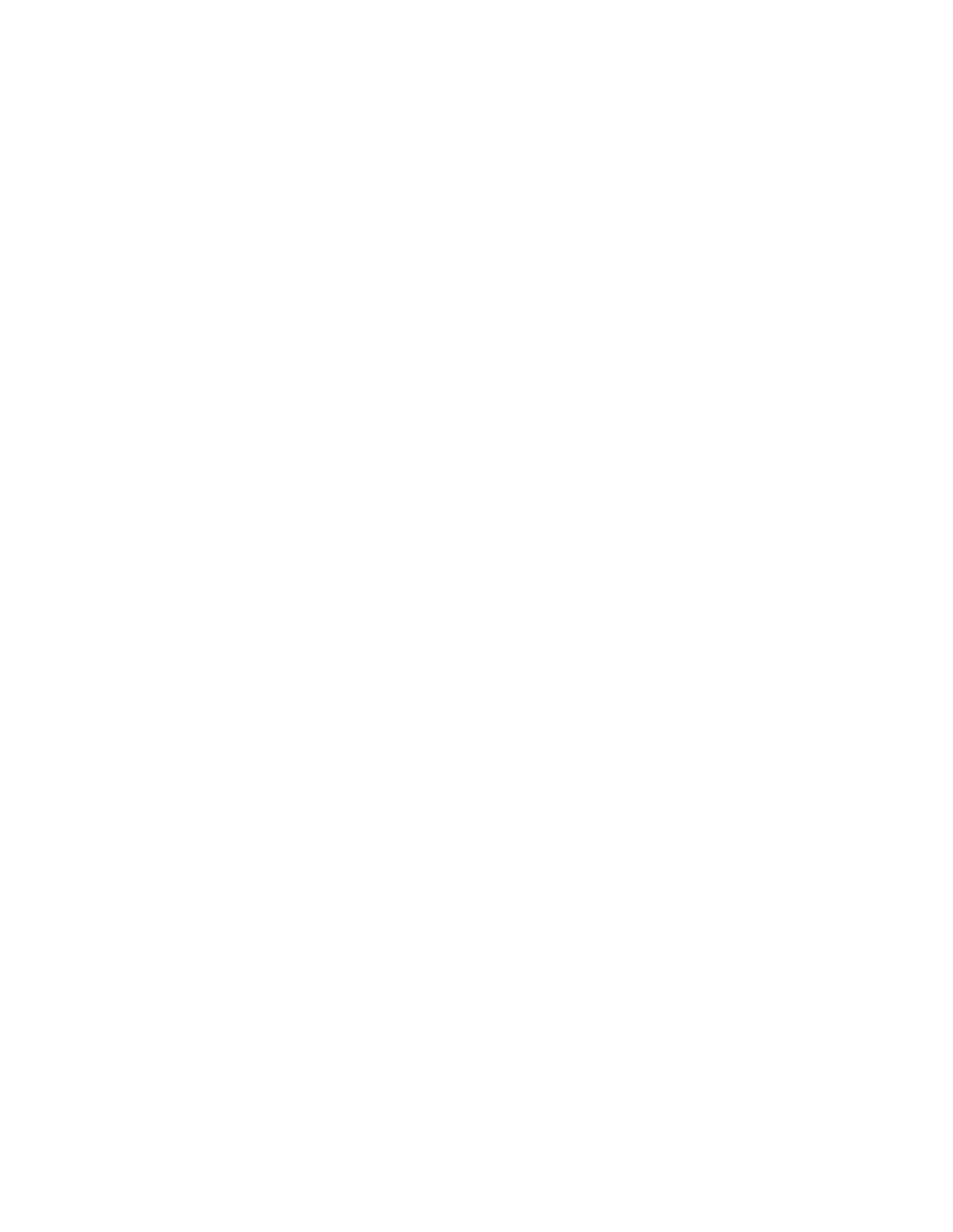### <span id="page-11-0"></span>**2.Review of relevant ideas**

As described in the introductory remarks, this section is inspired by 178 recommendations from the ECPs – especially ECP2, inputs from the national panels and accompanying decentralised workshops, conferences, and seminars, as well as 43,734 contributions on 16,274 ideas recorded on the CoFoE's multilingual platform<sup>14</sup>. These inputs were also important for the actions undertaken by the working group on European democracy, chaired by MEP Manfred Weber (DE/EPP), whose role was to analyse and assess them in relation to the current institutional setup and its eventual reform and then, before the final CoFoE Plenary, prepare concrete proposals and measures to be put to vote. Effectively, this working group's actions were also analysed while preparing this final report (some working group meetings were recorded and are available on the CoFoE website). It is worth noting that the CoR, represented by four delegates in this working group, had a major role in steering certain discussions – for example, it took the lead on the discussion related to (active) subsidiarity.

Overall, the aim of this section is to present thematically grouped ideas on European democracy developed during the previous year under the umbrella of the CoFoE. This thematic grouping evolved together with the ideas of the CoFoE and now reflects the relevant sections of the adopted proposals. This chapter is broadly divided into four subsections focusing on:

- 1. Citizens' information, participation, and youth;
- 2. Democracy and elections;
- 3. EU decision-making process;
- 4. Subsidiarity.

Yet, in some cases, synergies with proposals not directly linked to democracy have been found when analysing the overall outcomes of the CoFoE. Those that tackle issues relevant for LRAs have also been mentioned where needed to showcase the diversity of proposals on which the CoR and the cities and regions from across the EU can build on. The numbering of respective ideas analysed below – numbers in

<sup>14</sup> EP, *Future of Europe: Conference Plenary ambitious proposals point to Treaty review,*  [https://www.europarl.europa.eu/news/en/press-room/20220429IPR28218/future-of-europe](https://www.europarl.europa.eu/news/en/press-room/20220429IPR28218/future-of-europe-conference-plenary-ambitious-proposals-point-to-treaty-review)[conference-plenary-ambitious-proposals-point-to-treaty-review,](https://www.europarl.europa.eu/news/en/press-room/20220429IPR28218/future-of-europe-conference-plenary-ambitious-proposals-point-to-treaty-review) accessed online on 8 June 2022.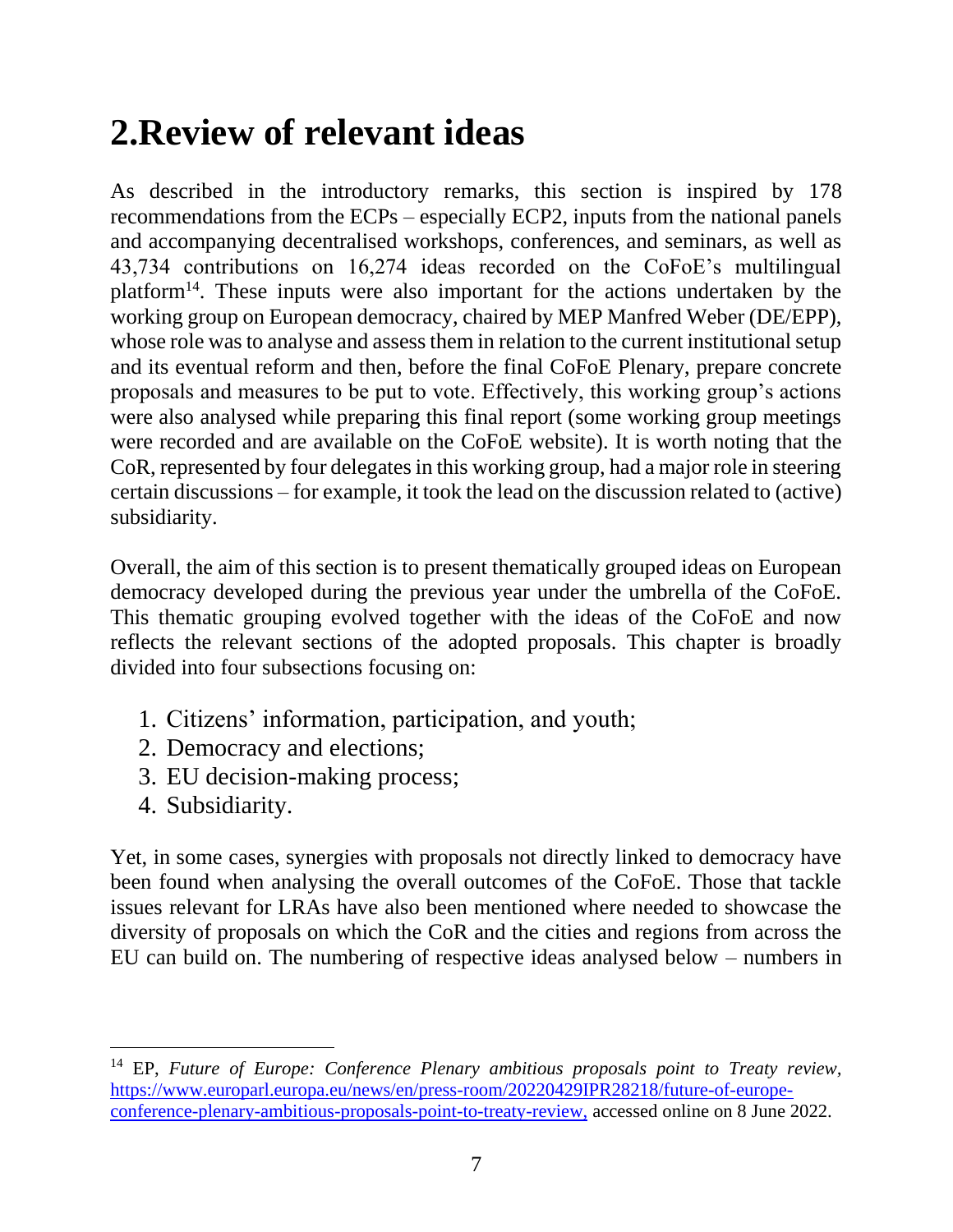parentheses – corresponds to the numbering of objectives (proposals) and measures from the CoFoE final report<sup>15</sup>.

Concerning the methodology for the preparation of this report, the project team analysed relevant inputs from each of the groups (ECPs, national panels and events, the digital platform, and working group proceedings) and assessed whether they are of relevance for the CoR or LRAs from across the EU. This also facilitated the identification of the proponents of the ideas and objectives set by the CoR for its participation in the CoFoE. Most of all, the concrete measures adopted by the Conference Plenary to strengthen European democracy – measures that build on the above-mentioned inputs from the platform, panels, and different events – are described here as they serve as a starting point for the legal and political assessment presented in the following section.

A thorough quantitative (with regard to the number of ideas addressing democracy) and qualitative analysis of this massive input proved that European democracy is the topic that received the most contributions from citizens active on the CoFoE digital platform and was heavily discussed during the ECP meetings. Concerning the recommendations from the National Citizens' Panels and events, one might conclude that democracy was a strong interest for citizens in only a few EU Member States. A detailed examination of all the reports, memos, and audio visual materials summarising the effects and discoveries of the national endeavours available on the CoFoE website<sup>16</sup> proves that especially Belgian, Danish, Dutch, French, and Italian citizens have strong ideas on how to improve the EU democratic deficit and backsliding. This might result from the fact that in each of these countries, the CoFoE's national dimension was significant, with a well-planned vision for a broad and inclusive national debate where LRAs, civil society, and other non-governmental actors play a central role. Furthermore, the role of LRAs was oftentimes mentioned in the proceedings of the ECPs and by platform users, which is reflected in the final outcomes published on 9 May 2022 tackling a wide array of issues including: agriculture, food production, biodiversity and ecosystems, and pollution (proposal 2); climate change, energy, and transport (proposal 3); sustainable growth and innovation (proposal 11); enhancing the EU's competitiveness and further deepening the Single Market (proposal 12); inclusive labour markets (proposal 14); transparency of the EU and its relations with the citizens (proposal 22); safe and trustworthy digital society – cyber security and disinformation (proposal 33);

<sup>15</sup> CoFoE, *Report on the Final Outcome*, May 2022, [https://www.europarl.europa.eu/resources/library/media/20220509RES29121/20220509RES2912](https://www.europarl.europa.eu/resources/library/media/20220509RES29121/20220509RES29121.pdf) [1.pdf](https://www.europarl.europa.eu/resources/library/media/20220509RES29121/20220509RES29121.pdf) 

<sup>16</sup> CoFoE, *National Panels and events*, [https://futureu.europa.eu/pages/ms-section,](https://futureu.europa.eu/pages/ms-section) accessed online on 8 June 2022.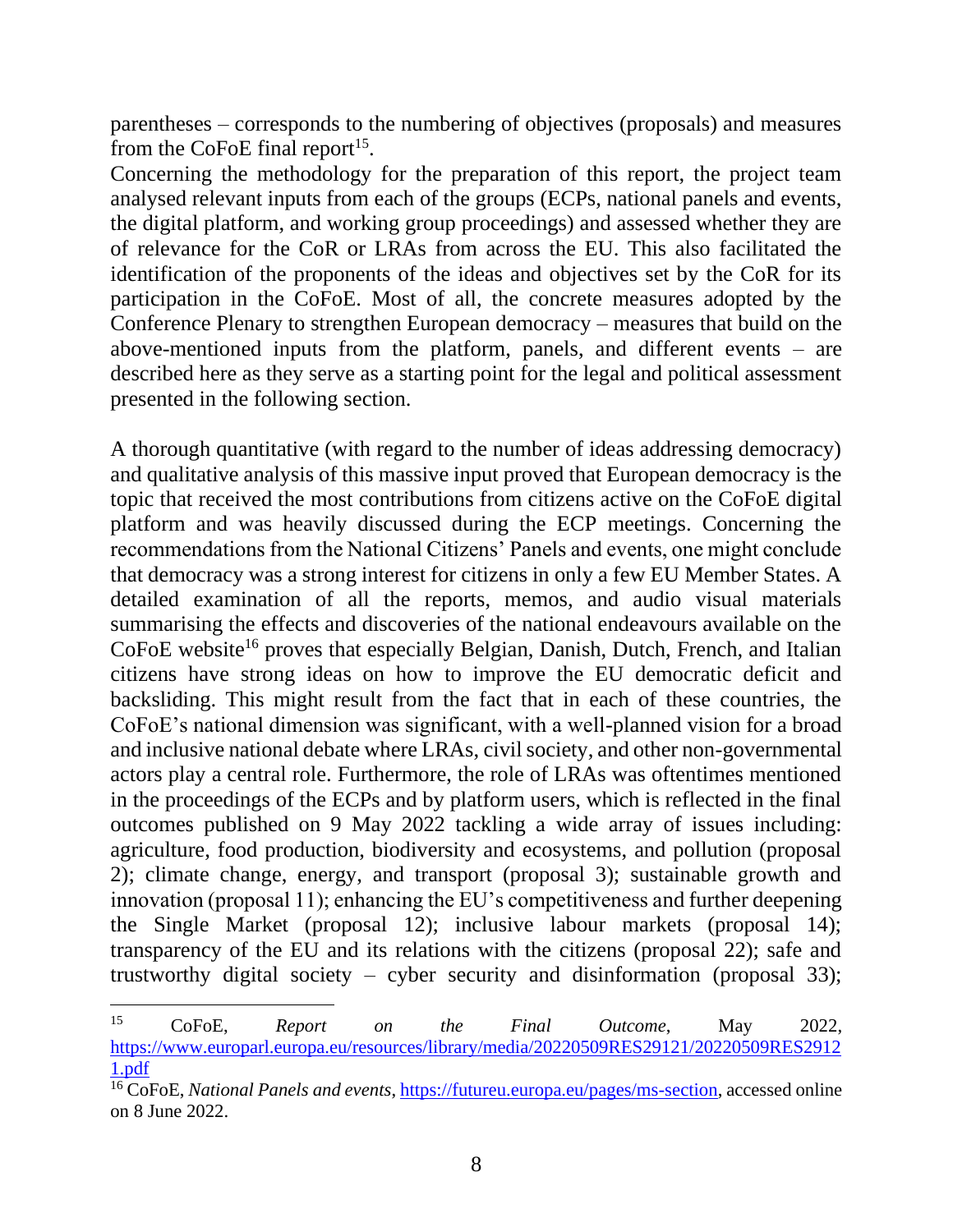irregular migration (proposal 43 bis); asylum and integration (proposal 45 bis); education (proposal 46); European youth issues (proposal 47); culture and exchanges (proposal 48); and sport (proposal 49).

#### <span id="page-13-0"></span>**2.1 Citizens' information, participation, and youth (proposals 36 and 37)**

Most recommendations on strengthening EU democracy focused on access to information and an independent media, ensuring higher rates of participation in EU decision-making and the educational tools and practices that would push European youth toward being more informed and engaged. Such recommendations were popular among digital platform users as well as the participants of the National and European Citizens' Panels. Depending on the objective agreed upon (see below), some measures approved by the Conference Plenary are more of a ready-made solution that EU bodies can quickly use in the CoFoE follow-up. The measures presented below meet two objectives:

- 1. They are linked to European democracy, and
- **2.** They are relevant for the CoR and LRAs given the three objectives set at the beginning of the CoFoE (see Introduction and Chapter 3).

The objective of proposal 36 ("*increase citizens' participation and youth involvement in democracy at the EU level to develop a 'full civic experience' for Europeans, ensure that their voice is heard also in between elections, and that the participation is effective")* – has been backed by numerous inputs, especially from the CoFoE multilingual platform where citizens from across the continent emphasised the need to develop [innovative means to ensure political participation.](https://futureu.europa.eu/processes/Democracy/f/6/proposals/57091) A few individual contributors as well as some institutional users, including [Eurocities,](https://futureu.europa.eu/processes/Democracy/f/6/proposals/261264?filter%5Bcategory_id%5D%5B%5D=14&order=recent&page=8&per_page=20) [Europa-Union Deutschland,](https://futureu.europa.eu/processes/Democracy/f/6/proposals/174308?toggle_translations=true) and EZA - [European Centre for Workers'](https://futureu.europa.eu/processes/Democracy/f/6/proposals/242025?order=recent&page=21)  [Questions,](https://futureu.europa.eu/processes/Democracy/f/6/proposals/242025?order=recent&page=21) introduced ideas spanning from launching a "direct settlement between the Commission and the municipalities of EU funding" to introducing a new format of political and cultural set-up aimed at empowering citizens. In late April 2021, the [EUMANS Movement](https://futureu.europa.eu/processes/Democracy/f/6/proposals/1587) came up with a concrete measure on how to ensure the steady flow of information developed under the umbrella of the CoFoE by directly targeting each and every European through direct mail as well as by identifying possibilities to involve advocates of the European Citizens' Initiatives in Citizen Panels and other citizen-centred initiatives related to the CoFoE; inviting the municipalities and regions of Europe to create information points (online and offline) with reference to the right of citizens to sign the ongoing European Citizens' Initiatives; and inviting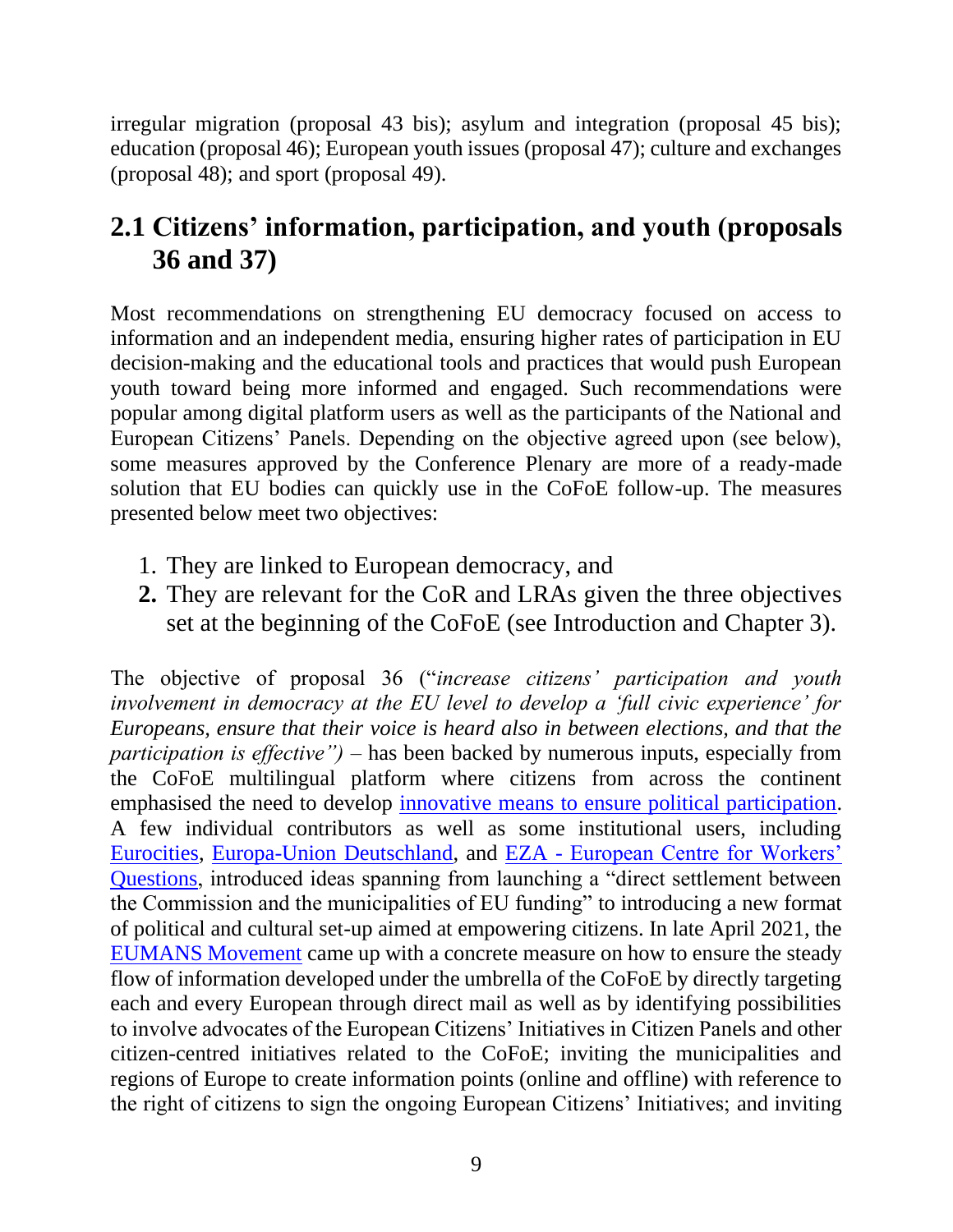Member States to create information points (online and offline) with reference to the right of citizens to sign the ongoing European Citizens' Initiatives. Others – such as [Citizens Takeover Europe](https://futureu.europa.eu/processes/Democracy/f/6/proposals/7692) and [Fondazione Antonio Megalizzi](https://futureu.europa.eu/processes/Democracy/f/6/proposals/286969?filter%5Bcategory_id%5D%5B%5D=14&order=recent&per_page=20) – went even further and introduced measures that, along these lines, could either help in fostering European identity or protect the fundamental rights of a free press and access to information by developing a common European Democracy Reporting Service.

Building on these examples, the members of the Conference Plenary agreed on eight specific measures aimed at increasing citizens' participation and youth involvement:

- 1. *Improving the effectiveness of existing and developing new citizens' participation mechanisms, in line with EU acquis, by better informing on them. Ideally, all the information about the participatory spaces should be summarised in an integrated official website with different features. A mechanism should be devised to monitor policy and legislative initiatives which have emerged from participatory democracy processes; Participatory mechanisms should be inclusive and their communication able to reach a diverse public. Attention should be paid to content material, topics, and moderators' skills. They should include an analysis on the impact of the policies discussed on, inter alia, women and vulnerable persons (36.1).* Although this specific measure was discussed heavily during working group meetings with CoR representatives, and is generally in line with its objectives, the CoR's proposal to add "place-based" to the participation mechanism was not taken up, which makes this idea's territorial impact slightly weaker than it could have been. Measures 36.4 and 36.5 partly balance this discrepancy.
- 2. *Increasing the frequency of online and offline interactions between EU institutions and its citizens through different means of interaction in order to ensure that citizens can participate in the EU policymaking process to voice their opinions and to get feedback and creating a charter for EU officials on citizens' participation (36.2).*  This measure is inspired by ECP2 Recommendation 29 to: "1) to increase the frequency of online and offline interactions between the EU and its citizens (i.e., by asking citizens directly about EU matters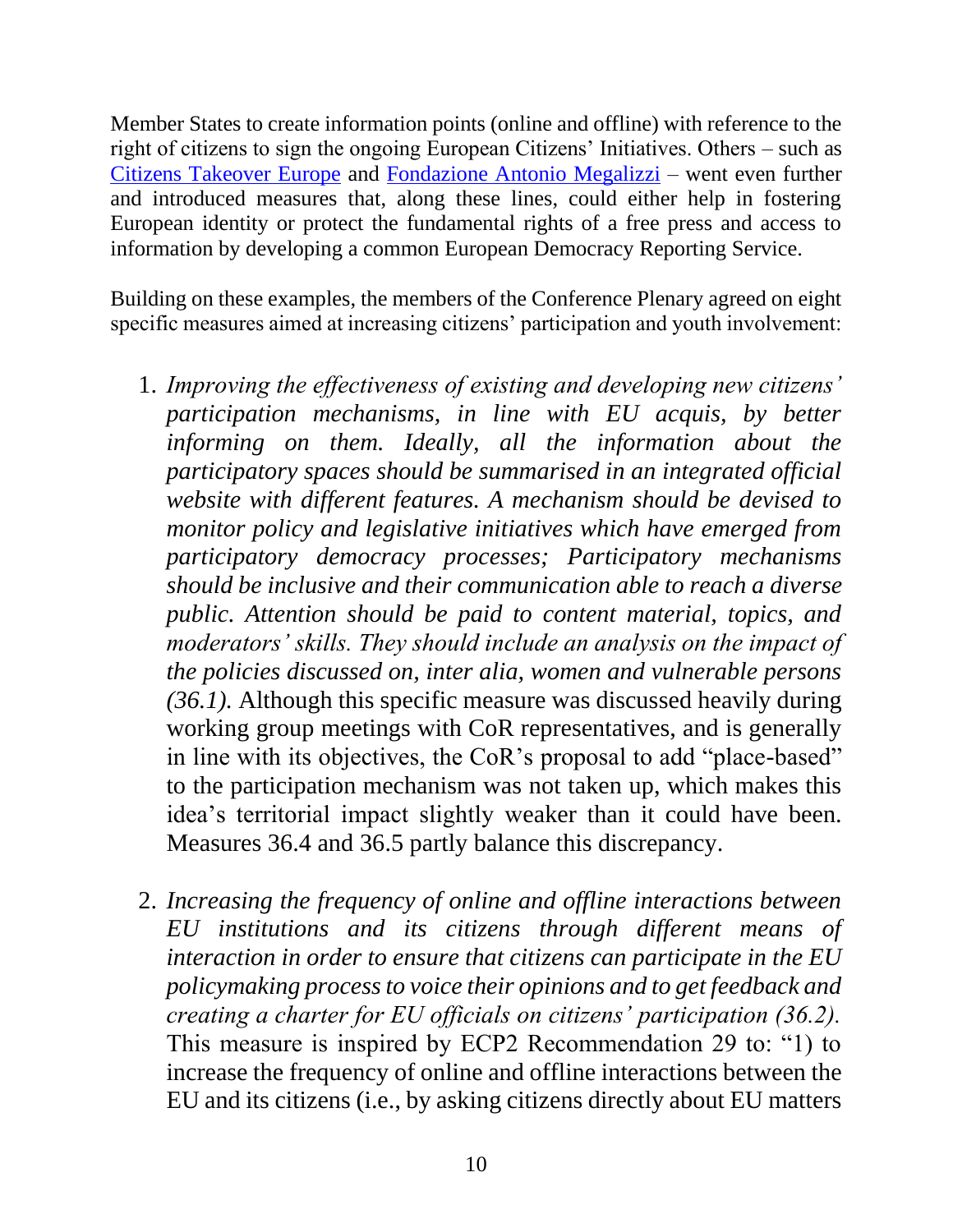and by creating a user-friendly platform to ensure that every citizen can interact with EU institutions and EU officials) and 2) in order to ensure that citizens can participate in the EU policymaking process, to voice their opinions and to get feedback, we recommend to create a charter or a code of conduct or guidelines for EU officials. Different means of interactions should exist so that every citizen can participate". Although there are no KPIs with regard to the expected frequency of such interactions, the measure seems to satisfy all parties involved as no disputes have been recorded during the process of drafting.

- 3. *Improving and streamlining existing mechanisms at the European, national, and local level to make them more secure, accessible, visible, and inclusive (36.4).* This measure builds on an idea from the Belgian National Panel suggesting "places where citizens can express their opinions, in the form of 'Europe Houses' that can help spread citizens' views at the European level, should exist at different locations across the EU". The slightly more radical proposal of Belgian citizens recommending that "local authorities or libraries, which are independent of government, could be involved in the dissemination of initiatives and the collection of signatures, both electronically and on paper. The EU should draw up an inventory of this network per country and make it available to the citizens starting the European Citizens' Initiative (ECI)" was not considered in detail by the working group and was omitted in the final proposal.
- 4. *Include organised civil society and regional and local authorities and existing structures, such as the European Economic and Social Committee (EESC) and the CoR, in the citizens' participation process (36.5)*. This is another measure directly stemming from the Belgian National Panel which, as described above, partially balances the lack of reference to the territorial dimension in 36.1.
- 5. *Create a system of local EU Councillors as a way to reduce the distance between EU institutions and European citizens (36.6).* This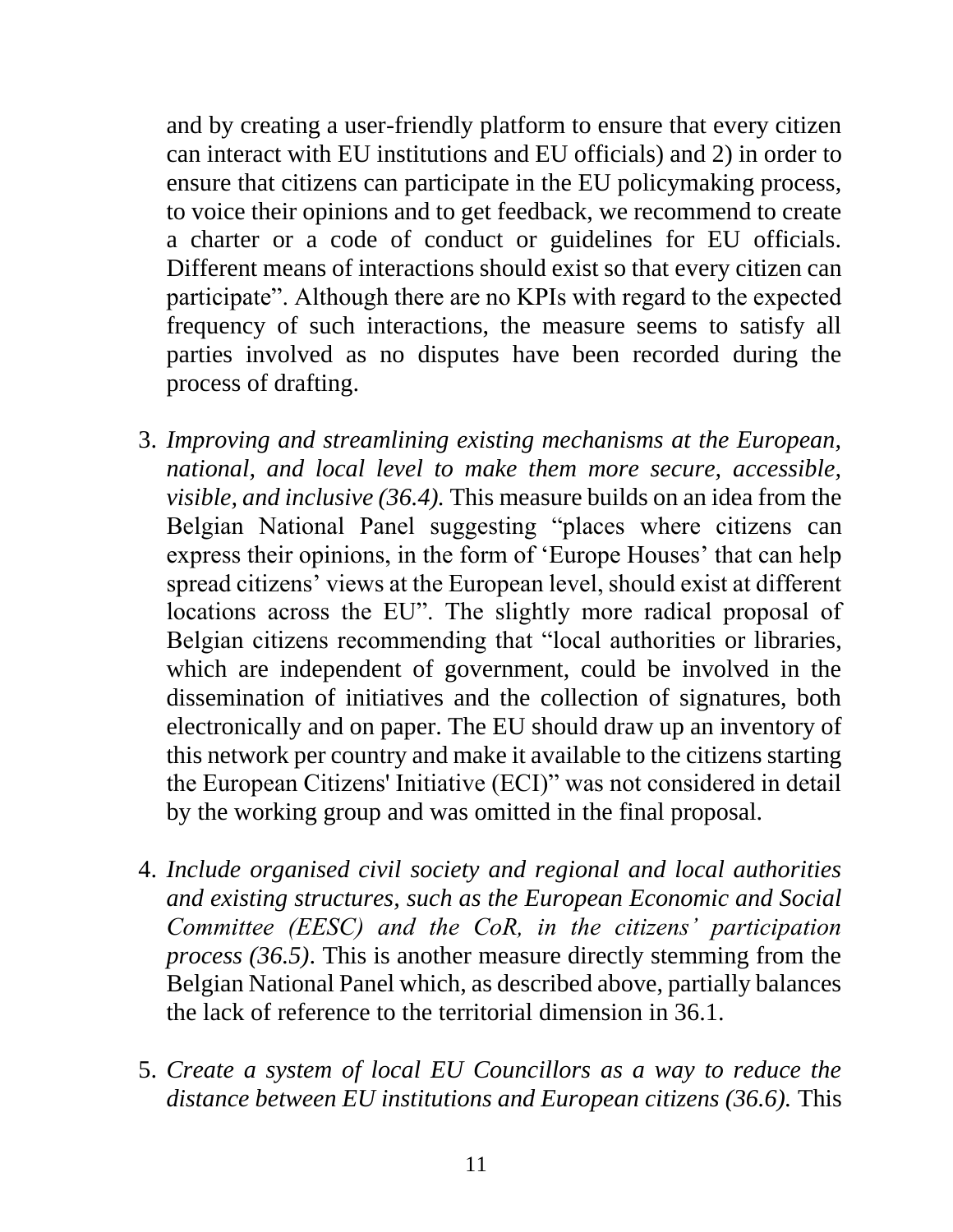measure might have been drawn from a recommendation from the Final Kantar Report (p. 85), but most importantly it builds on the CoR initiative of a network of EU Councillors<sup>17</sup> and respective, supporting idea published by the CoR itself on the platform in late December 2021.

- 6. *Holding citizens' assemblies periodically on the basis of legally binding EU law. Participants must be selected randomly, with representativeness criteria, and participation should be incentivised. If needed, there will be the support of experts so that assembly members have enough information for deliberation. If the outcomes are not taken on board by the institutions, this should be duly justified. Participation and the prior involvement of citizens and civil society is an important basis for political decisions to be taken by elected representatives. The EU is founded on representative democracy: with European elections, citizens give a clear mandate to their representatives and indirectly express themselves on EU policies (36.7)*. This measure has been in fact inspired by both the Belgian National Panel as well as ECP2 Recommendation 39, which was even more far-reaching than the adopted measure. The latter gave a timeframe of "every 12-18 months" and opted for making such assemblies legally binding; hence, one might expect that there was an opposition making such deadlines mandatory.
- 7. *Provide enhanced structural support, financial and otherwise, for civil society, especially for youth civil society, and support local authorities in setting up local youth councils; this could be achieved through a specific pillar in the European Democracy Action Plan for involvement of civil society and social partners and a dedicated civil society strategy (36.8).* This measure reflects the goals of the

<sup>17</sup> CoR, *European Network of Regional and Local EU Councillors*, [https://cor.europa.eu/en/engage/Pages/Network-of-Regional-and-Local-EU-Councillors.aspx,](https://cor.europa.eu/en/engage/Pages/Network-of-Regional-and-Local-EU-Councillors.aspx) accessed online on 8 June 2022.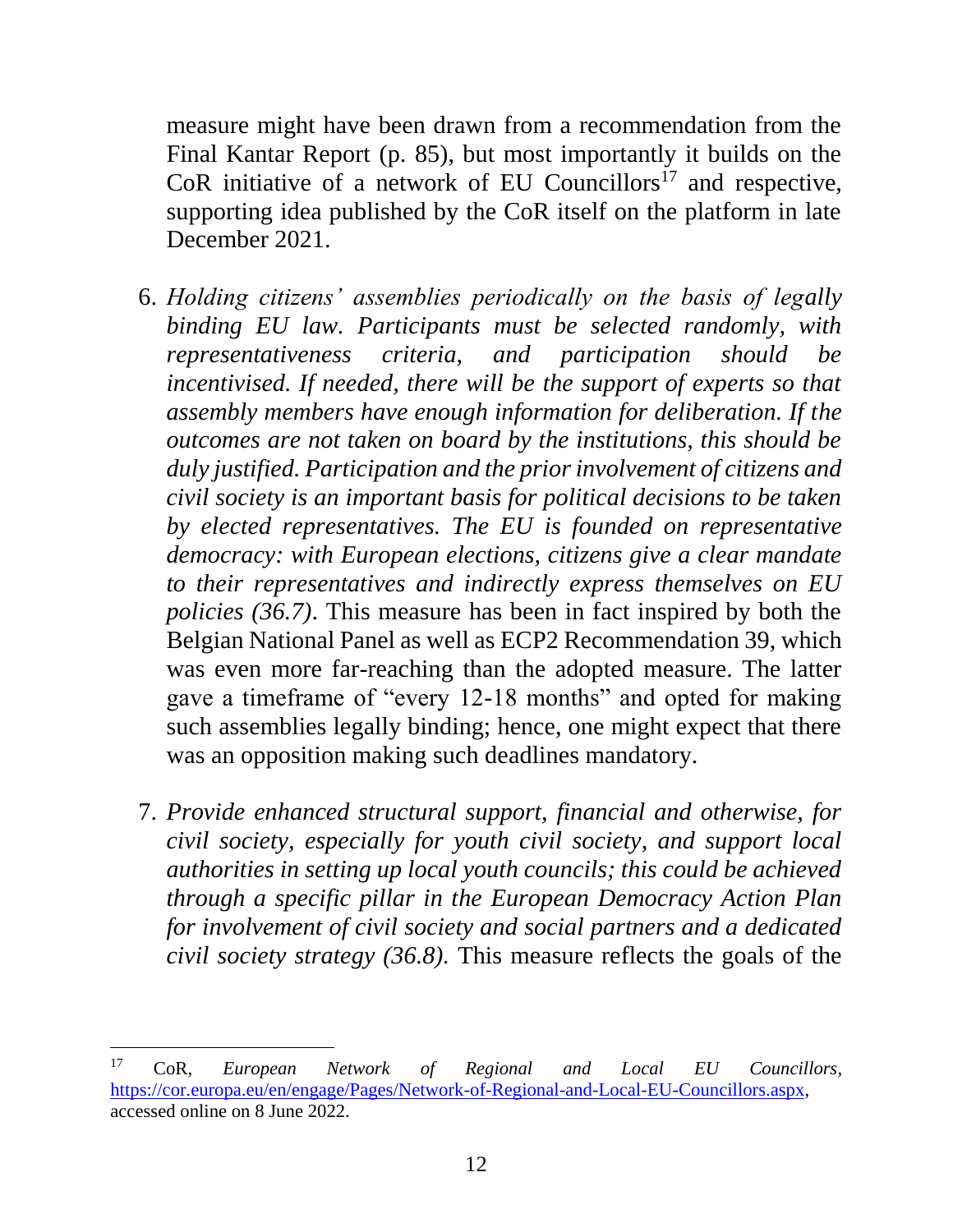CoR's Young Elected Politicians Programme<sup>18</sup> as well as recommendations from the Danish National Panel.

- *8. Introduce a "youth-check" of legislation, including both an impact assessment and a consultation mechanism with representatives of young people, when legislation is deemed to have an impact on young people (36.9).* As in the case of the previous measure, this one reflects the ideas of the Danish citizens participating in the national events. Furthermore, it can also be linked with youth-specific measures related to proposal 47, especially:
	- *Offer young people more possibilities and champion existing programmes for participation and representation in the democratic and decision-making processes at all levels, including by also organising citizens' panels with children (e.g., 10-16 years old) in schools. European representatives could meet schoolchildren in their schools in order to strengthen citizens' closeness to and understanding of Europe from an early age. To ensure that all policymaking at the EU level is seen through a youth lens, an EU 'Youth Test' should be developed so that all new legislation and policy is subject to a youth-focused impact assessment, including a consultation with young people (47.1).*  This measure, although greatly discussed during working group meetings, directly reflects Belgian (recommendation 6.1) and French NCPs;
	- *More significant EU financing under NextGenerationEU should also be devoted to the implementation of the reinforced European Youth Guarantee, including more commitment, better outreach, and improvements in the quality of the offer, funding, and action by all Member States and the relevant levels of authorities involved. Given youth organisations' expertise in the needs of*

<sup>&</sup>lt;sup>18</sup> CoR, *Young Elected Politicians Programme*, [https://cor.europa.eu/en/engage/Pages/Yeps.aspx,](https://cor.europa.eu/en/engage/Pages/Yeps.aspx) accessed online on 8 June 2022.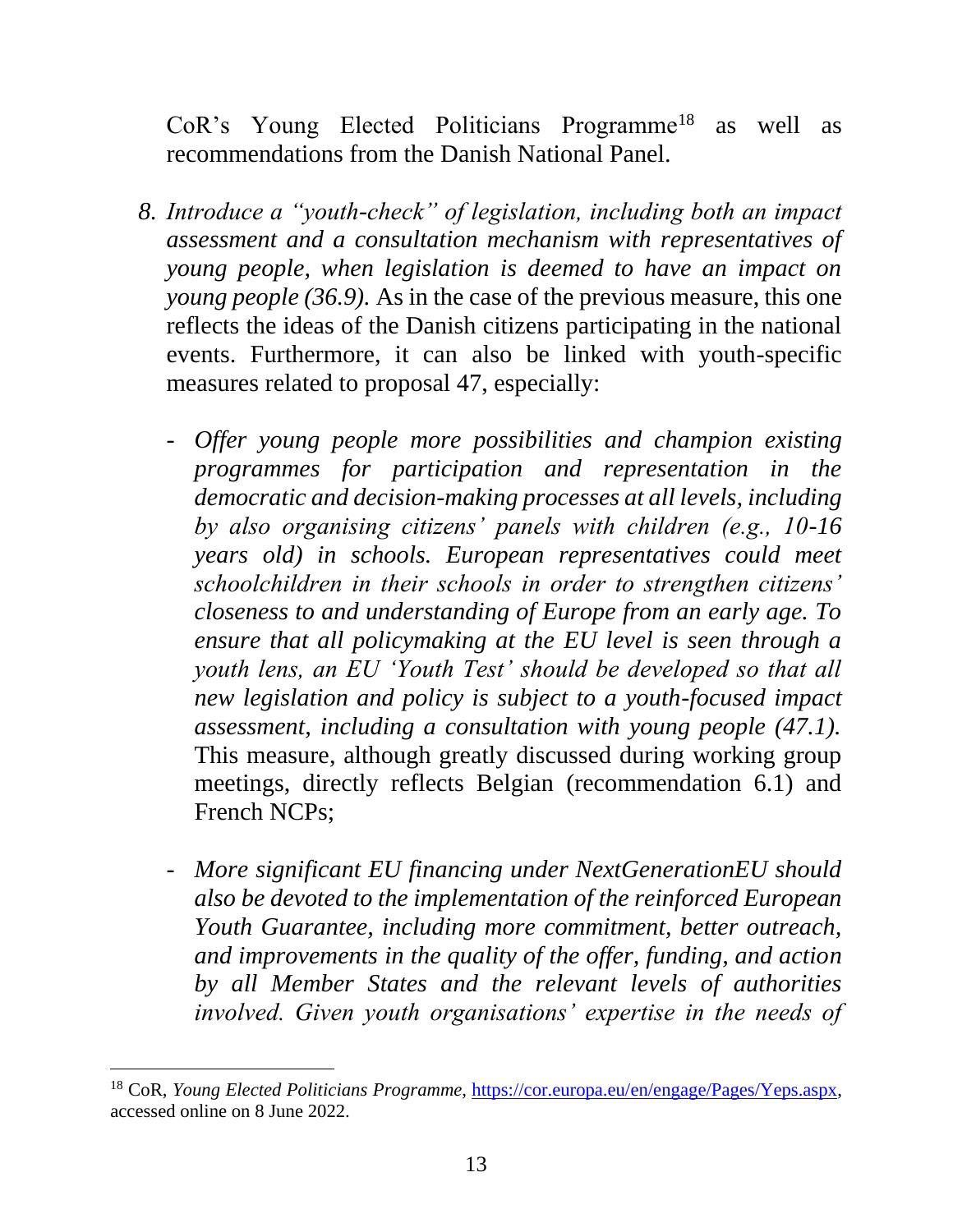*young people, national governments should collaborate in close dialogue with these organisations to ensure the most effective delivery of the Guarantee (47.4).*

The second proposal (37) that refers to citizen information and stronger participation is focused on "making the European Union more understandable and accessible" and "strengthening a common European identity". Two specific measures have been proposed to achieve this objective:

- 9. *Guaranteeing a minimum level of education in the EU and especially its democratic processes, including the history of European integration and European citizenship. People of all ages should be able to benefit from such programmes, which should be designed in an engaging and age-appropriate manner, for instance through the development of specific programmes and educational material for children and schools and civil society organisations active in the field of non-formal education (37.1)*. This measure once again builds on Belgian citizen recommendations from their National Panels, but it also stems from ECP2 Recommendations 24, 36, and 38. Although the latter might be considered more far-reaching as they predicted the introduction of some certifiable standards for EU integration curricula, the overall sense and meaning of the adopted measure has remained the same;
- 10. *Bringing Europe closer to citizens by improving contact points and dedicated hubs, or "Houses of Europe", at the local level to provide resources, information, and advice to citizens on EU matters, as well as listen to their concerns and engage in debates with associations to help spread citizens' views at the European level (37.5).* This last measure focusing on stronger participation reflects the recommendations from Belgian and French National Panels as well as the CoR's own postulates expressed, among others, via the publication of a relevant idea on the platform in [early March](https://futureu.europa.eu/processes/Democracy/f/6/proposals/272451?filter%5Bcategory_id%5D%5B%5D=11&locale=en&order=recent&page=4&per_page=20)  [2022.](https://futureu.europa.eu/processes/Democracy/f/6/proposals/272451?filter%5Bcategory_id%5D%5B%5D=11&locale=en&order=recent&page=4&per_page=20)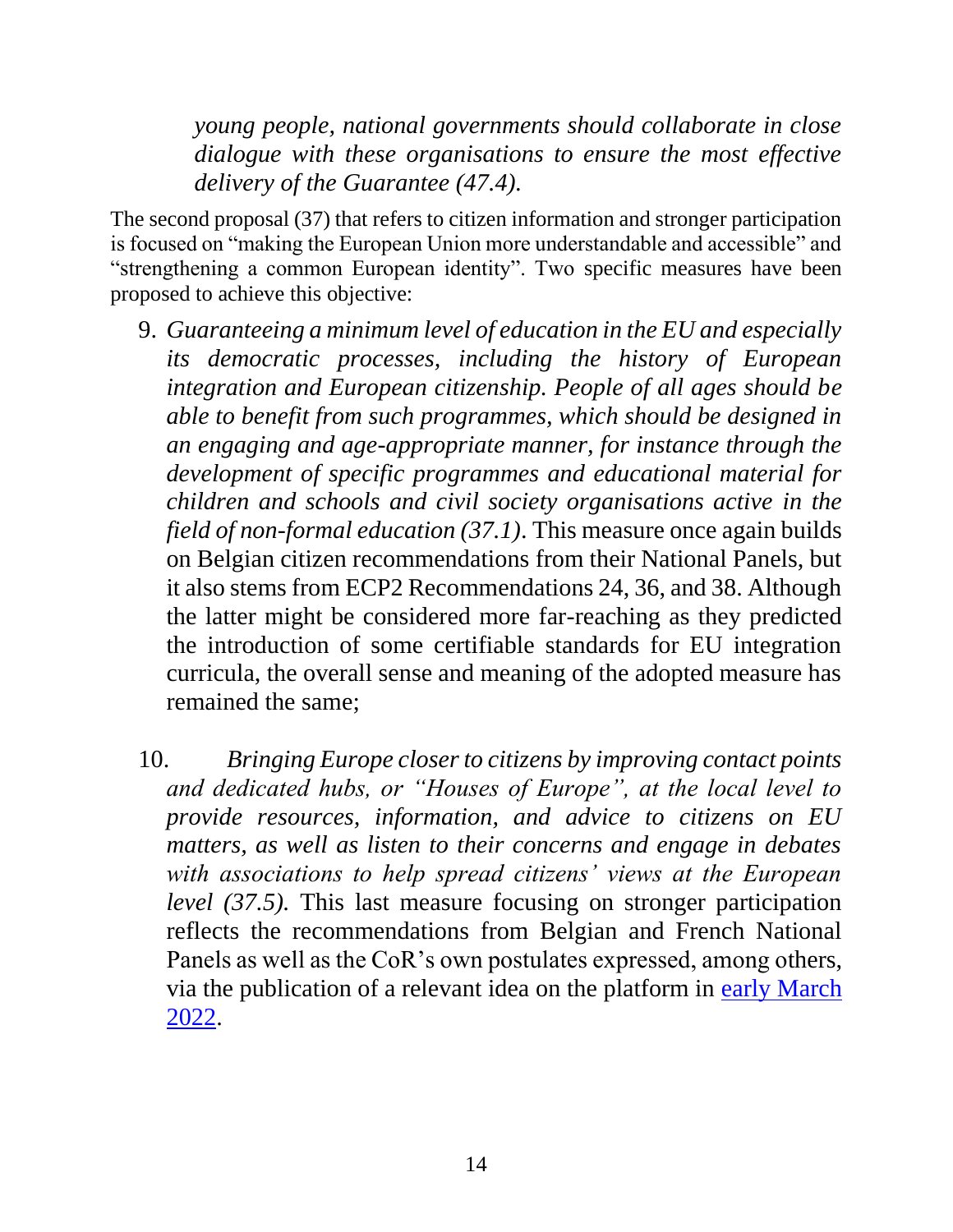#### <span id="page-19-0"></span>**2.2 Democracy and elections (proposal 38)**

While discussing democracy and elections, the working group members agreed that it is necessary to strengthen European democracy among others "by bolstering its foundations, boosting participation in EP elections, fostering transnational debate on European issues and ensuring a strong link between citizens and their elected representatives". Yet, some changes in the actual solution were introduced to strengthen "links between citizens and their elected representatives, taking into account national specificities and citizens' desire to be closer to them and have a feeling that their concerns lead to specific action by elected representatives in the European Parliament and national parliaments". The CoR had hoped for the introduction of a proposal stating that the composition of the "EP should respect the principle of territorial representation and electoral topics should touch on the regional and local dimension of EU policies" which did not attract consensus among other working group members. Effectively, this subchapter might not directly mention the CoR or LRAs; however, given their invaluable role in the promotion and organisation of elections, they could not be omitted here. Especially given the number (four) of sub-measures introduced to ensure a stronger democratic uptake in the first of two concrete measures related to this proposal. As in the previous case, these two measures have been selected as they are both linked to European democracy and are of special interest for the CoR and/or cities and regions.

- 1. *Strengthening links between citizens and their elected representatives, taking into account national specificities and citizens' desires to be closer to them and have a feeling that their concerns lead to specific action by elected representatives in the European Parliament and national parliaments. This is a universal issue and people of all ages should be engaged (38.4).* Concerning this measure, ECP2 Recommendation 36 is a direct inspiration, and so are the National Panels from Belgium and France. Yet, the ideas on how to achieve this measure varied significantly during the working group discussions. The exact four sub-measures that emerged thereof are the following:
- *European citizens should have a greater say on who is elected as President of the Commission. This could be achieved either by the direct election of the Commission President or a lead candidate*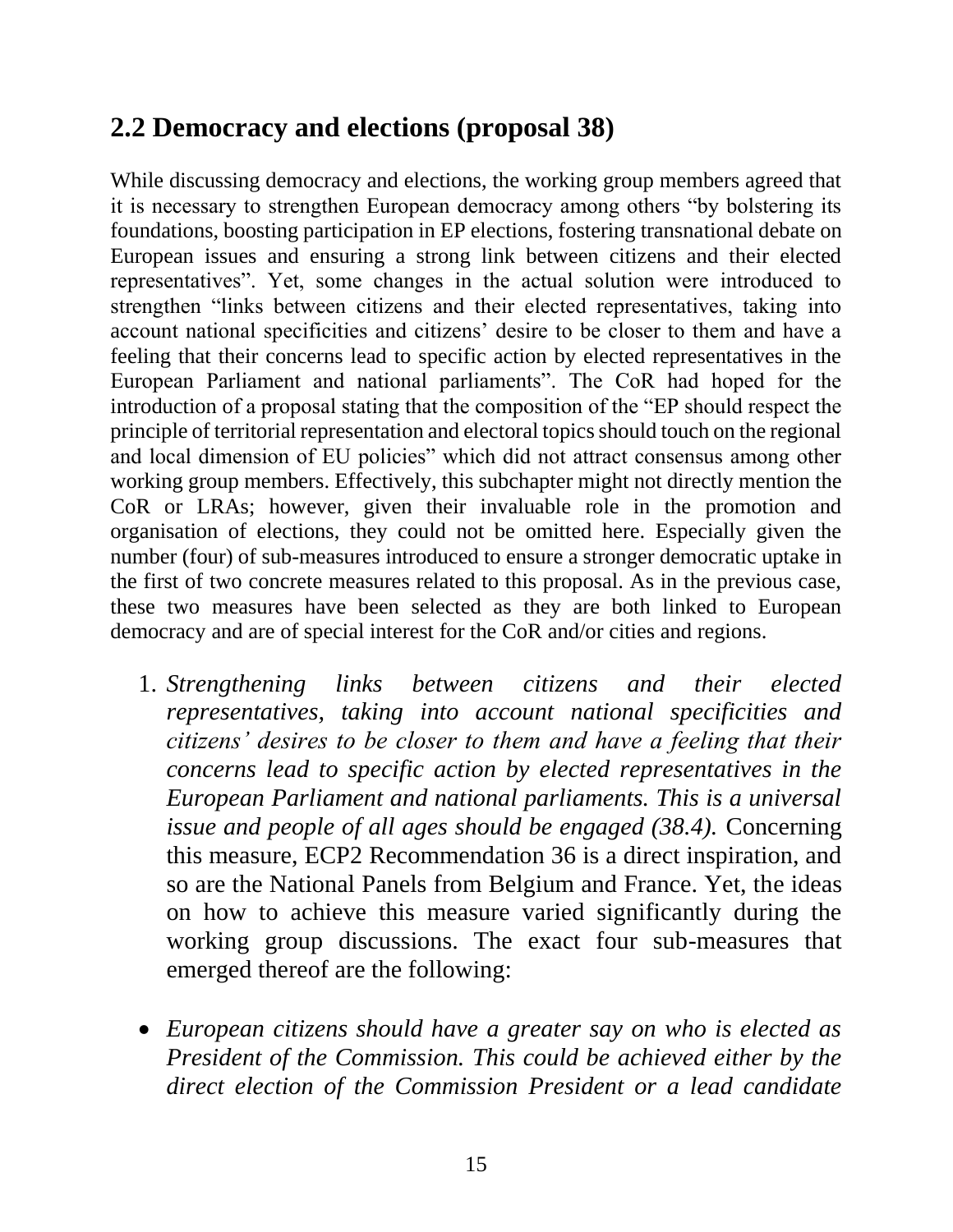*system (38.4a).* This sub-measure, directly stemming from the conclusions of the French National Panel, has proved to be a controversial one. As a result, the EP decided to add a note in the document with all the proposals and measures stating that "the lead candidate of the European political party that has obtained the highest share of votes at European elections, who is able to be supported by a majority of European Parliament's Members, shall be elected President of the European Commission. In case a coalition majority cannot be reached, the task should be assigned to the next lead candidate. To this end, European political parties may nominate candidates to run for the Commission President's post". Yet, one should remember, that the topic gained a lot of attention on the CoFoE Platform, too. [Individual contributors](https://futureu.europa.eu/processes/Democracy/f/6/proposals/930?toggle_translations=true) as well as one institution [\(LYMEC\)](https://futureu.europa.eu/processes/Democracy/f/6/proposals/13234) proposed some concrete ideas related to a direct – by a majority in the EP and with approval from the Council – election of the EC President, but they might have been too farreaching to ensure a consensus during working group meetings.

- *The European Parliament should have the right of legislative initiative in order to propose the topics to be discussed and, subsequently, adopt the necessary texts to follow up on the recommendations that emerge from deliberations (38.4b).* This is another sub-measure stemming from the conclusions of the Belgian National Panel as well as some inputs from the platform, especially with regard to the introduction of a true European federation – "the EP should become the primary legislative chamber of the EU representing European citizens, enjoying full law-making and budgetary powers in all areas along with the right to propose new legislation and fully elect the European Commission's head" by a [single EU citizen.](https://futureu.europa.eu/processes/Democracy/f/6/proposals/182)
- *European Parliament should decide on the budget of the EU as it is the right of parliaments at the national level (38.4c).* This submeasure also builds on recommendations published on the platform, especially the one tackling "A more democratic & effective EU: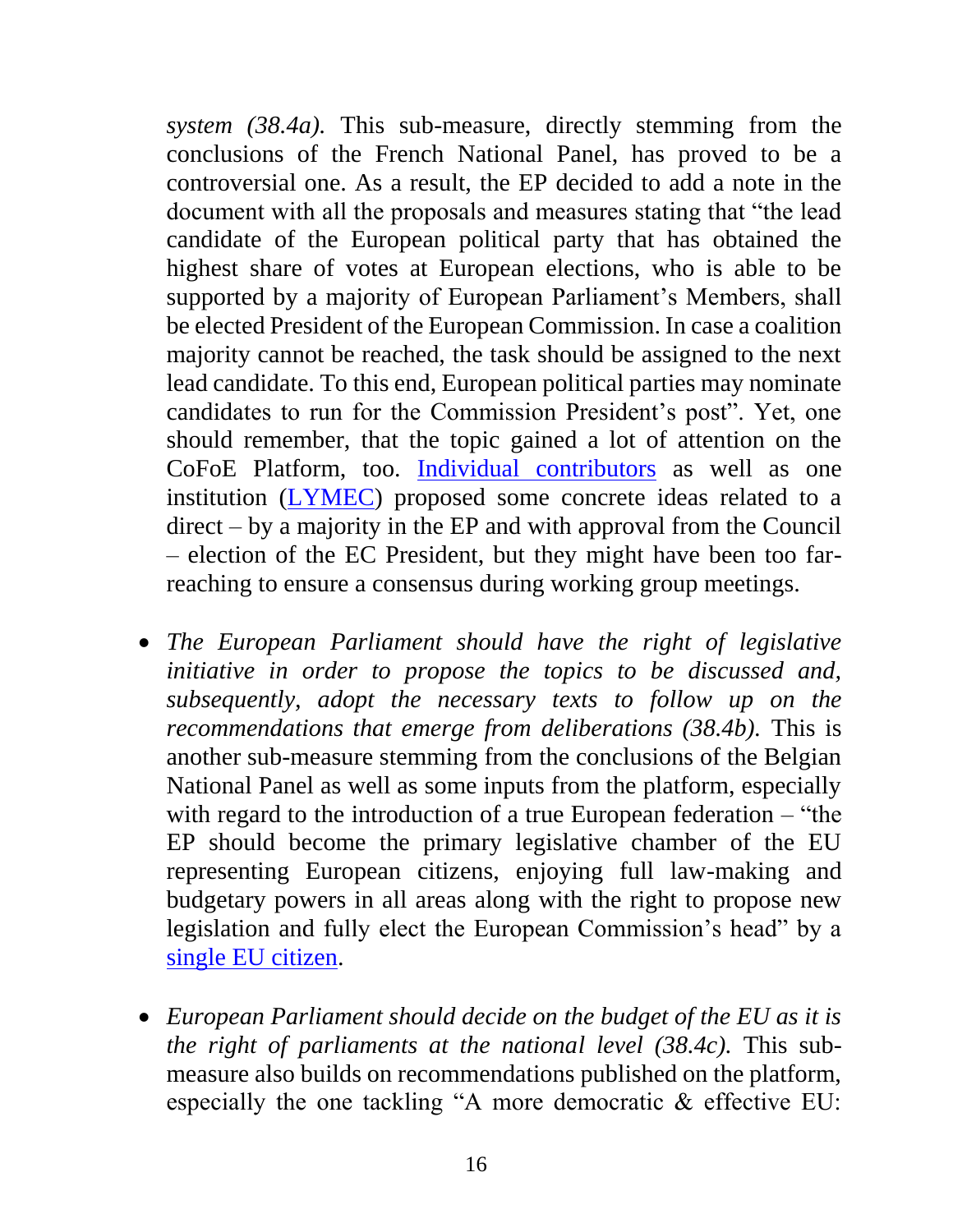Stronger European Parliament" prepared by [a European citizen](https://futureu.europa.eu/processes/Democracy/f/6/proposals/182) and mentioned also with regard to measure 38.4b. Yet, the adopted version is not as far-reaching as the original proposal from the platform under which the EP would become "the primary legislative chamber of the EU representing European citizens, enjoying full law-making and budgetary powers in all areas". And most importantly, it would also the have the right "to fully elect the European Commission's head".

- *Political parties, civil society organisations, and trade unions should be livelier and more accessible in order for citizens to be more involved and engaged in European democracy. This would also contribute to stimulate the inclusion of EU topics in public debates via political parties, organised civil society, and social partners, not only during European elections but ahead of national, regional, and local elections as well (38.4d).* This is a sub-measure for which the CoR strongly advocated and managed to attract enough interest to get this idea approved.
- 2. *Democracy is embodied in institutions and in society at large, including in the workplace through the role of social partners (38.5).*  This second measure related to democracy and elections proved to be a very controversial one during working group discussions. Yet, a consensus was eventually reached and the measure was approved by the Conference Plenary on 30 April.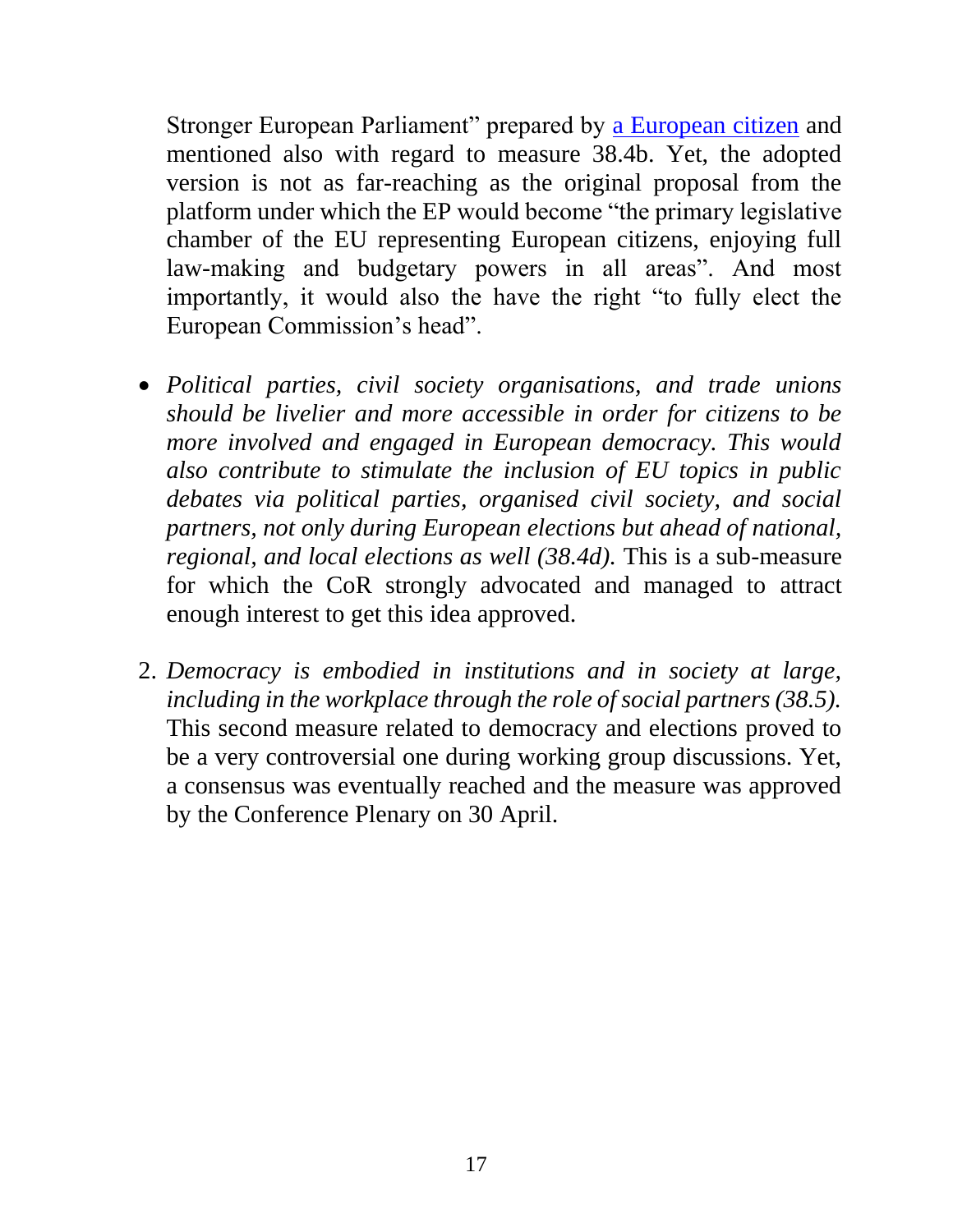#### <span id="page-22-0"></span>**2.3 EU decision-making process (proposal 39)**

Decision-making processes relevant from the perspective of the CoR and LRAs have also attracted significant attention from all citizens engaged in the formulation of ideas turned into concrete proposals and measures. The overall objective of the debaters in this respect was to: "improve the EU's decision-making process and ensure the EU's capability to act, while taking into account the interests of all MS and guaranteeing a transparent and understandable process for the citizens". The working group focused on European democracy also agreed that:

1. *Ensuring the transparency of decision-making by allowing independent citizen observers to closely follow the decision-making process, guaranteeing the broader right of access to documents, and developing on this basis stronger links and an enhanced dialogue between citizens and EU institutions (39.2).* However, the original idea that served as a starting point (ECP2 Recommendation 34) was even more ambitious as it introduced a "permanent body of citizen representatives in order to carry out the function of broadcasting relevant and important information to all EU citizens (…)".

Two sub-measures to make the EU decision-making process more efficient were identified:

• *The EU needs to improve the transparency of its decision-making process and institutions. For instance, the meetings of the Council and the European Parliament, including its votes, should be broadcasted online in the same way. This would allow interested citizens to follow EU policymaking and hold politicians and policymakers accountable; the European Parliament's right of inquiry should be strengthened (39.2a)*. This sub-measure reflects the conclusions from the Dutch National Citizens' Panel summary report. It also introduces what was agreed as part of the already discussed ECP2 Recommendation 34, but again, in a less specific and less advanced way, as instead of the provision of new permanent bodies, it only introduces the need for the systematic broadcasting of debates and voting procedures.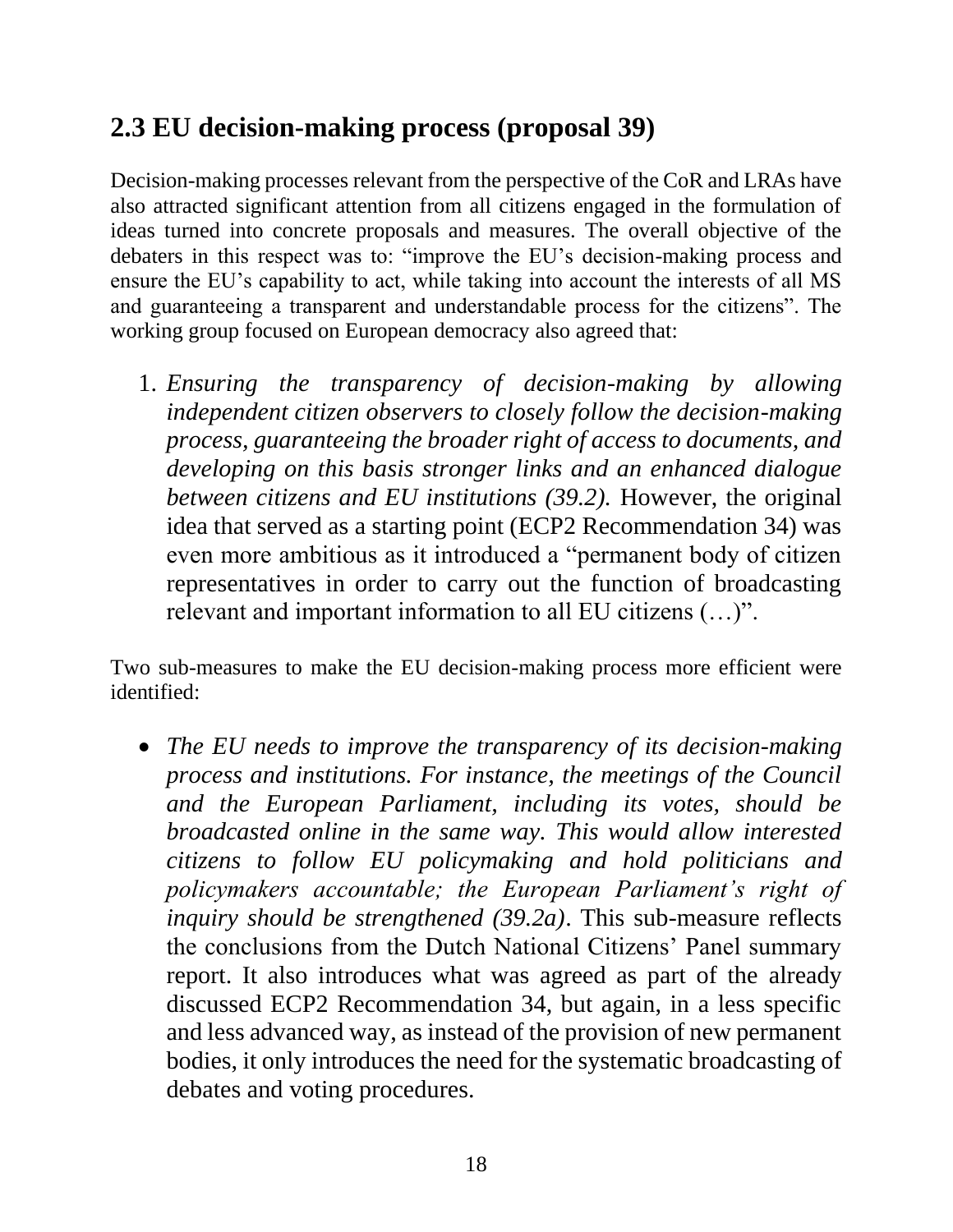• *The EU decision-making process should be further developed so that national, regional, and local representatives; social partners; and organised civil society are more involved. Inter-parliamentary cooperation and dialogue should be strengthened. National parliaments should also be closer involved in the legislative procedure by the EP, e.g., by way of participation in hearings. In addition, a better involvement of the sub-national level and of the CoR helps to take better into account the experiences gained with the implementation of EU law (39.2b).* This sub-measure was developed thanks to the CoR's strong engagement as leader of the debate. Furthermore, in its advocacy endeavours, the CoR was supported by representatives from national parliaments. Similar calls to action were also identified in other proposals, including 3.1; 6.3; 10.2; and 11.3, among others.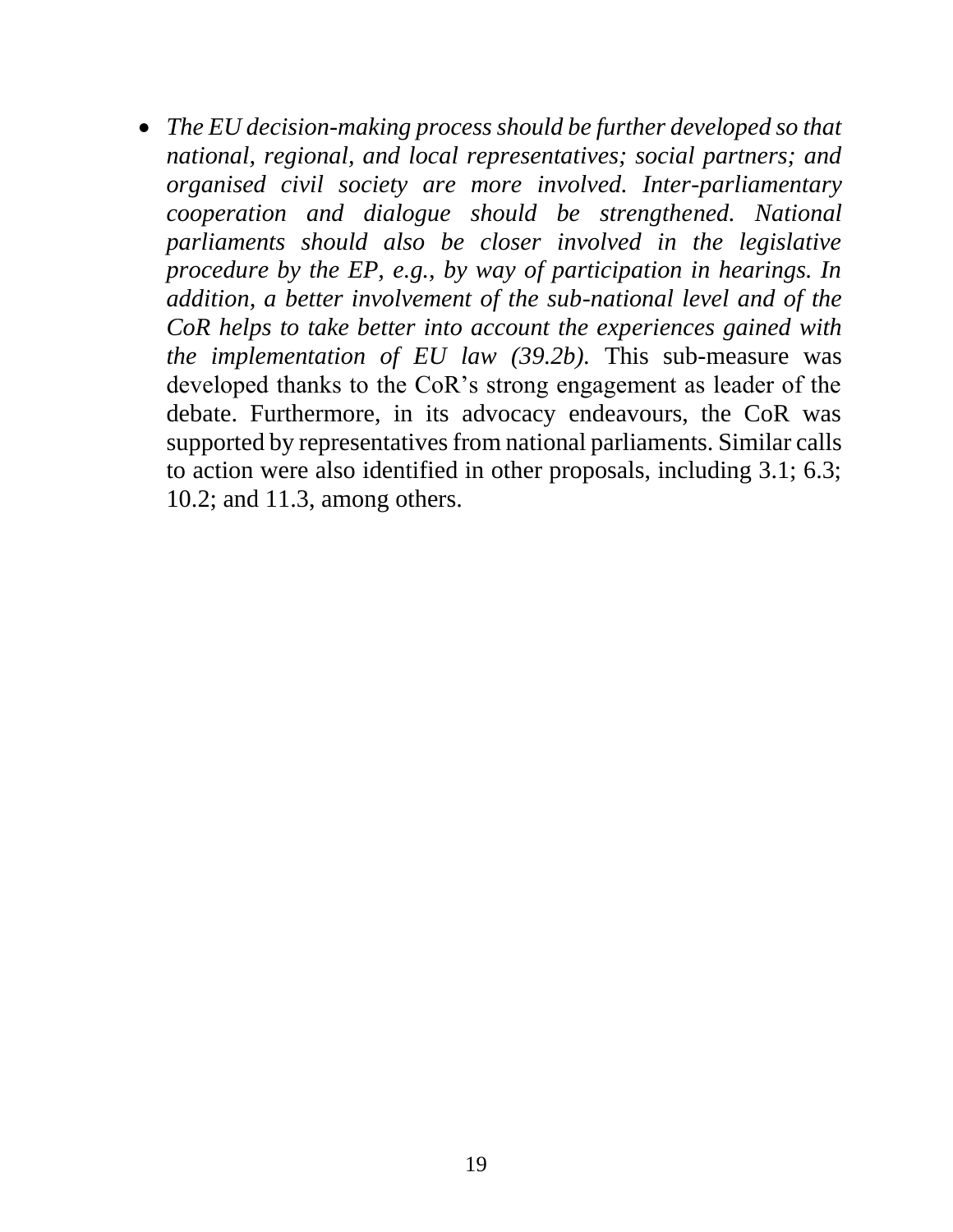#### <span id="page-24-0"></span>**2.4 Subsidiarity (proposal 40)**

Subsidiarity – one of the key EU principles regulating the exercise of powers – was not discussed during the ECPs or national panels. Yet, this EU-specific rule aiming to set actions taken by various institutions within specified bounds proved important for platform users. Some individual contributors, especially from Italy, France, and Sweden raised preliminary solutions on how subsidiarity could be ensured. For example, a [proposal](https://futureu.europa.eu/processes/Democracy/f/6/proposals/216910?order=recent&page=27&toggle_translations=true) to "strengthen the role of the EP, as guarantor of the principle, by organising, through local surveys conducted by parliamentarians, a regular audit of the relevance of legislation in the most sensitive areas such as the environment or transport" was suggested to "increase the EU's legislative capacity in case of blocking by a minority by facilitating decision-making in the context of variable geometry (enhanced cooperation). To increase the role of the social partners by allowing social agreements (…)". Although it has not been directly reflected in the working group proposal, a strong focus on the role of parliaments was identified and agreed upon in the final version of the document put to vote. Similarly, in their inputs on the CoFoE Platform, some organisations emphasised the importance of subsidiarity –  $RLEG$  – a network of governments of regions and autonomies with legislative powers from across the EU, [ZEI Center for European Integration Studies,](https://futureu.europa.eu/processes/Democracy/f/6/proposals/14984) and [LYMEC](https://futureu.europa.eu/processes/Democracy/f/6/proposals/13333) were among them. The input from LYMEC – an international organisation of liberal youth movements – is especially worth showcasing as it proves that EU youth have a stance on the intra-EU exercise of powers. LYMEC members suggested that "subsidiarity and the proximity to citizens should be central in all EU decisions. This means that decisions should be made as close to citizens as possible, and decisions should be made at the lowest possible political level. However, this must be balanced with the responsibility the MS owe to each other as members of the same union" and although not directly, this suggestion was incorporated in the actual proposal put to vote.

The CoR itself has also made significant efforts to ensure due consideration to the principle of subsidiarity in the final proposal voted on during the Conference Plenary. First, the CoR published a selection of its recommendations including justifications on the CoFoE multilingual platform to attract a larger audience. Furthermore, in late January 2022, the CoR adopted a resolution on the contribution of local and regional authorities to the Conference on the Future of Europe (RESOL-VII/019)<sup>19</sup>, which clearly emphasises that the principles of subsidiarity and proportionality are necessary to ensure effective and efficient decision-making reflecting the real needs

<sup>19</sup> CoR, *Resolution on the contribution of the local and regional authorities to the Conference on the Future of Europe (RESOL-VII/019),* 148th plenary session, 26-27 January 2022.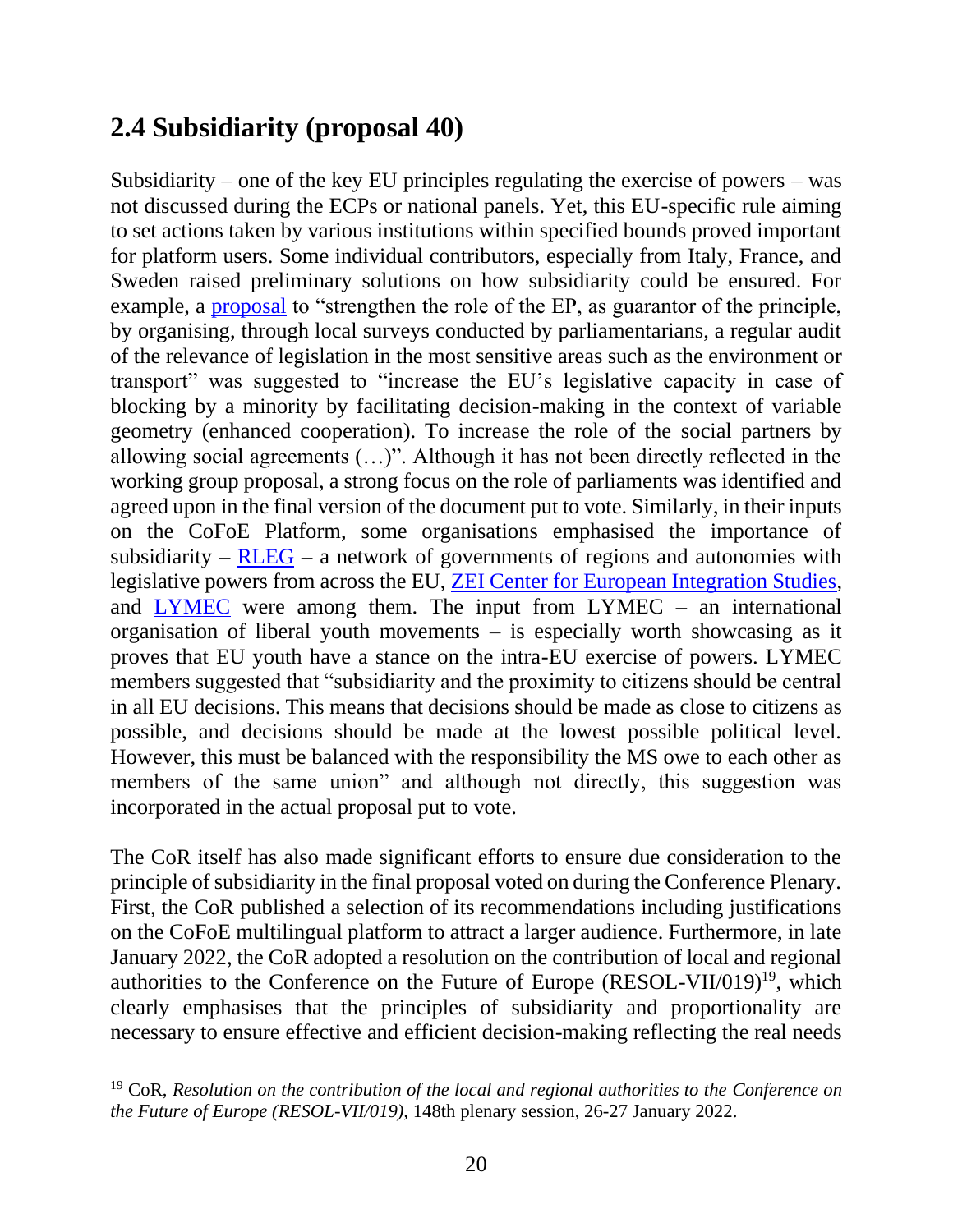of EU citizens. Some other suggestions and recommendations from the resolution include, among other:

- The CoR's gradual upgrade from an advisory body to a codeciding body of the European Union on key policies areas with territorial impact and ensuring access to trilogues and related documents, provided that it has delivered an opinion on the proposal in question under Article 307 TFEU; and
- Demands that the CoR is given the ability to propose compromises to the co-legislators.

Together with suggestions from the resolution, during the 9th European Summit of Regions and Cities in Marseille on 3-4 March, the CoR presented its final contributions to the CoFoE. The document approved there – the Marseille Manifesto of local and regional leaders: "Europe starts in its regions, cities and villages" – once again underlined the need for reinforcement of the principle of subsidiarity<sup>20</sup>. In the end, building on the CoR's practical experiences as well as on its inputs to the

platform and working group discussions, six specific measures related to the principle of subsidiarity were adopted. All six of them are of relevance for the CoR and LRAs across the EU and hence are described below:

- *1. Active subsidiarity and multilevel governance are key principles and fundamental features of EU functioning and democratic accountability (40.1).*
- *2. The EU should review the mechanism allowing national Parliaments to assess whether new legislative proposals at the European level do not intrude on their legal competences. Parliaments should be granted the possibility to suggest a legislative initiative to the European level. Such mechanisms should also be enlarged to all regional parliaments within the EU that have legislative power (40.2).*

<sup>20</sup> CoR, *The Marseille Manifesto of local and regional leaders: "Europe starts in its regions, cities and villages",* 4 March 2022.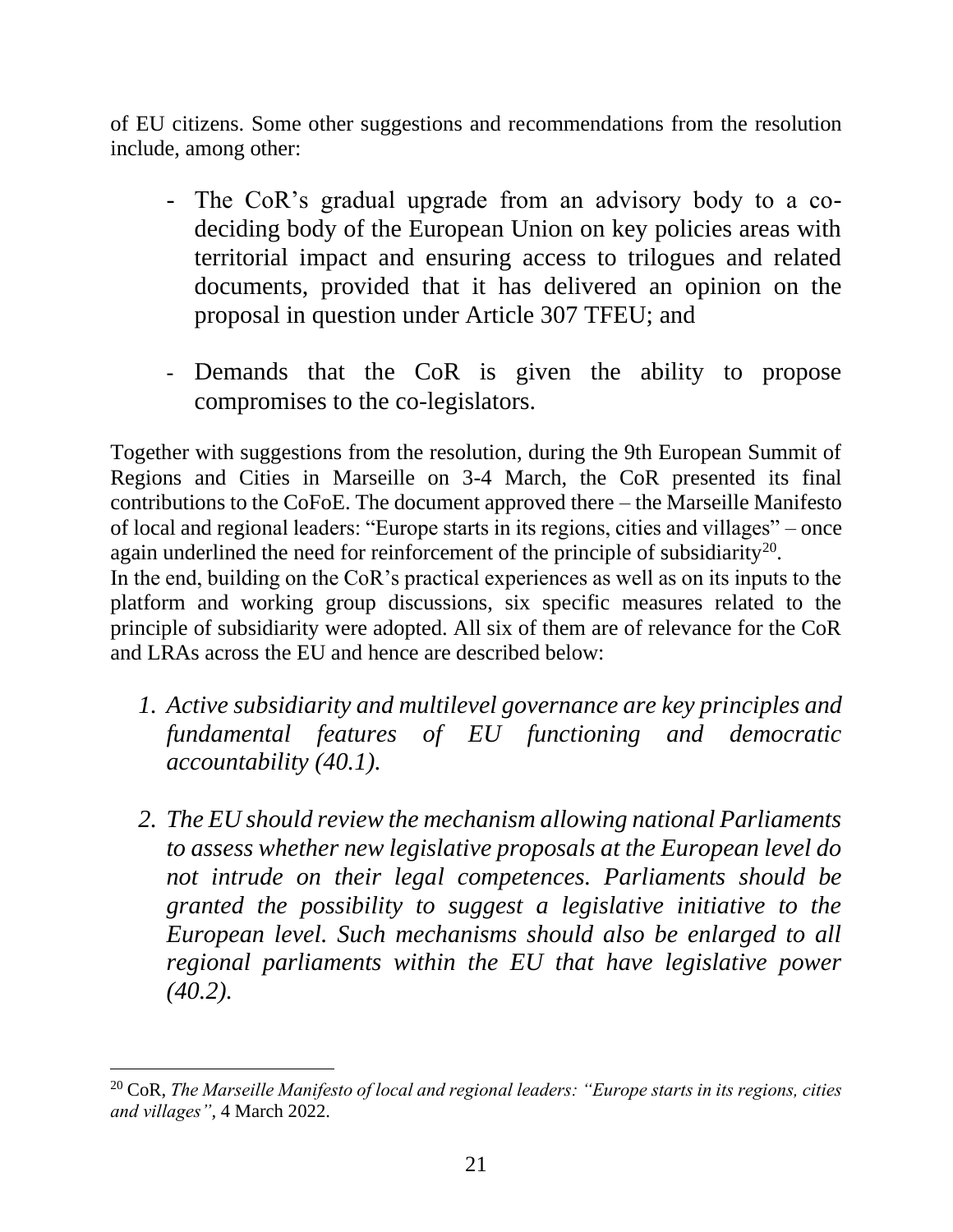- *3. Reform the CoR to encompass adequate channels of dialogue for regions as well as cities and municipalities, giving it an enhanced role in the institutional architecture if matters with a territorial impact are concerned (40.3).*
- *4. The systematic use of a subsidiarity definition commonly agreed by all EU institutions could help to clarify whether decisions have to be taken at a European, national, or regional level (40.4).*
- *5. Social partners and organised civil society should be better included in the decision-making process given their importance in European democratic life. A lively society is crucial for the democratic life of the European Union (40.5).* This measure proved important to social partners and several other members participating in the working group on democracy, but similar calls to action were also expressed in other measures, for example:
	- With regard to equal access to health for all*: Recognising the need to take full account of the principle of subsidiarity and the key role of local, regional, and national players in health matters [NL3], ensure there is the ability to act at the EU level when the right to health is best addressed there. To allow faster and stronger decision-making on key subjects and to improve the effectiveness of European governance towards the development of the European Health Union (such as, for example, in the event of a pandemic or for rare diseases) [#49, FR wish11, Digital Platform] (10.2);*
	- With regard to inclusive labour markets (proposal 13): *Objective: We propose to improve the functioning of labour markets so that they ensure fairer working conditions and promote gender equality, employment, including that of young people and vulnerable groups. The EU, Member States, and social partners need to work to end in-work poverty, address the rights of platform workers, ban un-paid internships, and ensure fair labour mobility in the EU. We must promote social dialogue*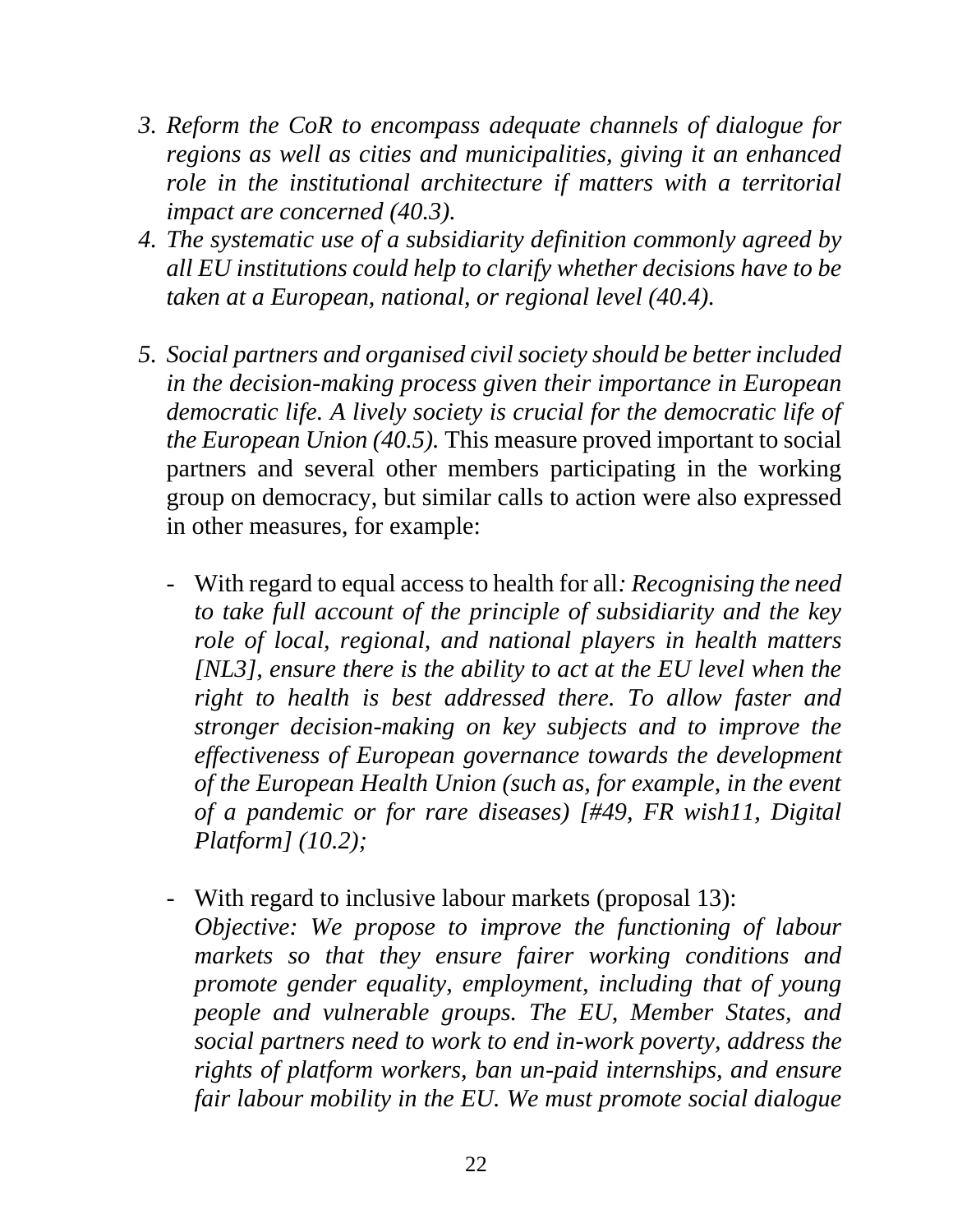*and collective bargaining. We need to ensure the full implementation of the European Pillar of Social Rights, including its relevant headline targets for 2030, at the EU, national, regional, and local level in the areas of "equal opportunities and access to the labour market" and "fair working conditions", while respecting competences and the principles of subsidiarity and proportionality and to include a Social Progress Protocol in the Treaties. While doing so, there should be respect for national traditions and the autonomy of social partners as well as cooperation with civil society;* and

- Additionally with regard to inclusive labour markets (proposal 14):

-

*Objective: We propose to reduce inequalities, fight social exclusion, and tackle poverty. We need to put in place a comprehensive anti-poverty strategy that could include, among others, a reinforced Child Guarantee and Youth Guarantee, the introduction of minimum wages, a common EU framework for minimum income schemes. and decent social housing. We need to ensure the full implementation of the European Pillar of Social Rights, including its relevant headline targets for 2030, at the EU, national, regional, and local level in the area of "social protection and inclusion" with due regard for respective competences and the principles of subsidiarity and proportionality and to include a Social Progress Protocol in the Treaties.*

*6. We call on European Union institutions to make the conclusions of this working group a reality and effectively implement them. This could be realised through the possibilities the Lisbon Treaty already provides and, when necessary, by triggering the request of launching a European Convention (40.6).*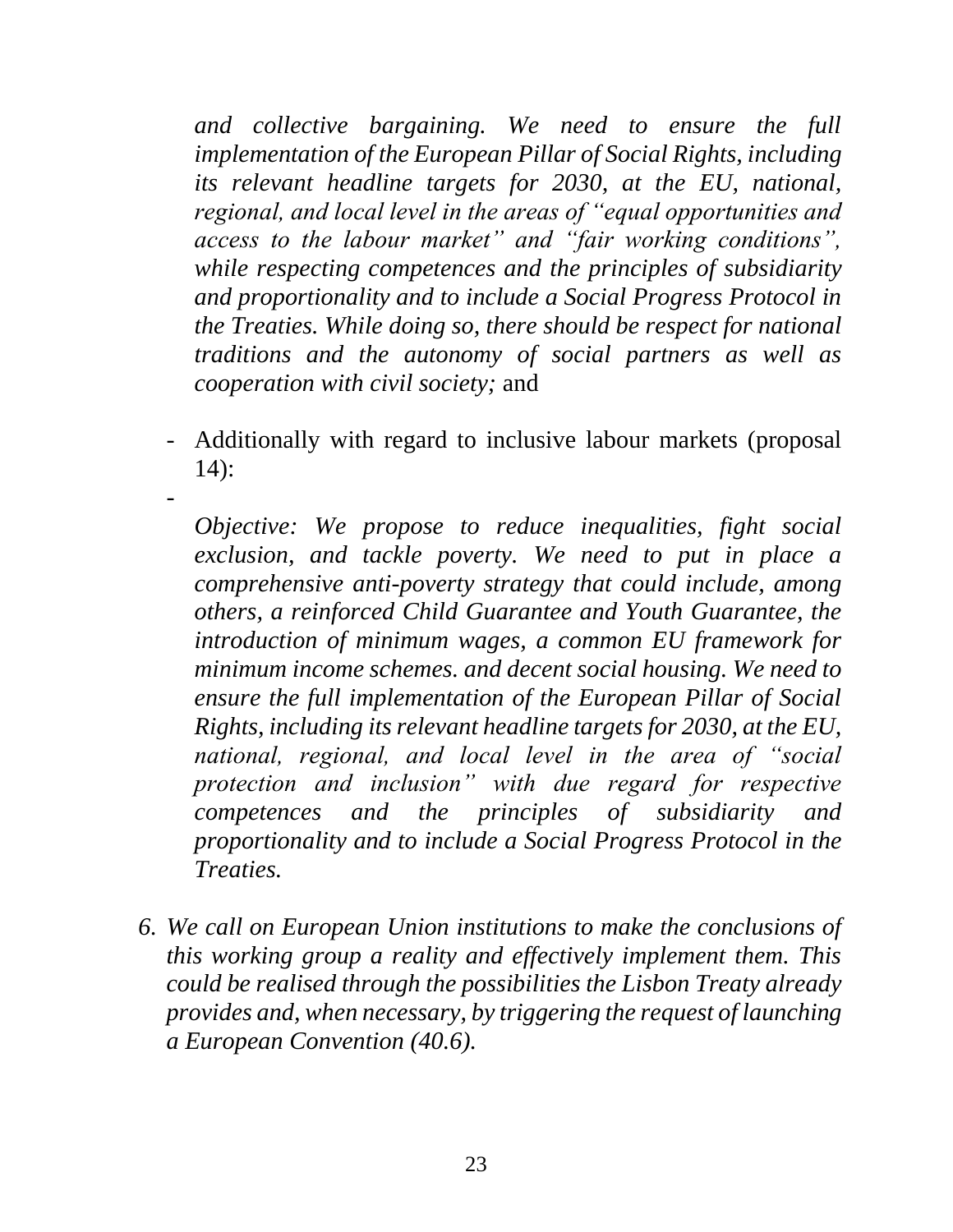The adopted measures tackling European democracy cover multiple angles of the EU decision-making process and organisational setup as a whole and they clearly show citizens' interest in the topic. While they should not be considered ready-made solutions to the EU's democratic deficit and backsliding, they identify the priorities of the citizens that should quickly be analysed and developed further. Their success or failure will depend on how and when they will be translated into actionable proposals by the local, regional, national, and EU authorities.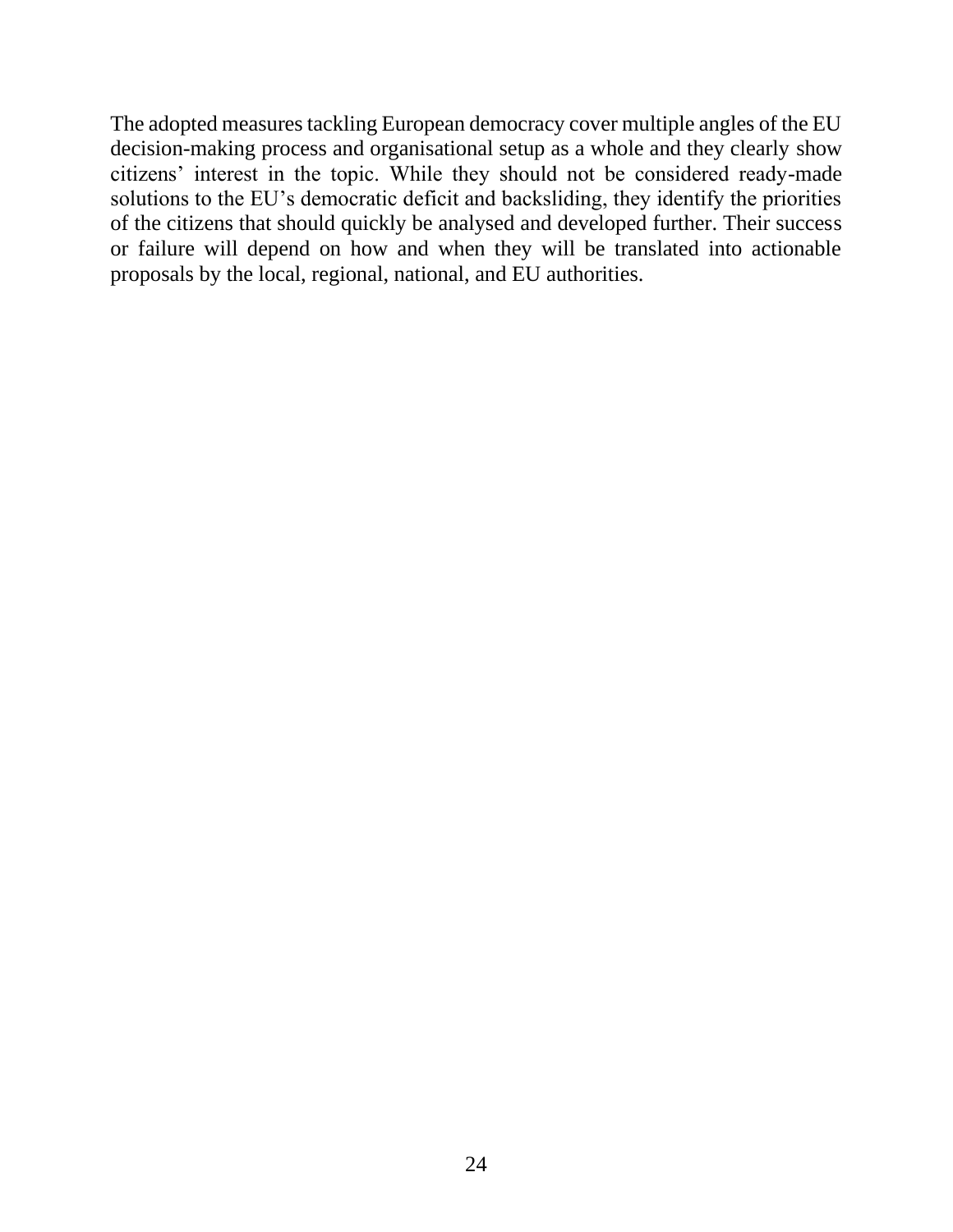## <span id="page-29-0"></span>**3.Legal and political assessment**

#### <span id="page-29-1"></span>**3.1 Introduction**

Although the timing of the proposal to organise the CoFoE, made in late 2019, seemed favourable – at the time, the EU had managed to stabilise the economic situation after the financial crisis and an agreement with Turkey allowed the influx of migrants to the continent to be stemmed – a new important challenge emerged: the outbreak of the COVID-19 pandemic<sup>21</sup>. This resulted in the EU moving toward common debt, increased financial transfers, and loosened fiscal rules, among other factors influencing the Union's economic outlook<sup>22</sup>. In addition to this, a new external challenge emerged in the final period of the CoFoE – on 24 February 2022, Russia launched an unprovoked and unjustified invasion of Ukraine, beginning a war against this country.

Consequently, when the CoFoE ended on 9 May 2022, a war was being fought at the gates of the EU. The attention of EU leaders and the leaders of its Member States was directed to the EU's eastern neighbourhood, primarily towards supporting Ukraine and weakening Russia. Since Russia's recognition on 21 February 2022 of rebel-controlled areas in Ukraine's Donetsk and Luhansk regions and since its aggression against Ukraine commenced on 24 February 2022, the EU has imposed a series of sanctions against Russia (five sanction packages through the end of the  $CoFoE$ , precisely)<sup>23</sup>. These circumstances have prompted some moves toward common energy procurement in the EU and a more security-oriented Union.

This trend, coupled with the current economic problems faced by EU countries after the coronavirus pandemic, may weaken the political will to implement the solutions developed during the CoFoE. As security-related issues are traditionally prerogatives of central governments, calls by the leaders of the EU and its Member States for unity

<sup>21</sup> L. Cooper, R. Dunin-Wąsowicz, M. Kaldor, N. Milanese, I. Rangelov, *The Rise of Insurgent Europeanism. Mapping Civil Society Visions of Europe 2018-2020*, LSE Ideas, [http://eprints.lse.ac.uk/114525/1/Cooper\\_the\\_rise\\_of\\_insurgent\\_europeanism\\_published.pdf;](http://eprints.lse.ac.uk/114525/1/Cooper_the_rise_of_insurgent_europeanism_published.pdf) M. Szczepanik, J. Szymańska, *Czy UE potrzebuje zmiany traktatów?*, "Polski Przegląd Dyplomatyczny", 81/2020, p. 85–94.

 $^{22}$  R. Youngs, EU Democracy after the Conference on the Future of Europe, May 12, 2022, Carnegie Europe, [https://carnegieeurope.eu/2022/05/12/eu-democracy-after-conference-on-future-of-europe-pub-87110.](https://carnegieeurope.eu/2022/05/12/eu-democracy-after-conference-on-future-of-europe-pub-87110)

<sup>&</sup>lt;sup>23</sup> For more information on sanctions, please visit: [https://ec.europa.eu/info/strategy/priorities-2019-](https://ec.europa.eu/info/strategy/priorities-2019-2024/stronger-europe-world/eu-solidarity-ukraine/eu-sanctions-against-russia-following-invasion-ukraine_en) [2024/stronger-europe-world/eu-solidarity-ukraine/eu-sanctions-against-russia-following-invasion](https://ec.europa.eu/info/strategy/priorities-2019-2024/stronger-europe-world/eu-solidarity-ukraine/eu-sanctions-against-russia-following-invasion-ukraine_en)[ukraine\\_en.](https://ec.europa.eu/info/strategy/priorities-2019-2024/stronger-europe-world/eu-solidarity-ukraine/eu-sanctions-against-russia-following-invasion-ukraine_en)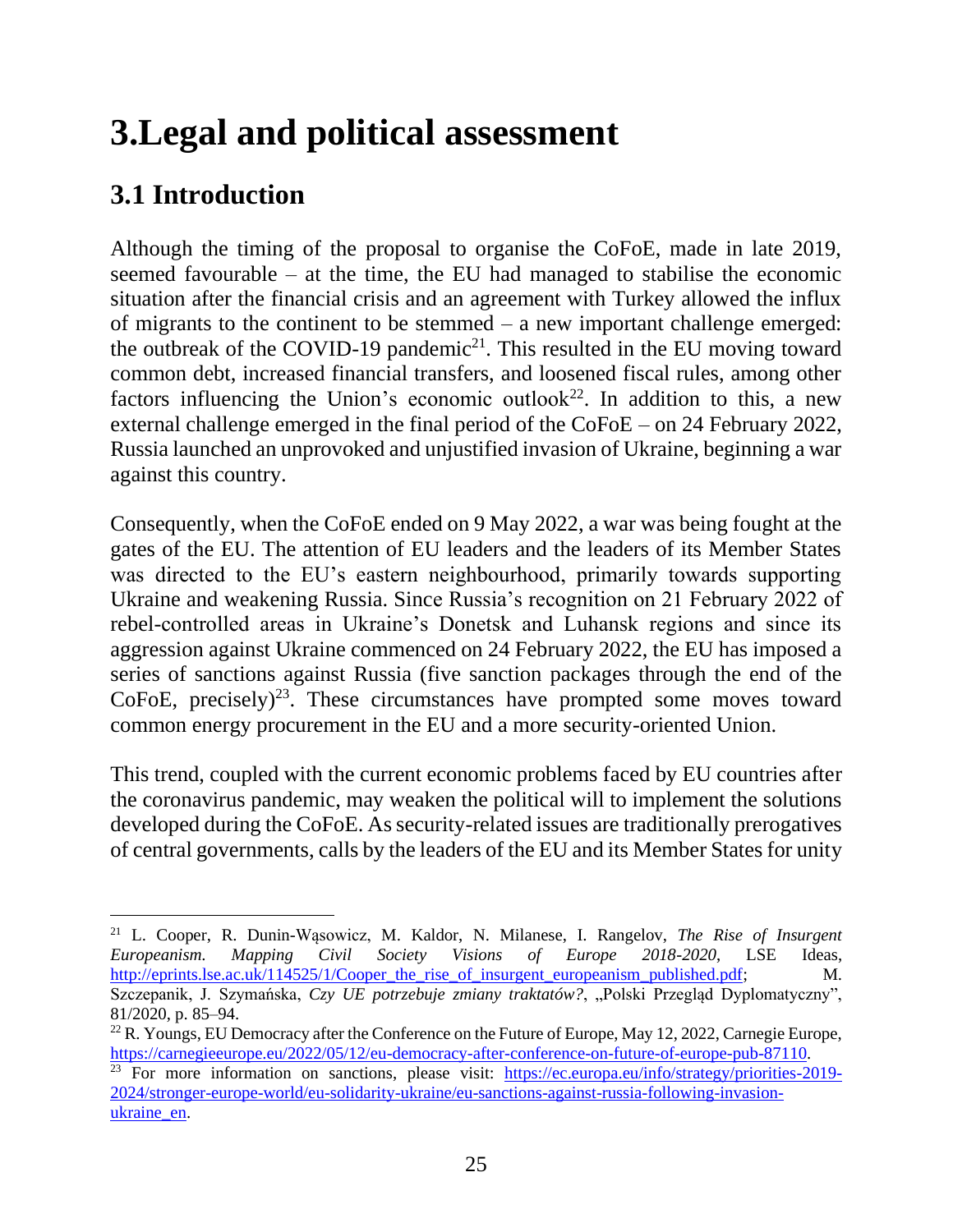towards Russia<sup>24</sup> might affect the willingness of some EU Member States (where the central government has been seeking to consolidate more power at the top level of governance, e.g., in Poland or Hungary) to share or delegate more powers to LRAs. Moreover, the changed security situation in the EU's immediate neighbourhood may weaken the importance the CoFoE process for setting long-term goals and scenarios for the Union. On 9 May 2022, during the closing ceremony of the CoFoE at the European Parliament, EC President Ursula von der Leyen put her support behind efforts to re-think the practice of needing a unanimous vote to pass measures in the EU<sup>25</sup>, sending a strong signal of supporting the EU treaty change and strengthening EU institutions. At the same time, French President Emmanuel Macron called for setting up a "European political community" which would entail such features as: political coordination, elements of collective security, elements of energy cooperation, better infrastructural integration of the regions which form the "European political community", and the movement of persons<sup>26</sup>. The treaty change idea, however, was immediately pushed back by thirteen EU Member States, calling it "unconsidered and premature"<sup>27</sup>. On the opposite side, another group of EU Member States<sup>28</sup> published a non-paper on implementing the CoFoE proposals in which they confirmed their openness to necessary treaty changes jointly defined during the CoFoE process. The follow-up to the CoFoE might thus be (again) hampered by countering interests and opinions of EU politicians and EU Member States' heads on the vision of the future of the Union.

The CoFoE has, however, developed certain recommendations directly and indirectly relating to LRAs and their role in EU decision- and policymaking. The analysis presented in this report confirms that the CoFoE highlighted the old divisions between supporters and sceptics of deeper EU integration in specific areas,

<sup>24</sup> See for example: M. Rasad, *Europe signals unity against Russian gas payment demands*, Reuters, April 1, 2022, [https://www.reuters.com/business/energy/gas-still-flows-russia-europe-buyers-navigate-putins](https://www.reuters.com/business/energy/gas-still-flows-russia-europe-buyers-navigate-putins-rouble-order-2022-04-01/)[rouble-order-2022-04-01/;](https://www.reuters.com/business/energy/gas-still-flows-russia-europe-buyers-navigate-putins-rouble-order-2022-04-01/) F. Simon, *Von der Leyen defies Russia's gas 'blackmail', vows EU unity with Poland and Bulgaria*, EURACTIV, April 28, 2022, [https://www.euractiv.com/section/energy/news/von](https://www.euractiv.com/section/energy/news/von-der-leyen-defies-russias-gas-blackmail-vows-eu-unity-with-poland-and-bulgaria/)[der-leyen-defies-russias-gas-blackmail-vows-eu-unity-with-poland-and-bulgaria/;](https://www.euractiv.com/section/energy/news/von-der-leyen-defies-russias-gas-blackmail-vows-eu-unity-with-poland-and-bulgaria/) D. Tilles, *International donors' conference in Warsaw raises €7 billion for Ukraine*, Notes from Poland, [https://notesfrompoland.com/2022/05/05/international-donors-conference-in-warsaw-raises-e7-billion-for](https://notesfrompoland.com/2022/05/05/international-donors-conference-in-warsaw-raises-e7-billion-for-ukraine/)[ukraine/.](https://notesfrompoland.com/2022/05/05/international-donors-conference-in-warsaw-raises-e7-billion-for-ukraine/)

<sup>25</sup>*EU leaders tell Ukraine: 'Future of Europe is also your future'*, DW, May 9, 2022, [https://www.dw.com/en/eu-leaders-tell-ukraine-future-of-europe-is-also-your-future/a-61730465.](https://www.dw.com/en/eu-leaders-tell-ukraine-future-of-europe-is-also-your-future/a-61730465)

 $26$  For more on President Macron's understanding of the "European political community" notion, please see: [https://uk.ambafrance.org/President-Macron-explains-proposal-for-a-European-political-community.](https://uk.ambafrance.org/President-Macron-explains-proposal-for-a-European-political-community)

<sup>&</sup>lt;sup>27</sup> Ibidem. The EU Member States opposing the idea of treaty revision were: Bulgaria, Croatia, the Czech Republic, Denmark, Estonia, Finland, Latvia, Lithuania, Malta, Poland, Romania, Slovenia, and Sweden. Their non-paper was published on 9 May, 2022.

<sup>&</sup>lt;sup>28</sup> Germany, Belgium, Italy, Luxembourg, the Netherlands, Spain. The non-paper was published on 13 May, 2022.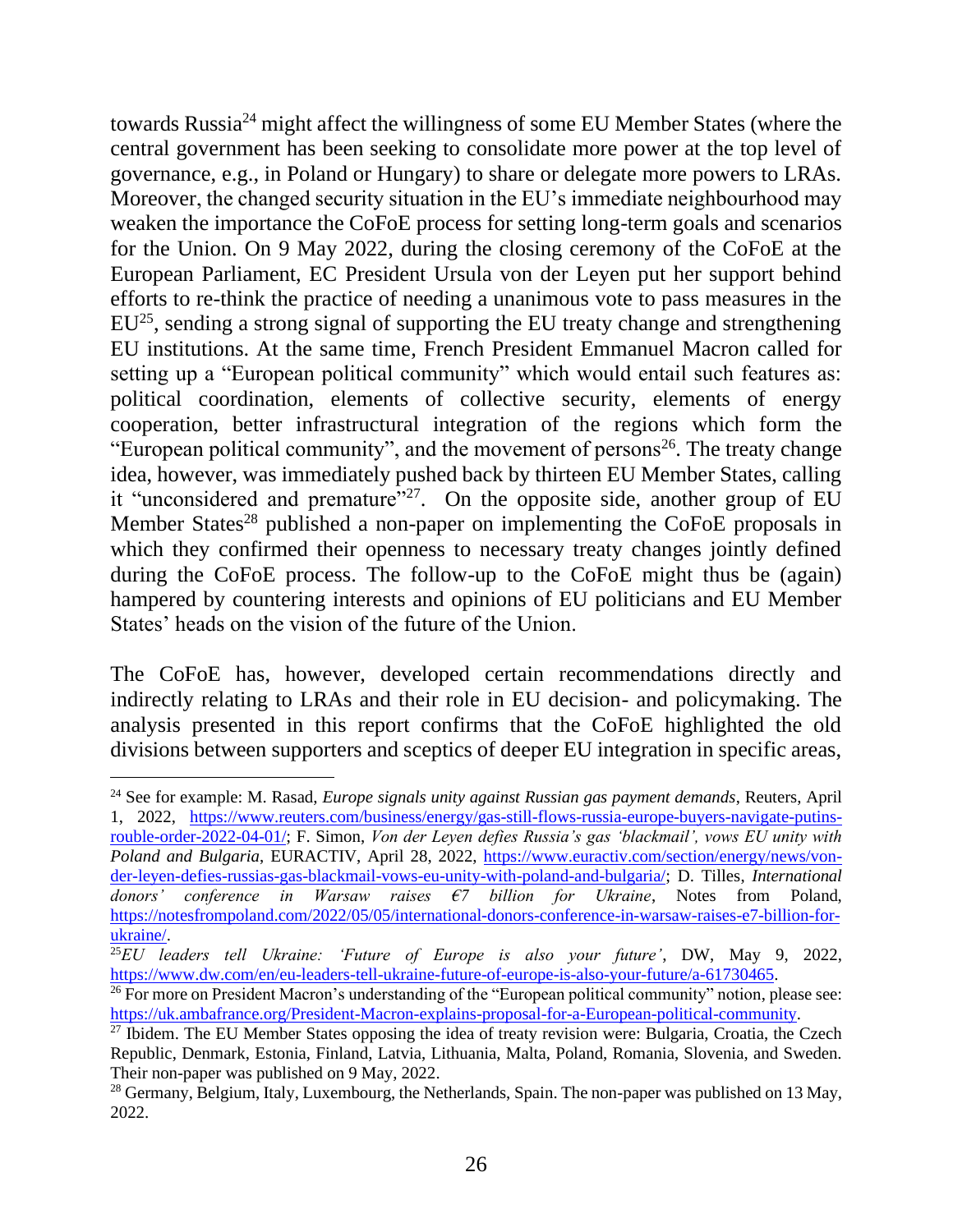including the role of LRAs. Those in favour of deeper integration advocated reforms aimed at simplifying the EU institutional system, increasing its efficiency, and ensuring a wider impact of citizens on EU decisions. This includes proposals such as, *inter alia*: increasing the frequency of interactions between EU institutions and its citizens or holding periodic citizen assemblies. Sceptics of deeper EU integration, on the other hand, have put forward ideas which would have the effect of weakening the power of EU institutions, including those related to increasing the competences of national parliaments and strengthening the intergovernmental dimension of the EU in general; the focus was put rather on the top level of governance. This division is naturally related to the issue of the vertical and horizontal division of powers within the EU and their interrelations<sup>29</sup>. It also relates to the EU's long-standing " democratic malaise" of the democratic deficit and its weak connection to citizens<sup>30</sup>. According to many EU scholars, observers, and politicians, in order to treat this "democratic malaise", the Union must institutionalise supranational, participative, and deliberative democratic channels to complement representative democracy<sup>31</sup>. This is also called for by some of the proposals analysed within this project, involving the level of LRAs who would act as bearers of citizens' voices. Proposals involving LRAs and CoR representatives in the EU decision-making process or making active subsidiarity and multilevel governance key principles and fundamental features of EU functioning and democratic accountability are in line with this notion. At the same time, they advocate for more control over EU institutions and more power for the local and regional levels of governance.

Delegating more power to local and regional levels, in turn, directs the attention again to the issue of (de)centralisation. The optimal degree of decentralisation and centralisation in decision-making is often associated with the principle of subsidiarity, which is regarded as a cornerstone of the functioning of the EU. Introduced in 1992 with the Maastricht Treaty and currently enshrined in Article 5(3) of the Treaty on European Union (TEU), it was intended to support the creation of the Single Market, to democratise competences between EU institutions and Member States, and to ensure that decisions are taken as closely to citizens as possible. Nowadays, however, subsidiarity is rather associated with issues concerning the

<sup>&</sup>lt;sup>29</sup> A. Benz, *Federal democracy, distributive justice and the future of Europe*, "European Law Journal", 2021, [https://onlinelibrary.wiley.com/doi/pdf/10.1111/eulj.12390.](https://onlinelibrary.wiley.com/doi/pdf/10.1111/eulj.12390)

<sup>30</sup> A. Alemanno, *Unboxing the Conference on the Future of Europe and its democratic raison d'être*, "European Law Journal", 2020, [https://onlinelibrary.wiley.com/doi/pdf/10.1111/eulj.12413?casa\\_token=aZymZDX1JB4AAAAA:n7IYAd](https://onlinelibrary.wiley.com/doi/pdf/10.1111/eulj.12413?casa_token=aZymZDX1JB4AAAAA:n7IYAdOhBy5OoFP5IHMiGQDyAuOv32HFFAcFHAQ9TX1gvTfOXYZQDWuHiYQMz1_fja7kluLoIRtpLA) [OhBy5OoFP5IHMiGQDyAuOv32HFFAcFHAQ9TX1gvTfOXYZQDWuHiYQMz1\\_fja7kluLoIRtpLA.](https://onlinelibrary.wiley.com/doi/pdf/10.1111/eulj.12413?casa_token=aZymZDX1JB4AAAAA:n7IYAdOhBy5OoFP5IHMiGQDyAuOv32HFFAcFHAQ9TX1gvTfOXYZQDWuHiYQMz1_fja7kluLoIRtpLA) <sup>31</sup> See for example: A. Benz, ibidem.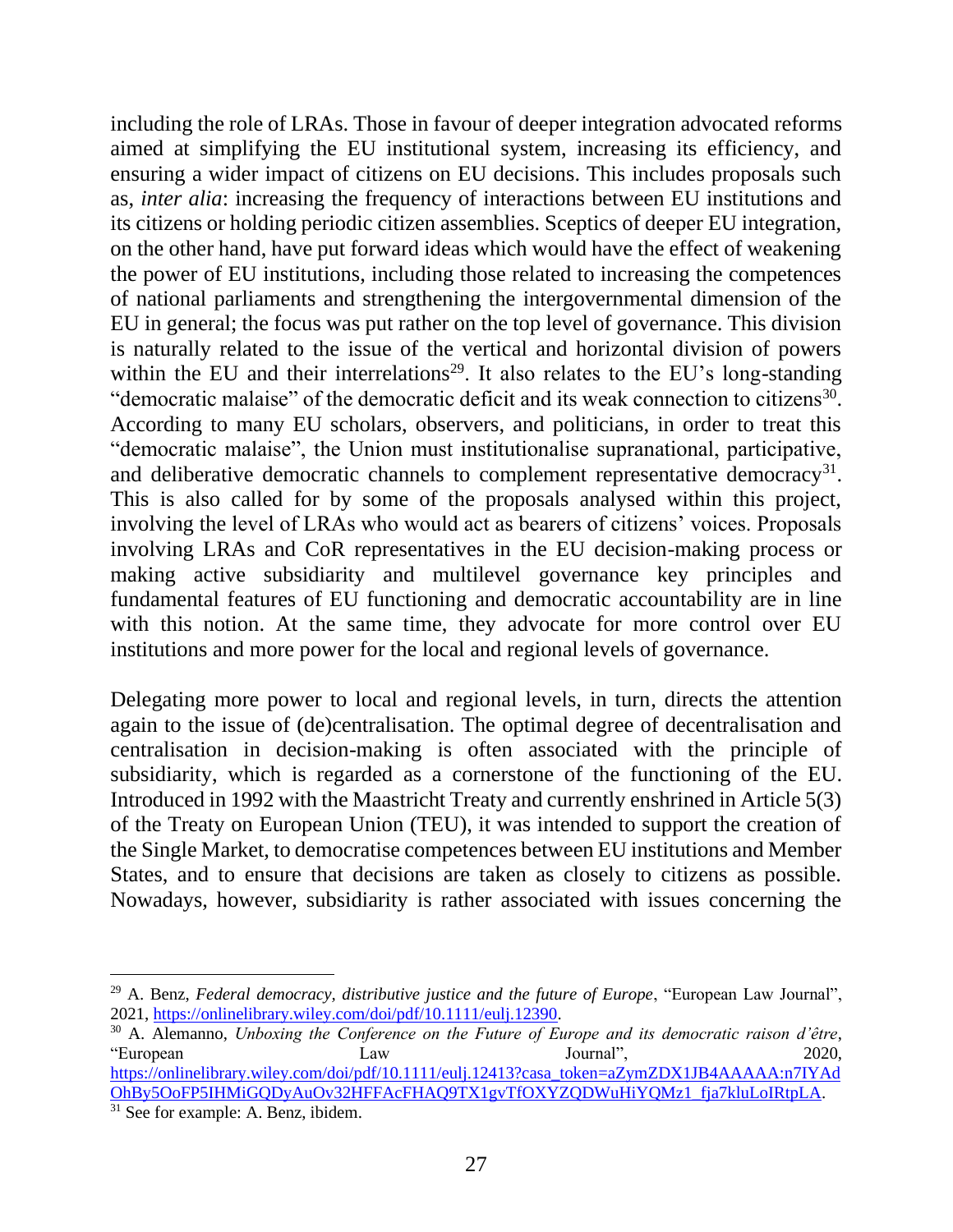deepening of European integration and growing doubts about the democratic legitimacy and understanding of centralisation in the  $EU^{32}$ .

After two decades of discussions on the notion of subsidiarity – conducted also within the Task force on subsidiarity, proportionality, and doing less more efficiently established in  $2017^{33}$  – the concept of "active subsidiarity" emerged, meaning a continuous multilevel engagement throughout the entire policy cycle; a process of "due diligence" whereby subsidiarity meets multilevel governance<sup>34</sup>. The CoFoE proposals call for active subsidiarity to become "one of key principles and fundamental features for the EU functioning and democratic accountability". In addition to that, they call for the "systematic use of a subsidiarity definition commonly agreed by all EU institutions" which would help to clarify on what level of governance decisions should take place. Efforts to develop and use a commonly agreed definition of subsidiarity are worth undertaking as such a definition would add more clarity in communication and enhance a common understanding between EU institutions. However, it must be taken into account that in practice a common definition might be difficult to apply. This is due to the fact that local and regional communities have different roles and powers in the administrative systems in their countries. The question is how to reconcile potential particularisms arising from the specificities of the Member States. On the one hand, there are strong sub-national actors (e.g., in federal states), which have considerable competences not only in national but also in EU politics (e.g., in Germany, Austria, or Belgium), and on the other hand, there are sub-national actors which do not have much weight in national politics and even less in European politics (especially unitary states, e.g., France and Greece). This would have to be considered when working on the operationalisation of ideas voiced during the CoFoE. The CoR might play an important role here as a valuable source of information on local and regional competences as exercised in EU Member States (in terms of both law and practice) and should be actively involved in the process of the development of a common subsidiary definition. Its role should not be limited to an information provider or a consultant; the CoR may also be involved in feasibility checks to adequately address the above-mentioned issue of the differing roles and powers in local and regional communities.

<sup>32</sup> K. Tomaszewski, *Solidarność i subsydiarność – wartości ustrojowe UE. W poszukiwaniu remedium na współczesny kryzys procesu integracji europejskiej*, "Przegląd Sejmowy", nr 1(156)/2020, p. 171-184.

<sup>&</sup>lt;sup>33</sup> For more information on the task force please visit: [https://ec.europa.eu/info/better-regulation/task-force](https://ec.europa.eu/info/better-regulation/task-force-subsidiarity-proportionality-and-doing-less-more-efficiently_en)subsidiarity-proportionality-and-doing-less-more-efficiently en.

<sup>34</sup> M. Schneider*, Europe must deliver the level closest to the citizens. Subsidiarity: Past, present and future*, "European View", Vol. 18, issue 1, p. 16-25, [https://journals.sagepub.com/doi/full/10.1177/1781685819844466.](https://journals.sagepub.com/doi/full/10.1177/1781685819844466)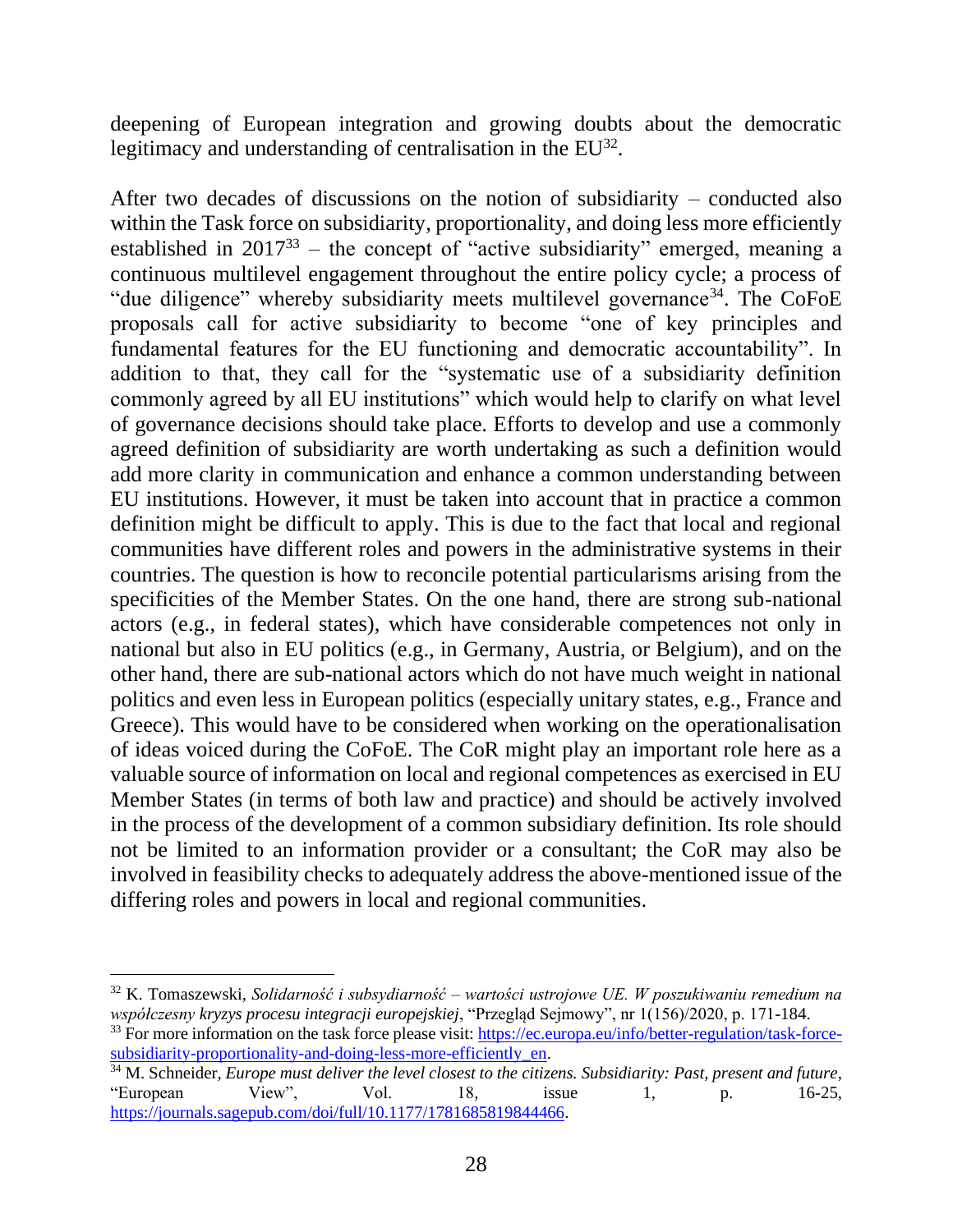Further, the CoFoE proposals that are interesting from the perspective of this study also relate to the issue of direct democracy and civil society building. In the current legal state of affairs in the functioning of the EU political system, the following forms of applying the principles of direct democracy can be distinguished: referendums on the EU held in Member States and the European Citizens' Initiative  $(ECI)^{35}$ . The practical application of the provisions relating to the ECI shows the ineffectiveness of this instrument, with the reasons for the failure of most initiatives being systemic in nature. The efficient use of the instruments of direct democracy depends, to a large extent, on the existence of civil society. The question of whether there is a Europewide civil society is still open. However, the proposed initiatives which involve citizens at the local level can be seen as valuable in the context of building such a society as they promote citizens' activity and the ability to self-organise and act independently of state institutions. LRAs, as the institutions closest to citizens, have an important role to play here as they might provide support to civil society at the lowest possible level of governance and communicate with citizens without intermediaries.

The European Parliament, Commission, and Council are now key players in deciding how to follow up on the CoFoE recommendations. The Parliament has already announced in a resolution on  $2<sup>nd</sup>$  May 2022 its request to activate a treaty revision procedure, possibly including institutional reforms and the extension of the EU's competences in issues such as health care and external and fiscal policy. The EC's president Ursula von der Leyen announced the presentation of new initiatives implementing citizens' proposals at the annual State of the Union address (September 2022).

The CoFoE conclusions were supported by five political groups in the EP (i.e., the European People's Party [Christian Democrats], the Progressive Alliance of Socialists and Democrats in the European Parliament, Renew Europe, the Greens/European Free Alliance, and the Left in the European Parliament – GUE/NGL) which control three-quarters of the seats. The conclusions were rejected by Identity and Democracy (who argued that the CoFoE final proposals did not reflect public opinion in the EU) and the European Conservatives and Reformists (who eventually left the conference) $36$ .

<sup>&</sup>lt;sup>35</sup> More on the ECI can be found here: [https://europa.eu/citizens-initiative/\\_en.](https://europa.eu/citizens-initiative/_en)

<sup>36</sup> M. Szczepanik, Conference on the Future of Europe: Conclusions and Prospects for Implementation, 26.05.2022, PISM, [https://pism.pl/publications/conference-on-the-future-of-europe-conclusions-and](https://pism.pl/publications/conference-on-the-future-of-europe-conclusions-and-prospects-for-implementation)[prospects-for-implementation.](https://pism.pl/publications/conference-on-the-future-of-europe-conclusions-and-prospects-for-implementation)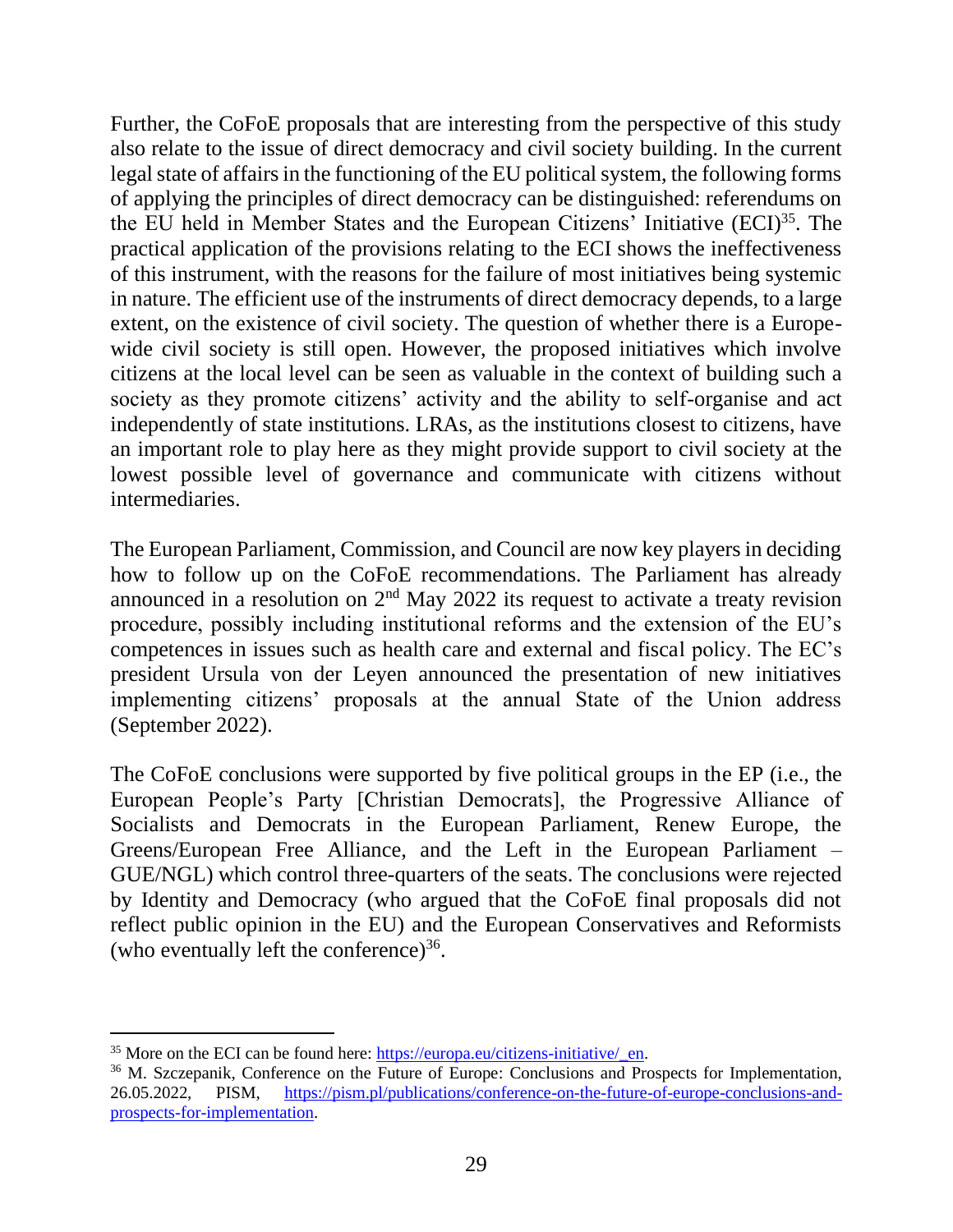#### <span id="page-34-0"></span>**3.2 Legal and political assessment of the proposals**

The proposals analysed entail, to varying degrees, the need for changes in the legal system of the European Union and in particular in the Treaties and the Protocol (No 2) on the Application of the Principles of Subsidiarity and Proportionality. In the following sub-section, these proposals are individually evaluated in terms of required legal changes and political feasibility<sup>37</sup>. In addition, the proposals have been assessed against three objectives of the Committee of the Regions, namely:

- **1.** CoR representatives shall promote the role of the European representative democracy at the local and regional level in order to increase the democratic legitimacy of the EU as well as the sense of identity and ownership of the European project for its citizens. CoR representatives will also fight for a strengthening of participative democracy based on the best practices for permanent consultation mechanisms experienced at the local and regional level (O1);
- **2.** CoR representatives shall promote multilevel governance in the EU: the CoFoE should also lead to increased EU delivery capacity through active subsidiarity and a better involvement of local and regional authorities in the elaboration and implementation of EU legislation and policy processes (O2);
- **3.** CoR representatives should make concrete proposals to address the territorial dimension of European policies in the achievement of the EU's overall cohesion objective (O3).

A summary of the legal assessment of the proposed developments is provided in the table below. The structure of the table was prepared by the Committee of the Regions and includes three different aspects of the territorial dimension of European democracy/the role of the CoR distinguished by the CoR as well as the context of the different extents of EU Treaties' changes.

The latter is assessed based on (1) the significance of the institution in question whose treaty regulation must change, (2) the significance of the competences being

<sup>&</sup>lt;sup>37</sup> Four considerations were taken into account while assessing political feasibility: 1) political will from other actors; 2) financial constrains; 3) logistical and human constrains; 4) strategic and approach considerations.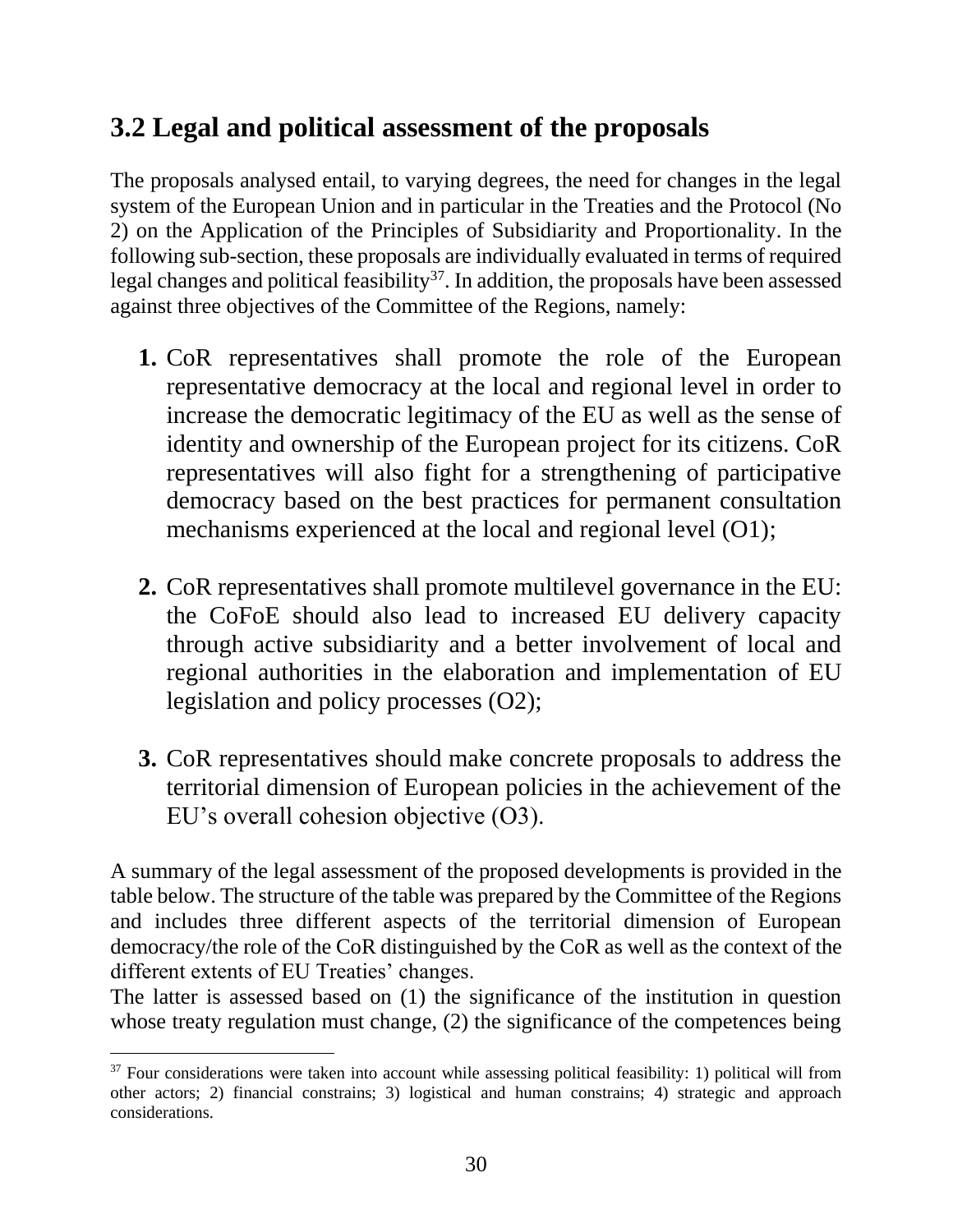changed/added, and (3) the legal nature of the changes (e.g., whether they would be amendments, i.e., changes in a provision already present in a treaty or additions, i.e., adding new provisions without the need to change existing ones).

Since the proposals are general and vague in nature, the assessment often considers different possible scenarios concerning the implementation of the proposals which entail greater or lesser legal (or political) consequences (which is also reflected in the table).

|                                                                              | <b>No Treaty</b>                                                                                                                                                                                                                                                                                                                                                                                                                       | <b>Minor Treaty</b>                                                                                                                                                                     | <b>Major Treaty</b>                                                                                                                                                                                                                                                  |
|------------------------------------------------------------------------------|----------------------------------------------------------------------------------------------------------------------------------------------------------------------------------------------------------------------------------------------------------------------------------------------------------------------------------------------------------------------------------------------------------------------------------------|-----------------------------------------------------------------------------------------------------------------------------------------------------------------------------------------|----------------------------------------------------------------------------------------------------------------------------------------------------------------------------------------------------------------------------------------------------------------------|
|                                                                              | <b>Change</b>                                                                                                                                                                                                                                                                                                                                                                                                                          | <b>Change</b>                                                                                                                                                                           | <b>Change</b>                                                                                                                                                                                                                                                        |
| <b>Ensuring</b><br>vibrant<br>democratisation<br>and citizens'<br>engagement | Improving the<br>transparency and<br>reach of the<br>citizens and<br>communicating<br>and consulting<br>better with them<br>(22, relevant for<br>CoR O1)<br>Improving the<br>effectiveness of<br>existing and<br>developing new<br>citizens'<br>participation<br>mechanisms (36.1,<br>relevant for CoR<br>$O(1)$ (or minor)<br>Increasing the<br>frequency of<br>interactions<br>between EU<br>institutions and its<br>citizens (36.2, | Holding citizens'<br>assemblies<br>periodically<br>(36.7, relevant for<br>$CoR O1$ ) (or<br>major)<br>Introducing a<br>youth check of<br>legislation (36.9,<br>relevant for CoR<br>O(1) | Guaranteeing a<br>minimum level of<br>education in the<br>EU and its<br>democratic<br>processes (37.1,<br>relevant for CoR<br>$O(1)$ (or no)<br>Strengthening<br>links between<br>citizens and their<br>elected<br>representatives<br>(38.4, relevant for<br>CoR O1) |

*Table 1. Aspects of the territorial dimension of European democracy/the role of the CoR and possible reforms happening in the context of different extents of EU Treaties' changes*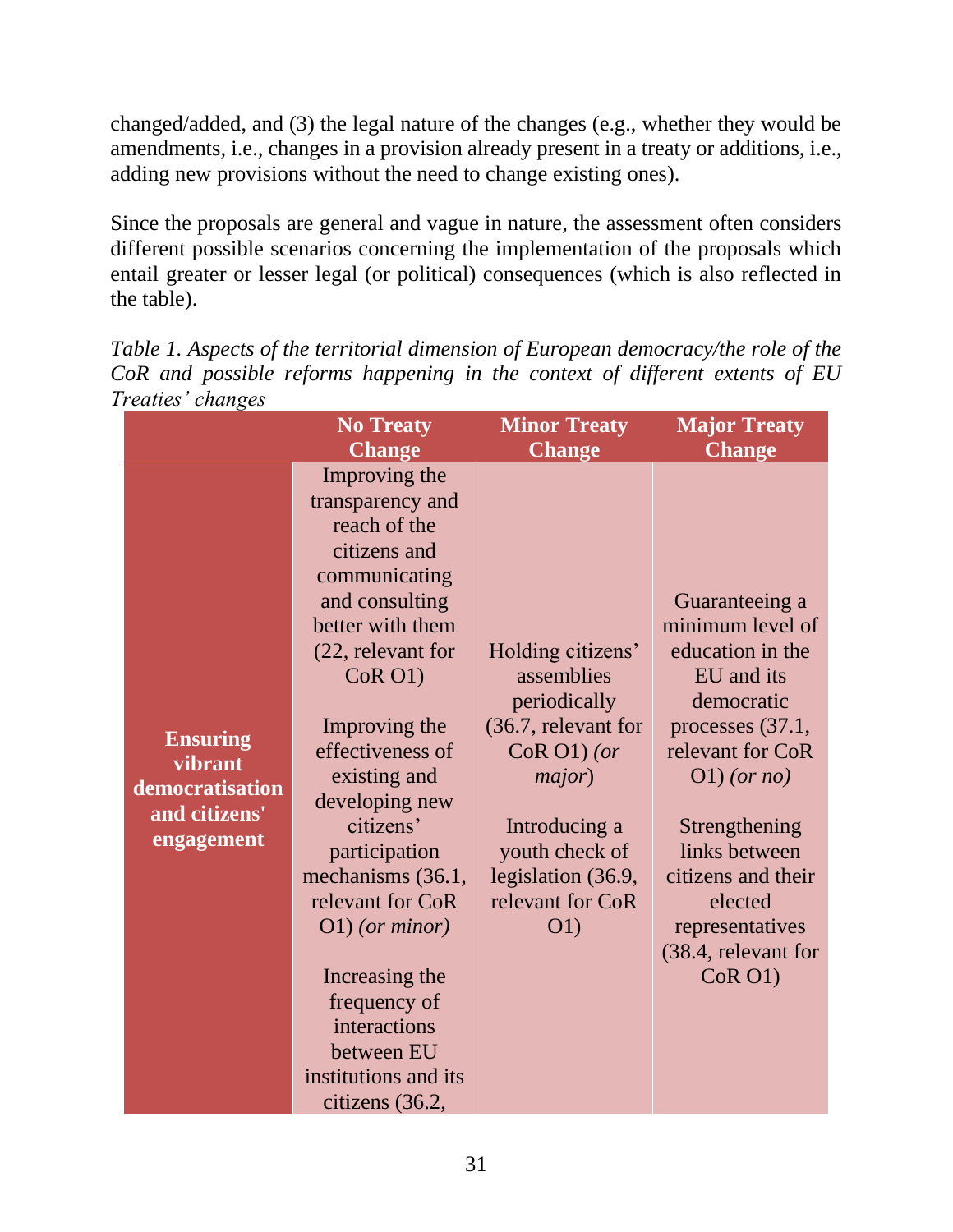|                                                                   | <b>No Treaty</b><br><b>Change</b>                                                                                                                                                                                                                                                                                                                                                                                                                                                            | <b>Minor Treaty</b><br><b>Change</b>                                                 | <b>Major Treaty</b><br><b>Change</b> |
|-------------------------------------------------------------------|----------------------------------------------------------------------------------------------------------------------------------------------------------------------------------------------------------------------------------------------------------------------------------------------------------------------------------------------------------------------------------------------------------------------------------------------------------------------------------------------|--------------------------------------------------------------------------------------|--------------------------------------|
|                                                                   | relevant for CoR<br>O(1)<br>Improving existing<br>democratic<br>mechanisms (36.4,<br>relevant for CoR<br>$O(1)$ (or minor)<br>Creating a system<br>of local EU<br>Councillors (36.6,<br>relevant for CoR<br>O(2)<br>Providing support<br>for civil society<br>(36.8, relevant for<br>CoR O1)<br>Setting up local<br>youth councils<br>(36.8, relevant for<br>$CoR O2$ (or<br>minor)<br><b>Bringing Europe</b><br>closer to citizens<br>(37.5, relevant for<br>$CoR O2$ (or<br><i>minor</i> ) |                                                                                      |                                      |
| Developing the<br>policy influence<br>of LRAs in the<br>EU agenda | Increasing the<br>involvement of<br>national, regional,<br>and local<br>representatives,<br>social partners,                                                                                                                                                                                                                                                                                                                                                                                 | Adopting active<br>subsidiarity and<br>multilevel<br>governance as<br>key principles |                                      |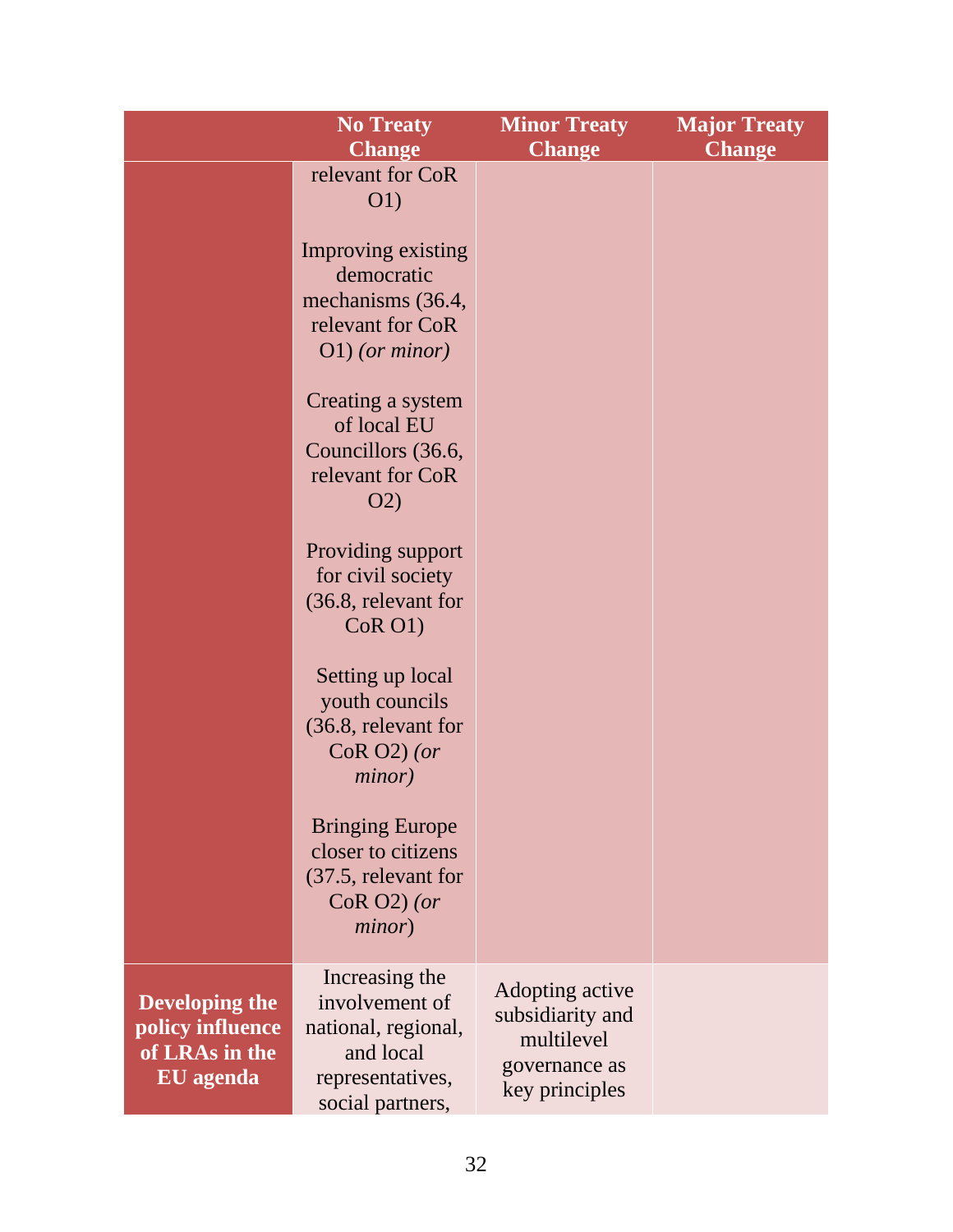|                                                                                | <b>No Treaty</b>                                                                                                                                                                                                 | <b>Minor Treaty</b>                                                                                                                                                                                                                   | <b>Major Treaty</b> |
|--------------------------------------------------------------------------------|------------------------------------------------------------------------------------------------------------------------------------------------------------------------------------------------------------------|---------------------------------------------------------------------------------------------------------------------------------------------------------------------------------------------------------------------------------------|---------------------|
|                                                                                | <b>Change</b>                                                                                                                                                                                                    | <b>Change</b>                                                                                                                                                                                                                         | <b>Change</b>       |
|                                                                                | and organised civil<br>society in the EU<br>decision-making<br>process $(39.2,$<br>relevant for CoR<br>$O(2)$ (or minor)                                                                                         | $(40.1,$ relevant for<br>$CoR O2$ (or no)<br>Reviewing the<br>subsidiarity<br>mechanism (40.2,<br>relevant for CoR<br>$O(2)$ (or no)<br>Agreeing on the<br>definition of<br>subsidiarity (40.4,<br>relevant for CoR<br>$O(2)$ (or no) |                     |
| <b>Improving CoR</b><br>impact in the<br><b>EU</b> decision-<br>making process | Including<br>organised civil<br>society, regional<br>and local<br>authorities, and<br>existing structures<br>in the citizens'<br>participation<br>process (36.5,<br>relevant for CoR<br>O1 and O2) (or<br>minor) | Establishing<br>adequate channels<br>of dialogue for<br>regions, cities,<br>and<br>municipalities<br>$(40.3,$ relevant for<br>$CoR O2$ ) (or<br>major)                                                                                |                     |

*Source: own elaboration*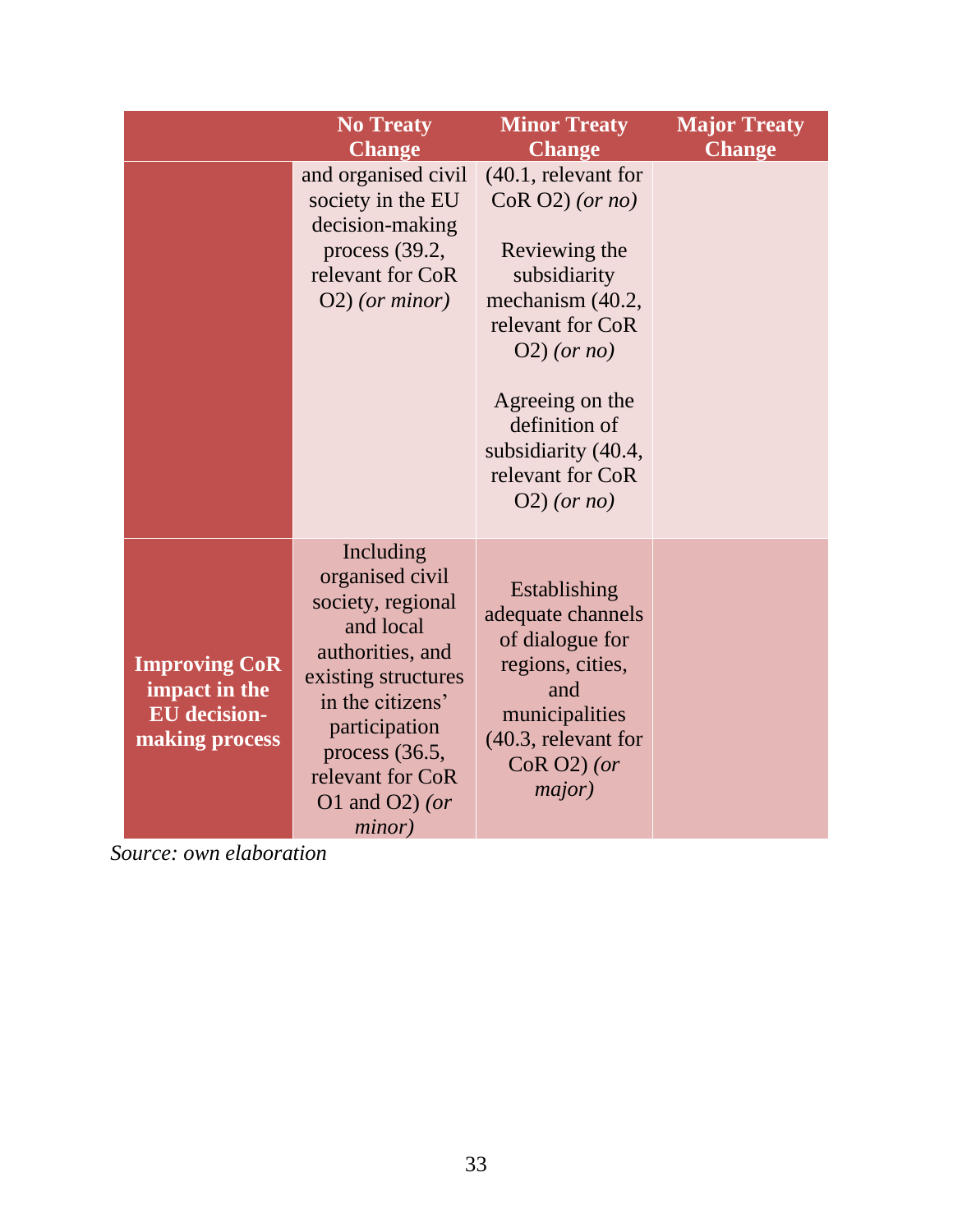## **No Treaty Change**

#### **Increasing the frequency of interactions between EU institutions and its citizens (36.2); Improving the transparency and reach of the citizens and communicating and consulting better with them (22)**

**Full title of proposals and their content:** (36.2). Increasing the frequency of online and offline interactions between EU institutions and its citizens through different means of interaction in order to ensure that citizens can participate in the EU policymaking process to voice their opinions and to get feedback and creating a charter for EU officials on citizens' participation. (22). The EU, in particular at the international level, should improve its accessibility for citizens through better information, education, citizen participation, and transparency of its action notably by strengthening links with citizens and local institutions to improve transparency and the reach of the citizens and communicate and consult better with them about concrete EU institutions at the regional and international level.

*Assessment of necessary legal changes – No Treaty Change or Minor Treaty Change*: Like several other proposals examined in this report, this one largely requires diverting resources or increasing funding as well as some changes in the internal organisation of certain EU bodies. As citizens are to be given at most an advisory role in this proposal, it would only require an ordinary legislative – and not treaty – change. Again, Articles 10 TEU and 11 TEU, among others, already have provisions that can serve as a basis for such measures.

However, it's unclear whether the proposal's request for a higher frequency of interactions will be enough to achieve the expectations, as the EU institutions and their informal rules regarding who is heard and who has influence may also limit citizens' abilities to express their interests. Therefore, an amendment to Article 15 TFEU concerning transparency and access to information may be necessary to strengthen the openness of EU processes and institutions.

*Political assessment and feasibility*: These proposals respond to the CoR's O1. Like in the case of the previous set of proposals, the CoR can have an active role in communicating and consulting with citizens on a local and regional level. This could be done with the use of the existing infrastructure, with the necessary financial and human support.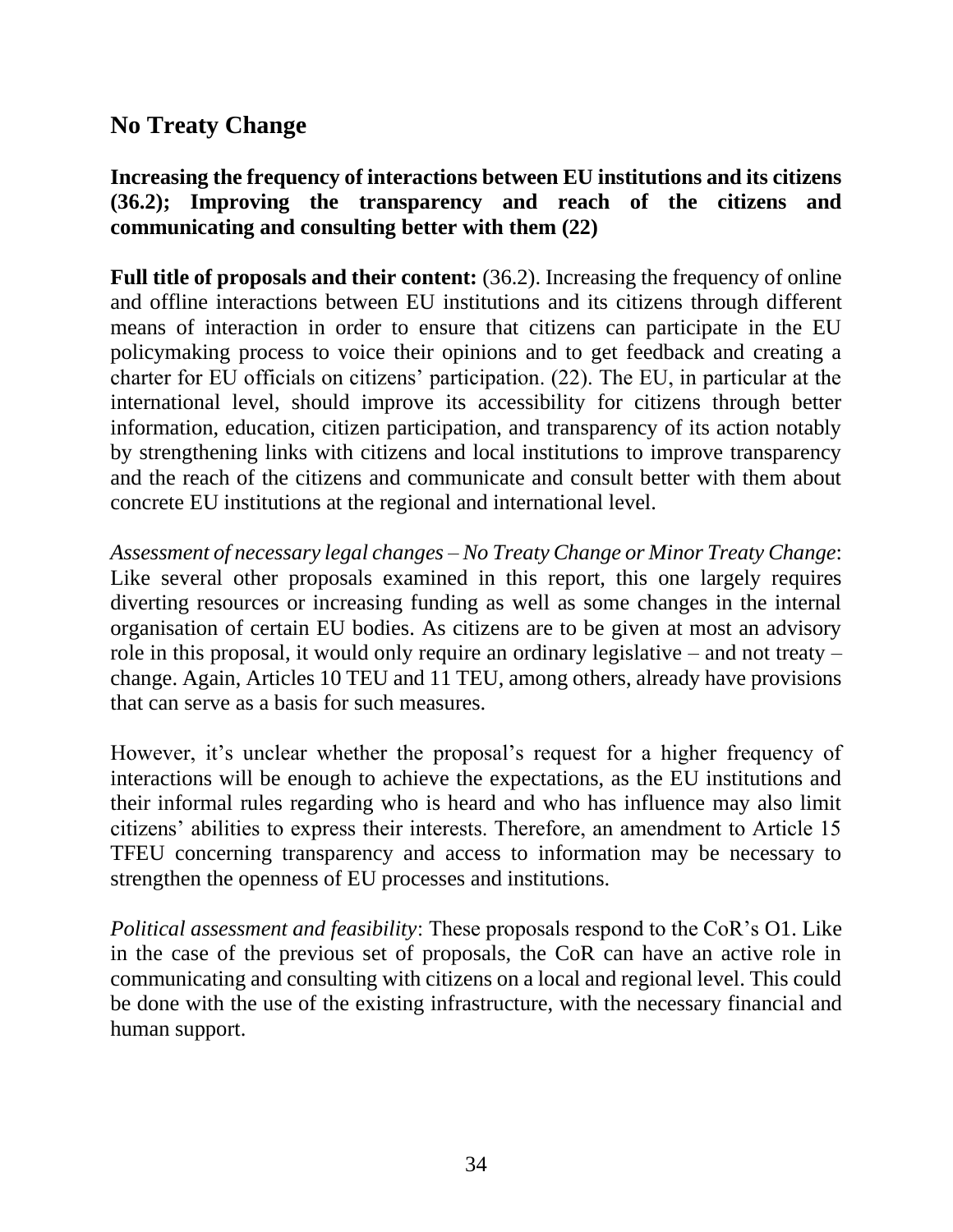**Citizens' information, participation, and youth – Improving the effectiveness of existing and developing new citizens' participation mechanisms (36.1); Improving existing democratic mechanisms (36.4)**

**Full title of proposals and their content:** (36.1). Improving the effectiveness of existing and developing new citizens' participation mechanisms, in line with the EU acquis, by better informing on them. Ideally, all information about participatory spaces should be summarised in an integrated official website with different features. A mechanism should be devised to monitor policy and legislative initiatives which have emerged from participatory democracy processes. Participatory mechanisms should be inclusive and their communication able to reach a diverse public. Attention should be paid to content material, topics, and moderators' skills. They should include an analysis on the impact of the policies discussed on, *inter alia*, women and vulnerable persons. (36.4). Improving and streamlining existing mechanisms at the European, national, and local level to make them more secure, accessible, visible, and inclusive.

*Assessment of necessary legal changes – No Treaty Change or Minor Treaty Change*: As these proposals focus on existing mechanisms, they will require minor or no changes to the treaties. However, since giving them appropriate prominence and visibility is listed as one of the goals of this proposal, anchoring the current nontreaty mechanisms in the treaties may allow them to be more effectively achieved. If these existing mechanisms were to be reformed, it might be necessary to amend Article 10 TEU concerning representative democracy as a cornerstone of the EU or other provisions present in the treaties that concern those mechanisms – e.g., Articles 11 TEU and 24 TFEU concerning the European Citizens' Initiative, Article 15 TFEU concerning transparency and access to information, Article 227 TFEU concerning right to petition, and Article 228 TFEU concerning Ombudsman.

*Political assessment and feasibility*: The implementation of this proposal would support the CoR's O1. It is, however, quite vague – if more precise and concrete, it likely would have a chance to be implemented. The CoR could seek ways to collaborate with other institutional partners – such as the European Ombudsman – to deliver a clear vision of the ways, modes, and measures to improve existing democratic mechanisms.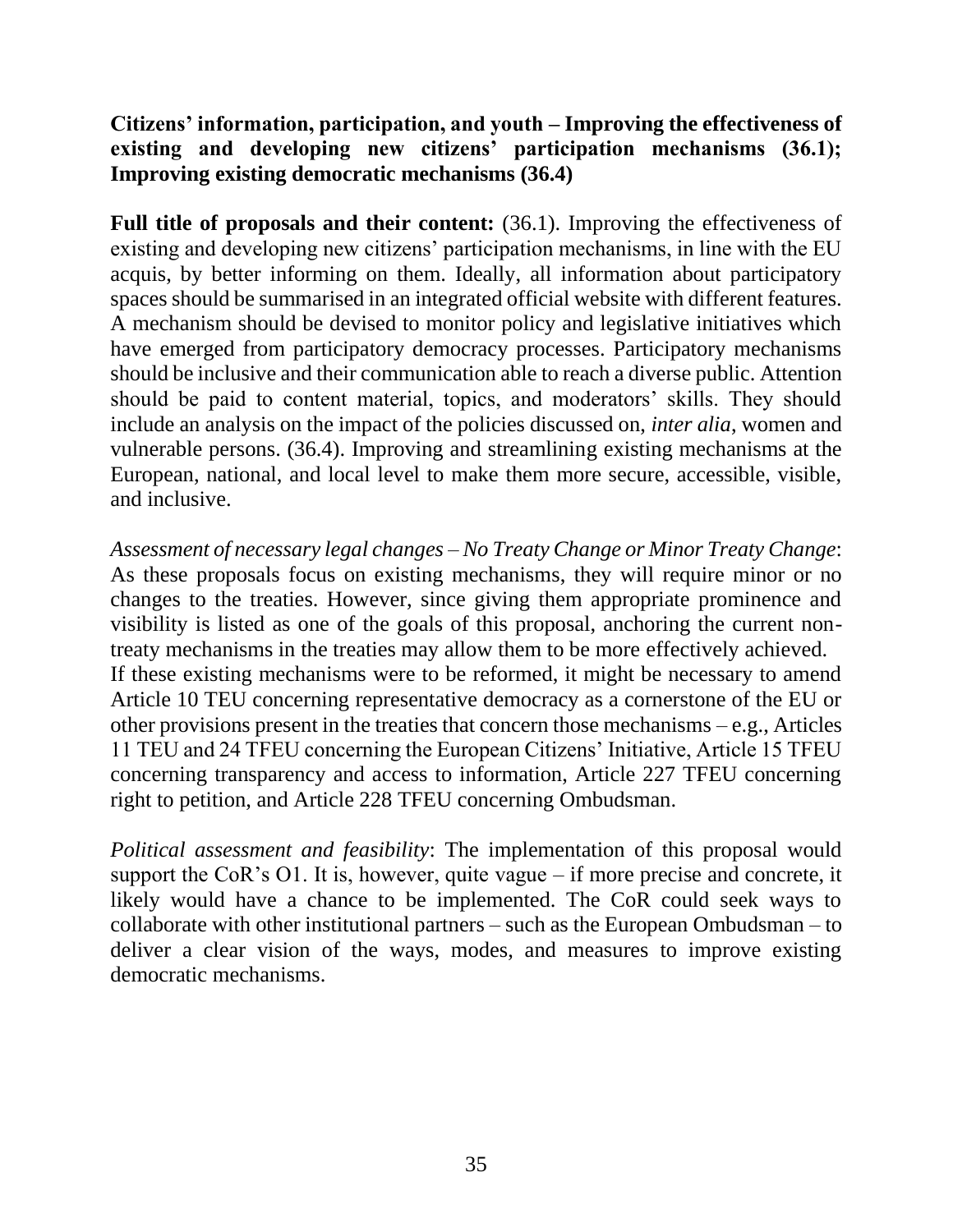#### **Bringing Europe closer to citizens (37.5); Creating a system of local EU Councillors (36.6); Setting up local youth councils (36.8)**

Full title of proposals and their content: (37.5). Bringing Europe closer to citizens by improving contact points and dedicated hubs, or "Houses of Europe", at the local level to provide resources, information, and advice to citizens on EU matters, as well as listen to their concerns and engage in debates with associations to help spread citizens' views at the European level. (36.6) Create a system of local EU Councillors as a way to reduce the distance between EU institutions and European citizens. (36.8) Provide enhanced structural support, financial and otherwise, for civil society, especially for youth civil society, and support local authorities in setting up local youth councils; this could be achieved through a specific pillar in the European Democracy Action Plan for the involvement of civil society and social partners and a dedicated civil society strategy.

*Assessment of necessary legal changes – No Treaty Change or Minor Treaty Change*: The idea of creating local EU hubs or contact points (whether these will be Houses of Europe, EU Councillors, Youth Councils, or others) is achievable without a treaty change, as they would not be given significant legal rights (e.g., vetoes, legislative powers, among others) and would serve mostly as an instrument of soft law and information sharing. The European Network of Regional and Local EU Councillors, facilitated by the Committee of the Regions, is a good example of this type of initiative. Such actions are currently anchored in the treaties *–* Article 10 TEU and Article 11 TEU, among others – and they could be achieved through a specific pillar in the European Democracy Action Plan. The CoR may support local authorities in setting up local youth councils within existing legal framework.

However, if these hubs or contact points were to be anchored in the treaties, increasing their prominence and visibility, then it would require the addition of extra treaty provisions (most likely in TFEU Part Six Title II Chapter 3 on the Union's advisory bodies), rather than amendments, therefore requiring minor treaty changes only (provided that their scope of competence remains as indicated above).

*Political assessment and feasibility*: These proposals respond to the CoR's O2. The CoR – as a community and dialogue builder and the creator of a platform for citizen information and engagement – can play a significant role in the implementation of these proposals. As they would entail no treaty change or a minor treaty change, the crucial question would be financing and creating new local infrastructure to make local EU hubs or contact points functional. Using the CoR's existing networks as a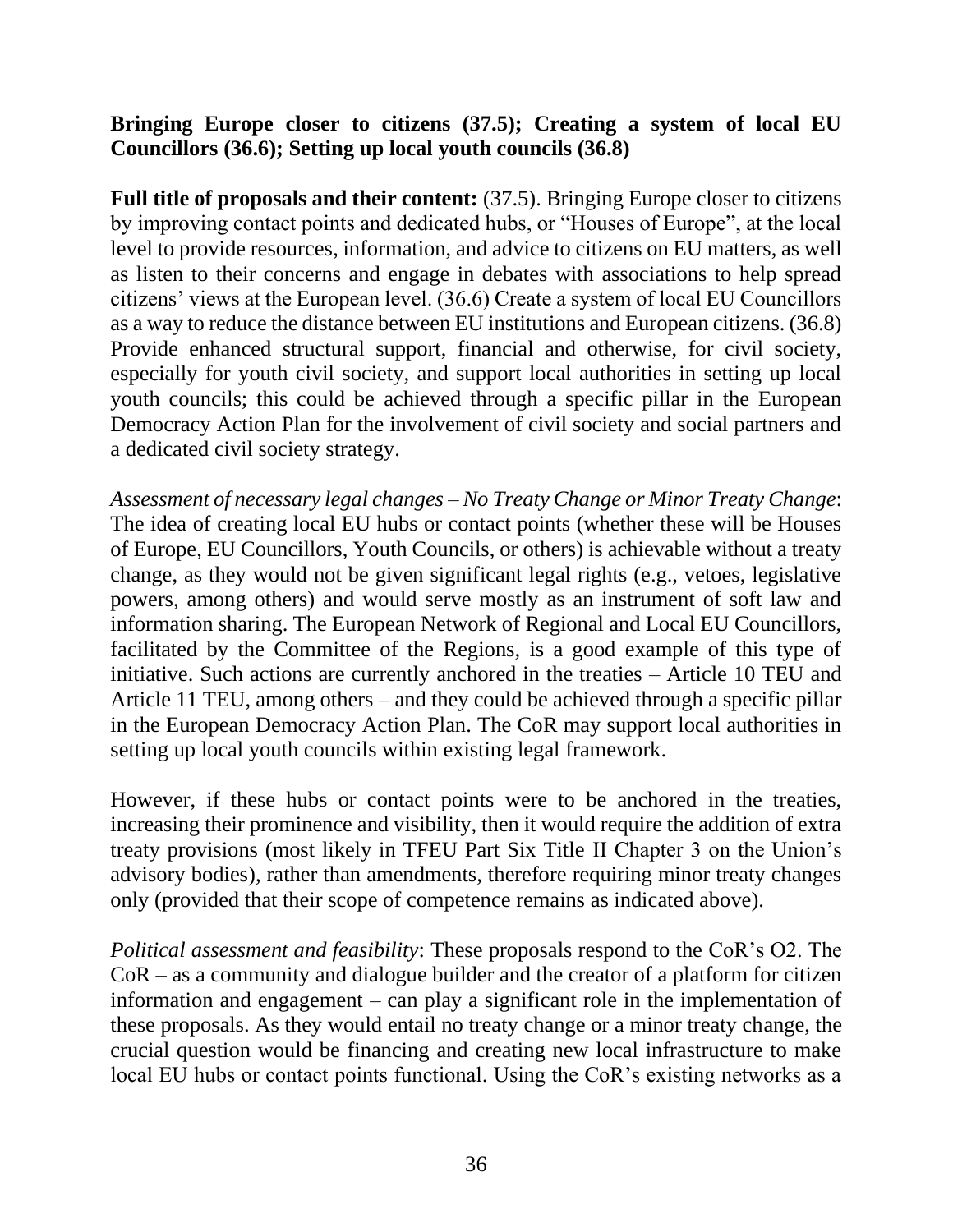point of departure for creating such hubs and contact points would to some extent respond to this challenge.

#### **Citizens' information, participation, and youth – Providing support for civil society (36.8)**

Full title of proposal and its content:  $(36.8)$  Provide enhanced structural support, financial and otherwise, for civil society, especially for youth civil society and support local authorities in setting up local youth councils; this could be achieved through a specific pillar in the European Democracy Action Plan for the involvement of civil society and social partners and a dedicated civil society strategy.

*Assessment of necessary legal changes – No Treaty Change*: Enhanced structural and financial support for civil society is a proposition based mostly on diverting resources or increasing funding and also potentially on changes in the internal organisation of some EU bodies, none of which require changes to the treaties, but at most to ordinary EU legislation. Moreover, support for civil society, as well as its participation in the EU decision-making process, is largely anchored in Article 11 TEU, but also in other treaty provisions (e.g., Article 15 TFEU on transparency, Articles 300-304 TFEU on The European Economic and Social Committee).

However, it is worth considering whether, in view of the scale of the support provided by the European Union to civil society at the local level (e.g., EUR 1.5 billion for the period 2021-2027 through The Global Europe Civil Society Organisations programme), it would not be more appropriate to focus on increasing the visibility and dissemination of the results of these activities. This can also be done without changes to the treaties.

*Political assessment and feasibility*: This proposal is linked with the CoR's O1. The proposal has great chances to be implemented – supporting civil society is not a subject of a political dispute (in other words, there is broad consensus that civil society should be supported) and the needed infrastructure and funding are already provided. The proposal does not entail treaty Change as well.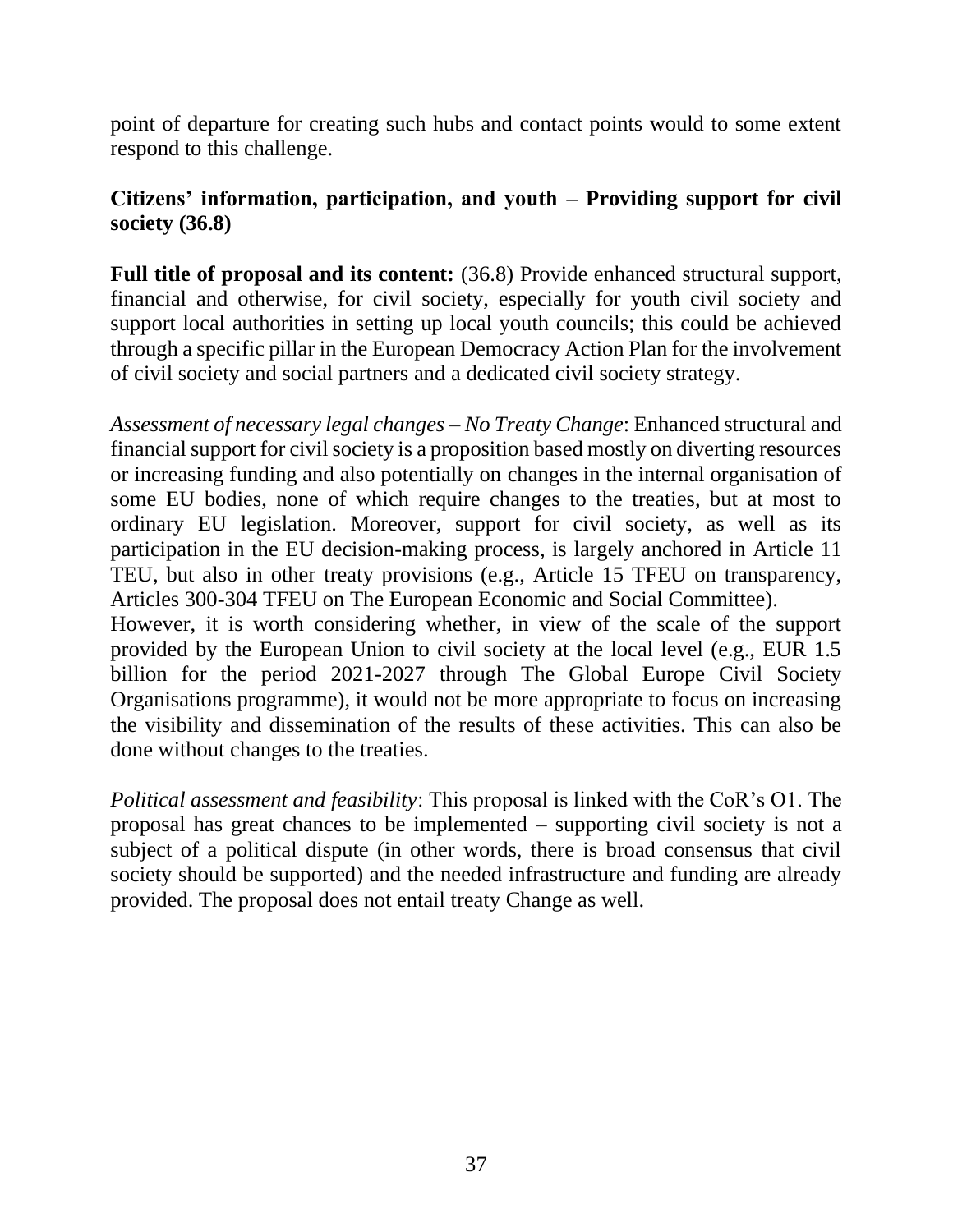#### **EU decision-making process. Increasing the involvement of national, regional, and local representatives, social partners, and organised civil society in the EU decision-making process (39.2)**

**Full title of proposal and its content:** (39.2) The EU decision-making process should be further developed so that national, regional, and local representatives, social partners, and organised civil society are more involved. Inter-parliamentary cooperation and dialogue should be strengthened. National parliaments should also be closer involved in the legislative procedure by the EP, e.g., by way of participation in hearings. In addition, better involvement at the sub-national level and from the CoR helps to take into account the experiences gained with the implementation of EU law.

*Assessment of necessary legal changes – No Treaty Change or Minor Treaty Change*: The extent of legal changes and interference in the treaties depends on the extent to which the engagement of the actors concerned would be strengthened.

As currently presented – aiming at allowing independent citizens' observers to closely follow the decision-making process, guaranteeing broader right of access to documents, and developing on this basis stronger links and an enhanced dialogue between citizens and the EU institutions – this proposal mostly entails soft measures such as awareness raising and agenda setting, as well as some changes to the internal rules of certain EU bodies. Therefore, there are no legal implications as pertains to EU Treaties. On the contrary, this proposition is already firmly anchored in the current wording of the treaties – see Article 15 TFEU.

However, making some minor changes to the treaties could allow for more effective achievement of the stated goals. This could be done, e.g., by adding a reference to both the local dimension and transparency to the provisions regarding some EU decision-making processes (the legislative procedure – Articles 289 and 294; the budget procedure – Article 314; and the process of setting up the EU's five-year strategic agenda, among others).

*Political assessment and feasibility*: The implementation of this proposal would lead to an enhanced multilevel governance in the EU and would contribute to the CoR's O2. As this proposal might also entail a No Treaty Change scenario, which increases its chances for implementation, the CoR might seek avenues to promote and further develop it, possibly together with other institutional partners such as the European Economic and Social Policy Committee (EESC).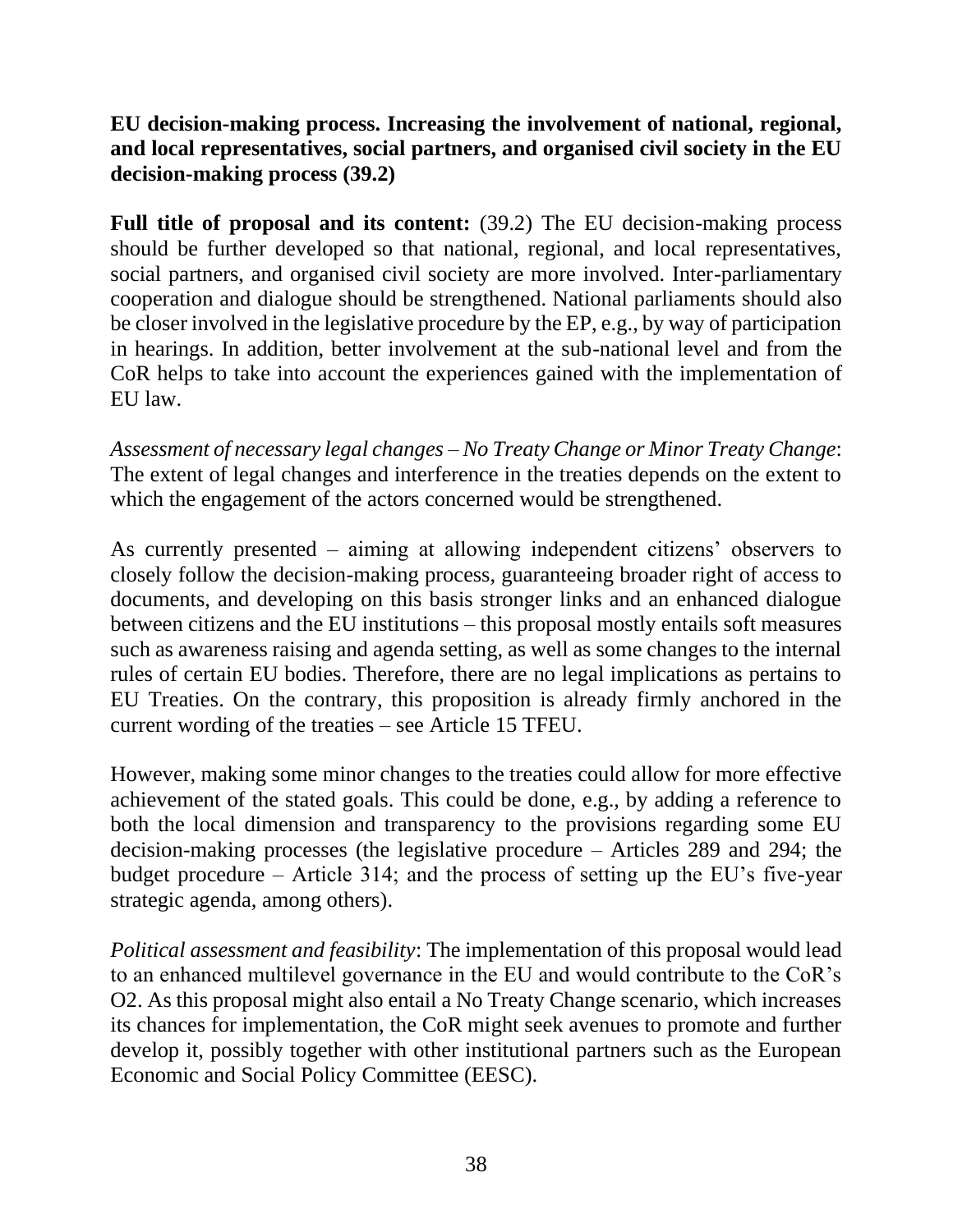**Including organised civil society, regional and local authorities, and existing structures in the citizens' participation process (36.5)**

**Full title of proposal and its content:** (36.5). Include organised civil society and regional and local authorities and existing structures such as the European Economic and Social Committee (EESC) and the CoR in the citizens' participation process. *Assessment of necessary legal changes – No Treaty Change or Minor Treaty Change*: As this proposal relates to existing structures and existing processes of citizen participation on the part of the Committee of the Regions, it would primarily require diverting resources and changes in the internal organisation of the Committee. It would most likely not entail any changes in the treaties.

The involvement of the Committee of the Regions (both the CoR as an institution and LRA representatives within the CoR) and other EU bodies, as well as regional and local authorities and organised civil society, within participatory mechanisms (such as, e.g., the European Citizens Initiative [ECI] or petitions committees within the European Network of Ombudsmen [ENO]) can be enhanced within the existing legal framework or with changes to secondary legislation only depending on the institution and to what extent it would be involved.

However, if strengthening the CoR's position in this process were to be significant, it may be necessary to amend the relevant provisions in the treaties (Article 300 TFEU, in particular).

Similar to the proposal aimed at improving existing democratic mechanisms, the provisions from the treaties to be considered in this context are, in particular: Article 10 TEU concerning representative democracy as a cornerstone of the EU and other provisions that concern the EU's participatory mechanisms – e.g., Articles 11 TEU and 24 TFEU concerning the European Citizens' Initiative, Article 15 TFEU concerning transparency and access to information, Article 227 TFEU concerning the right to petition, and Article 228 TFEU concerning the Ombudsman.

*Political assessment and feasibility*: This proposal responds to the postulate of promoting multilevel governance in the EU and strengthening participative democracy and relates to the CoR's O1 and O2. As it would entail no treaty change or a minor treaty change, the likelihood of its implementation – once the proposal is more developed – could be relatively high. The proposal should not require substantial additional funding or human resource investments.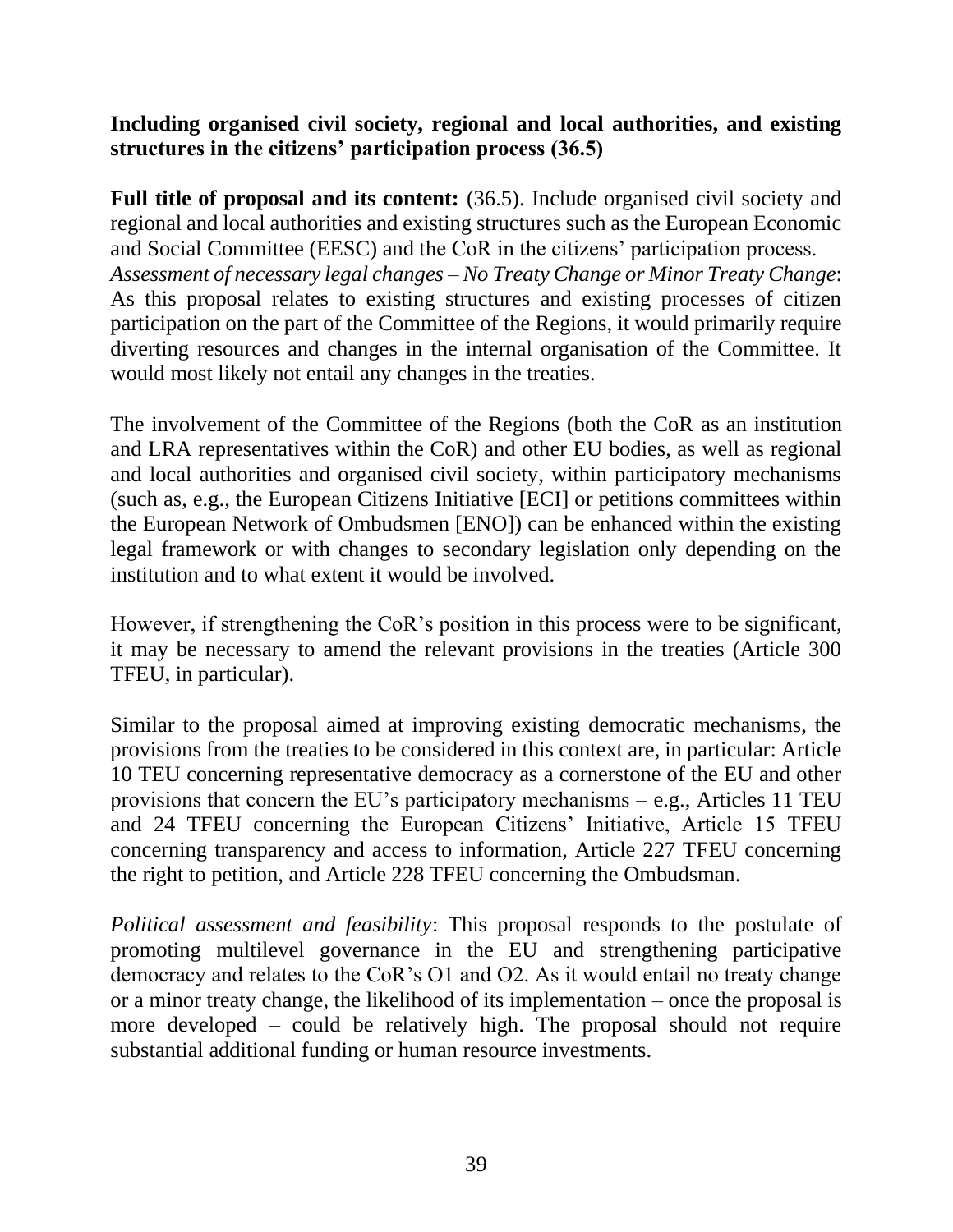### **Minor Treaty Change**

#### **Holding citizens' assemblies periodically (36.7)**

**Full title of proposal and its content:** (36.7). Holding citizens' assemblies periodically, on the basis of legally binding EU law. Participants must be selected randomly, with representativeness criteria, and participation should be incentivised. If needed, there will be the support of experts so that assembly members have enough information for deliberation. If the outcomes are not taken on board by the institutions, this should be duly justified. Participation and the prior involvement of citizens and civil society is an important basis for political decisions to be taken by elected representatives. The EU is founded on representative democracy: with European elections, citizens give a clear mandate to their representatives and indirectly express themselves on EU policies.

*Assessment of necessary legal changes – Minor Treaty Change or Major Treaty Change*: As citizens' assemblies are to be given not only an advisory role in this proposal but are also a sort of legislative initiative tied with the reporting responsibility of adequate EU bodies, this proposal would most probably require a change in the treaties.

However, in order to estimate the degree of treaty change required, this concept must be further developed. It is crucial to decide: whether such a body should be a centralised single assembly or decentralised to the Member State level; whether it should convene on a regular basis or only when specific issues arise; and, last but not least, whether its recommendations should be consultative or elicit a binding response, such as initiating the legislative process.

If these assemblies were to be given the right to initiate legislation, the changes required would have to be more significant (primarily to Article 17 TEU). On the other hand, if they would have only an advisory vote based on citizen lobbying and deliberation *–* which could, however, call into question the possibility of accomplishing the intended goals by their means – then they could exercise their powers through existing provisions such as the right to petition (Articles 20, 24, 227 TFEU). Alternately, it could require the addition of extra treaty provisions (most likely in TFEU Part Six Title II Chapter 3 on the Union's advisory bodies) but not amendments, therefore minor treaty changes only.

*Political assessment and feasibility*: The implementation of this proposal would support the CoR's O1. From the infrastructural point of view, organising citizens'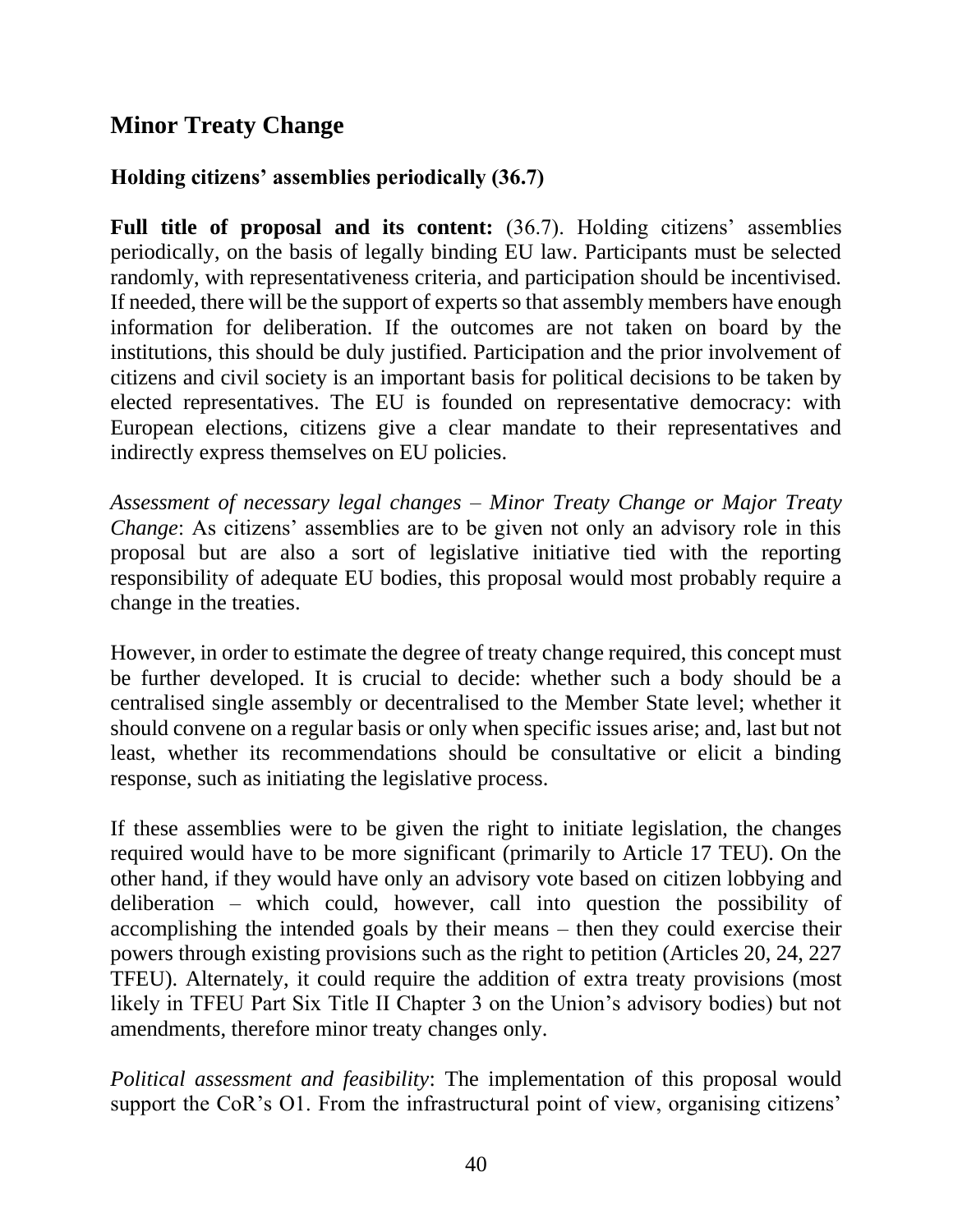assemblies would require providing the necessary set-up and ensuring financial and human resources. Citizen's assemblies would contribute to the development of the European *demos,* but the question of representativeness and the selection of their members would have to be taken with all due gravity.

#### **Introducing a "youth-check" of legislation (36.9)**

**Full title of proposal and its content:** (36.9). Introduce a "youth-check" of legislation, including both an impact assessment and a consultation mechanism with representatives of young people, when legislation is deemed to have an impact on young people.

*Assessment of necessary legal changes – No Treaty Change or Minor Treaty Change*: As with proposals 36.6, 36.8, 37.5, and similar initiatives, which called for the creation of participatory bodies with informational and advisory functions, this proposal is also achievable without a treaty change if the "youth-check" procedure will not significantly interfere with the existing legislative process (e.g., through veto or legislative initiative rights).

If it is mainly a soft law instrument of an informative, advisory, and, very importantly for young people, educational nature, then it may be introduced by means of ordinary legislation on the basis of such articles of the treaties as Article 10 TEU and Article 11 TEU, among others.

Again, similar to what was mentioned about youth councils and EU Councillors, if this procedure was to be anchored in the treaties, increasing its prominence and visibility, then it would require the addition of extra treaty provisions (most likely in TFEU Part Six Title II Chapter 3 on the Union's advisory bodies) rather than amendments, therefore minor treaty changes only (provided that their scope of competence remains as indicated above).

*Political assessment and feasibility*: This proposal does not relate to any of the CoR's objectives directly. It does, however, relate indirectly to the CoR's O1 as it promotes a sense of identity and ownership of the European project for young EU citizens. With a No Treaty Change scenario, the CoR could take up an active role in mobilising and engaging at the local and regional levels for the proposed "youthcheck" and with the use of existing resources, including networks.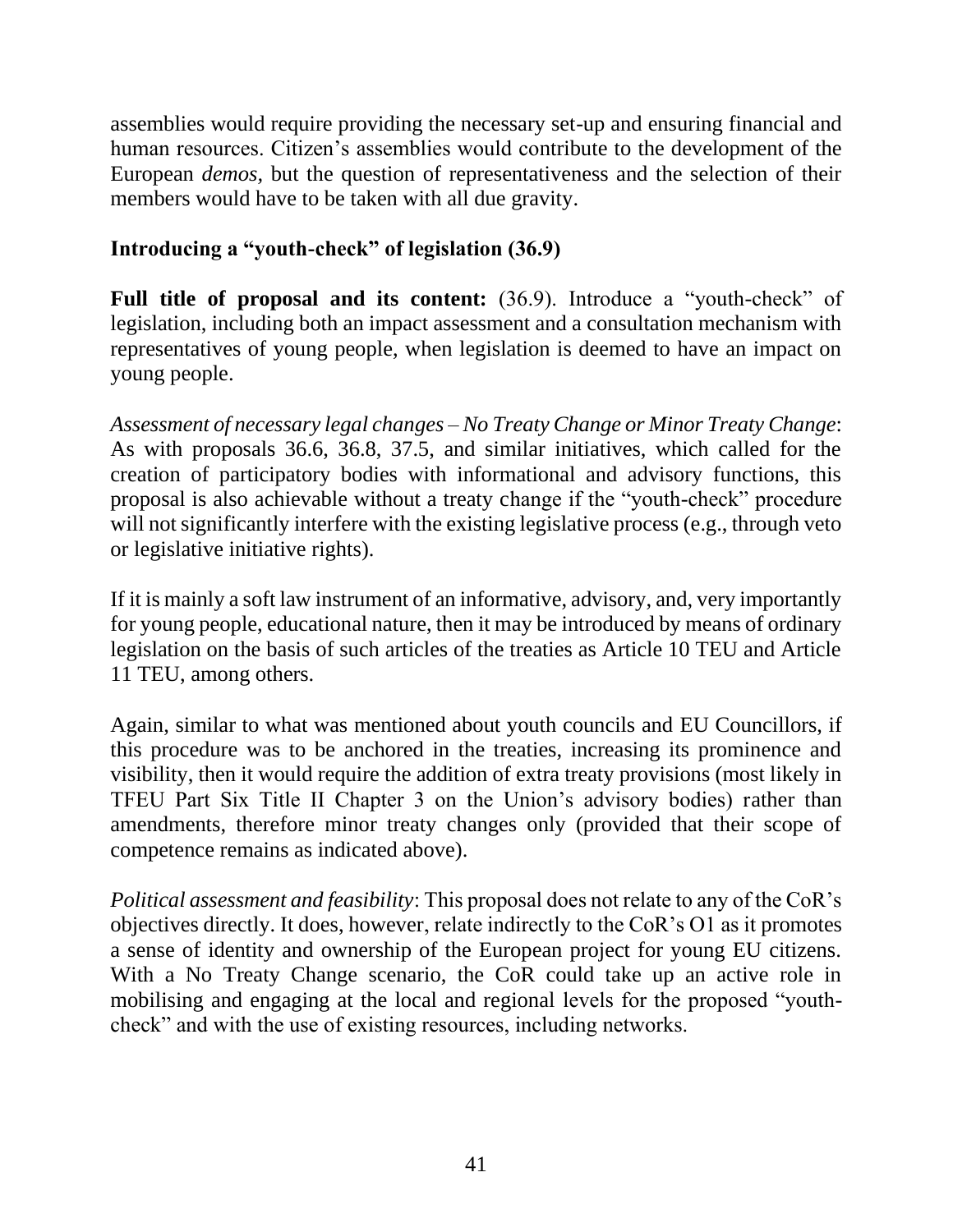#### **Subsidiarity - Adopting active subsidiarity and multilevel governance as key principles (40.1); Agreeing on the subsidiarity definition (40.4); Reviewing the subsidiarity mechanism (40.2)**

**Full title of proposals and their content:** (40.1). Active subsidiarity and multilevel governance are key principles and fundamental features for the EU functioning and democratic accountability. (40.2). The EU should review the mechanism allowing national parliaments to assess whether new legislative proposals at the European level do not intrude on their legal competences and to be granted the possibility to suggest a legislative initiative to the European level. Such mechanisms should also be enlarged to all regional parliaments within the EU that have legislative power. (40.4). The systematic use of a subsidiarity definition commonly agreed by all EU institutions could help to clarify whether decisions have to be taken at the European, national, or regional level.

*Assessment of necessary legal changes – Minor Treaty Change or No Treaty Change*: These three proposals are bound by a common area of impact, namely the subsidiarity mechanism. Despite the fact that the Lisbon Treaty reinforced the subsidiarity principle by bringing national parliaments closer to EU-level legislative processes, some perceive the existing situation as overly complicated and ineffective (Bruter, Harrison, Sorace, Vives 2021). To date, subsidiarity has never been legally enforced by the European Court of Justice (Panara 2019). Furthermore, as drafted, the concept is unenforceable in policy areas where the EU has exclusive competence, despite the fact that such areas may have significant local implications (Moens and Trone 2014). Hence, these proposals seek to improve this. Depending on the degree of institutionalisation required and the measures applied, the need for changes to the treaties will vary.

In case soft measures would be used, such as awareness raising and agenda setting, internal lobbying, and exercising political influence, no treaty change will be required. A common definition of subsidiarity can be established through internal cooperation between the EU bodies concerned, as can the adoption of subsidiarity as an important principle guiding EU actions. Another approach which doesn't necessarily require a treaty change is to enhance CoR involvement in pre-legislative stages, such as the release of impact assessments, white papers, and roadmaps as well as in the stages of implementation and evaluation (Bruter, Harrison, Sorace, Vives 2021).

However, if these solutions were to find a foothold in binding law, changes to the treaties seem inevitable. Introducing mandatory consultation in certain matters,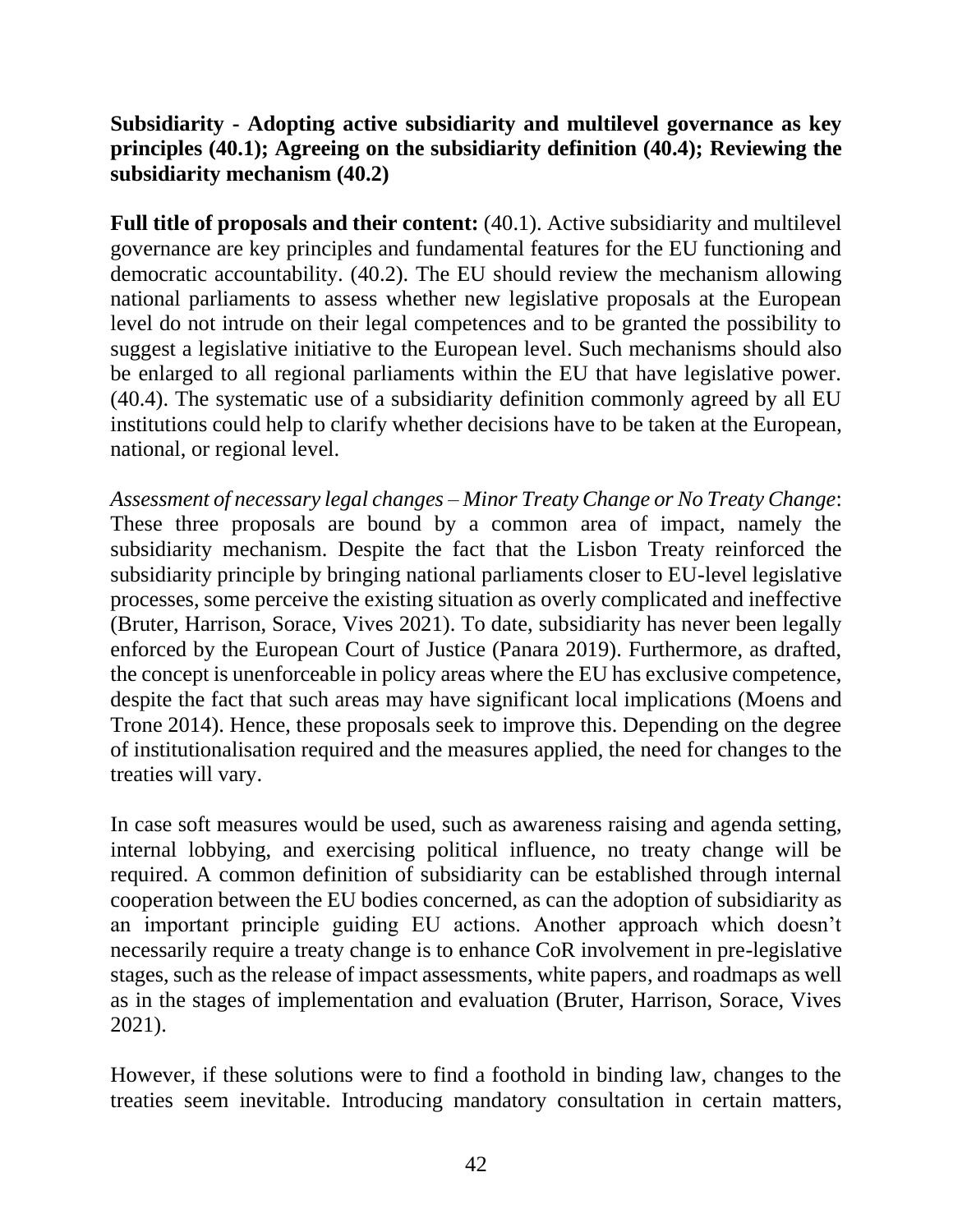enforcing consultation and information by EU institutions, or strengthening the position of national parliaments would require a change in the subsidiarity article (Article 5(3) TEU) and Protocol (No 2) or adding specific procedures that the EUlevel needs to respect in the subsidiarity assessment process. The same is true for granting additional competences to national and regional parliaments in the area of legislative initiative or the right to assess the degree of interference of EU law in national orders (which may entail treaty changes, notably in Article 12 TEU, as well as changes in Protocol (No 2), especially in Articles 4, 6, and 7).

*Political assessment and feasibility*: These proposals respond to the CoR's O2 and refer to it directly. In the case of the CoR, active subsidiarity means being active throughout the policy cycle and as such goes beyond the current consultative role of the CoR. Given that these proposals entail some degree of treaty change and some restriction of power of the main institutional players responsible for the follow-up to the CoFoE, their introduction is currently being challenged.

#### **Subsidiarity - Establishing adequate channels of dialogue for regions, cities, and municipalities (40.3)**

**Full title of proposal and its content:** (40.3). Reform the CoR to encompass adequate channels of dialogue for regions as well as cities and municipalities, giving it an enhanced role in the institutional architecture, if matters with a territorial impact are concerned.

*Assessment of necessary legal changes – Minor Treaty Change or Major Treaty Change*: Several scenarios can also be imagined that would involve varying degrees of amendment to the treaties.

First, this proposal might entail changes in the internal organisation of the Committee of the Regions. This may comprise mainly soft measures concerning networking and lobbying, as well as diverting resources or increasing funding. At most, it may involve potential changes to EU ordinary legislation or even secondary law – relatively easier to amend than treaties.

However, including details of the Committee of the Regions' new organisation in the treaties (and therefore amending Articles 300 and 305-307 TFEU) would raise the profile of the changes being made and give them greater visibility and impact – this would entail a minor treaty change.

If the reform of the Committee of the Regions would include an expansion of its competencies, these changes could be referred to as a major treaty change – an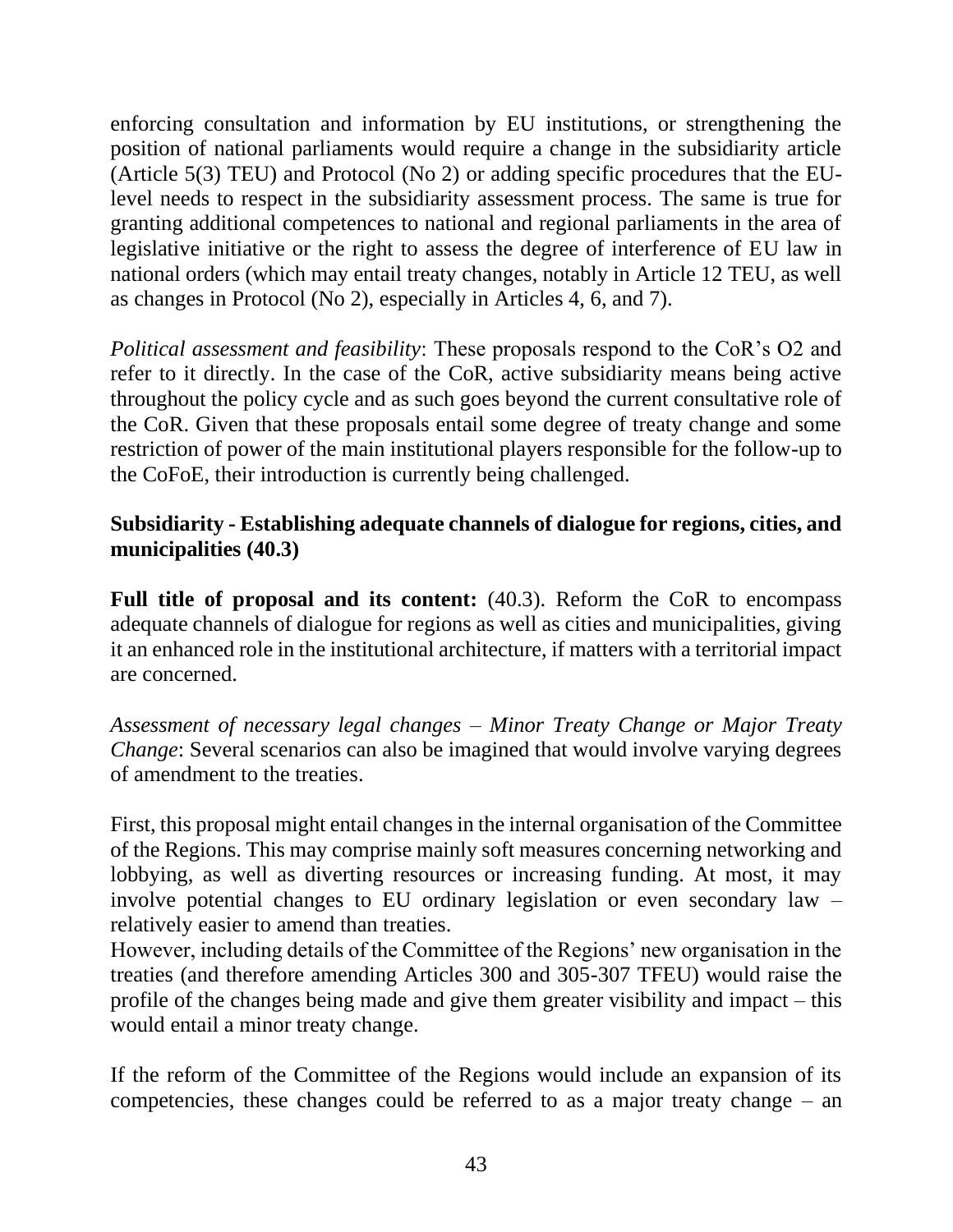enhanced role for the Committee of the Regions could be introduced through mandatory consultation in those policy areas that have a territorial aspect and are not yet covered by this mechanism (e.g. Articles 78-79 TFEU on migration and asylum; Article 43 TFEU on the common agricultural policy, Article 114 TFEU on the single market, Article 195 TFEU on tourism, and others) or increased involvement of the Committee in the "subsidiarity procedure" (which may entail amendments of Protocol (No 2) on the Application of the Principles of Subsidiarity and Proportionality, especially Articles 4 and 6).

*Political assessment and feasibility*: This proposal is fully in line with the COR's O2. It would, however, entail some degree of treaty change and thus is not likely to happen in the nearest future. Providing adequate funding and securing the human resources needed to implement this proposal are also crucial in this context.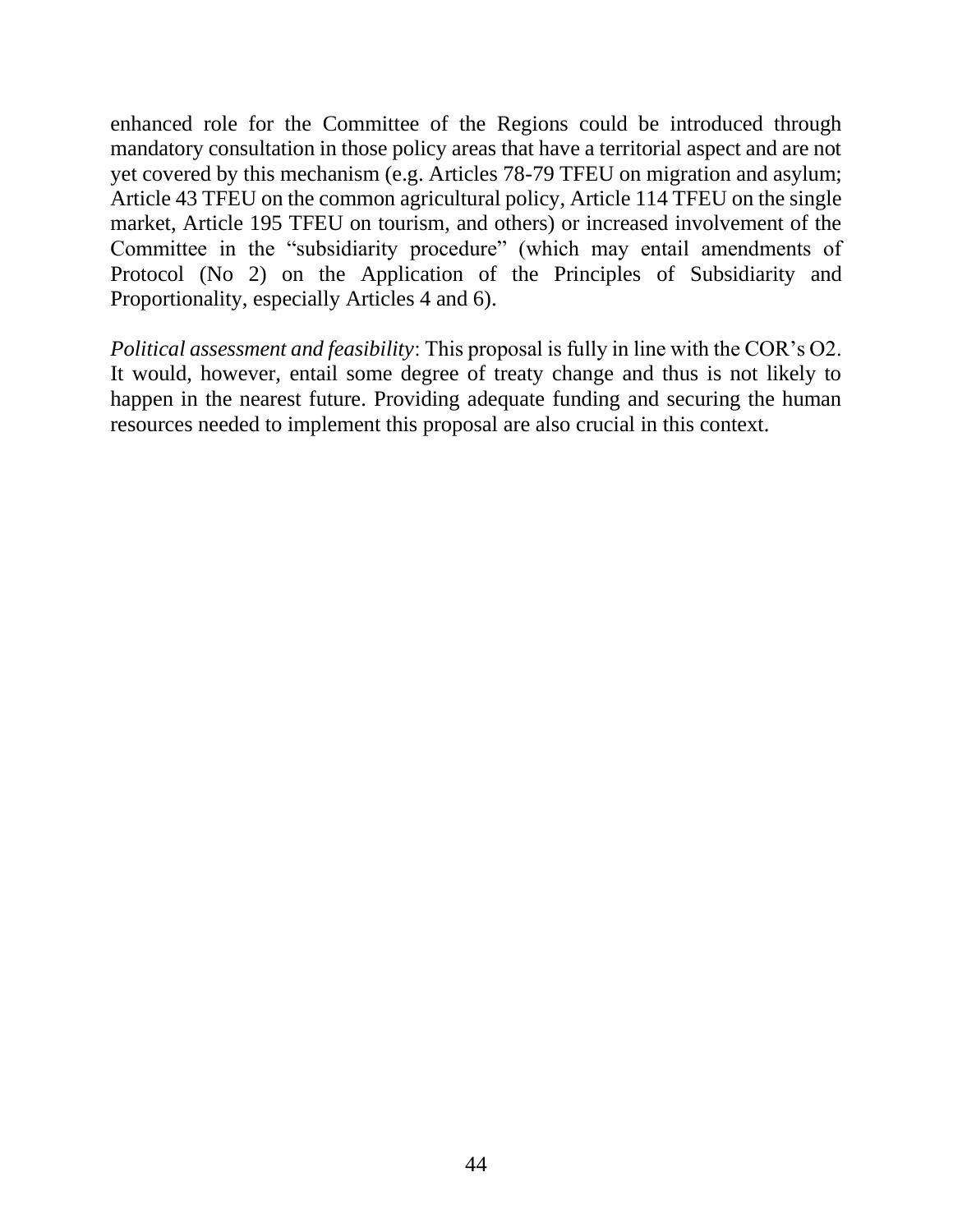## **Major Treaty Change**

#### **Citizens' information, participation, and youth – Guaranteeing a minimum level of education in the EU and its democratic processes (37.1)**

**Full title of proposal and its content:** (37.1). Guaranteeing a minimum level of education in the EU and especially its democratic processes, including the history of European integration and European citizenship. People of all ages should be able to benefit from such programmes, which should be designed in an engaging and ageappropriate manner, for instance through the development of specific programmes and educational material for children and schools and civil society organisations active in the field of non-formal education.

*Assessment of necessary legal changes – No Treaty Change or Major Treaty Change*: According to Articles 165 and 166 TFEU, education remains the exclusive competence of the Member States. The Treaty grants the EU only soft competences in these areas, mainly focusing on coordinating, complementing, and supporting Member States' actions. The Treaty provides that the European Parliament and the Council of the European Union (ministers of education) shall adopt incentive measures, excluding any harmonisation of the laws and regulations of the Member States. Cooperation in these areas takes place mainly through the open method of coordination (OMC).

Therefore, the legal introduction of a common European curriculum mandatory for Member States would have to involve far-reaching amendments to the treaties. A solution worth considering is to try to achieve the effects of this proposal through soft law instruments *–* e.g., awareness raising and agenda setting, internal lobbying, and exercising political influence *–* or incentive measures and creating opportunities *–* e.g., earmarked funds directed to LRAs managing the education system at its primary level.

*Political assessment and feasibility*: The implementation of this proposal would contribute to the CoR's O1. It is, however, unlikely to be implemented in its more strongly worded version (a common European curriculum) due to the fact that it entails some degree of treaty change.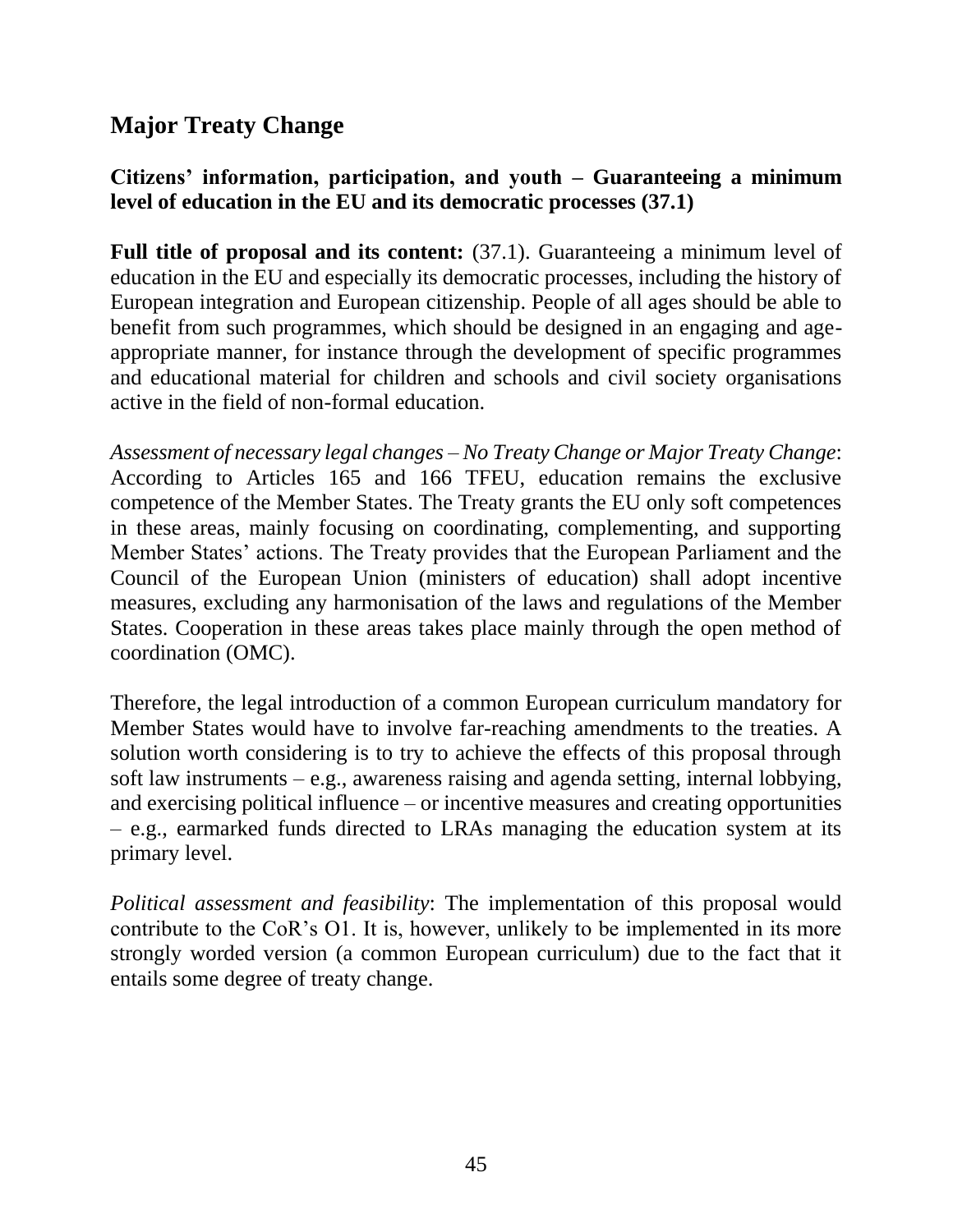#### **Democracy and elections - Strengthening links between citizens and their elected representatives (38.4)**

**Full title of proposal and its content:** (38.4). Strengthening links between citizens and their elected representatives, taking into account national specificities and citizens' desires to be closer to them and have a feeling that their concerns lead to specific action by elected representatives in the European Parliament and national parliaments. This is a universal issue and people of all ages should be engaged.

*Assessment of necessary legal changes – Major Treaty Change*: Possible and proposed CoFoE measures to increase links between citizens and their elected representatives would, on the one hand, increase the powers of the EU's publicly elected bodies and, on the other, democratise the procedure for the selection of those bodies whose legitimacy is questioned.

This means, for example, the introduction of the direct election of the Commission President or a lead candidate system, which would have to involve amending Article 17 of the TEU, notably paragraph 7.

Another example might be granting the European Parliament legislative initiative *–* which would entail changes primarily to Article 17 TEU and could make Article 225 TFEU (the EU Parliament's right to ask the Commission for legislative changes) redundant – and control over the European Union's budget, which would have to involve several amendments in TFEU Part Six Title II that includes financial provisions (especially Articles: 310, 311, 314).

A more radical idea would be changes introducing – or coming close to introducing – an imperative mandate for, say, Members of the European Parliament. Although this would strongly strengthen the territorial aspect of their representation, it would require changes to many treaty provisions (most notably Article 14 TEU), the introduction of new provisions, and far-reaching political will.

All these proposals listed above would legally entail major and numerous treaty provision amendments which would affect both the status of various EU institutions and their competences.

*Political assessment and feasibility*: The implementation of this proposal would lead to an increase in the democratic legitimacy of the EU and its ownership for the citizens, and as such it would indirectly contribute to the CoR's O1. However, given the current political climate in the EU and a "no" from a considerable part of EU MS, the treaty change needed to implement this proposal is unlikely.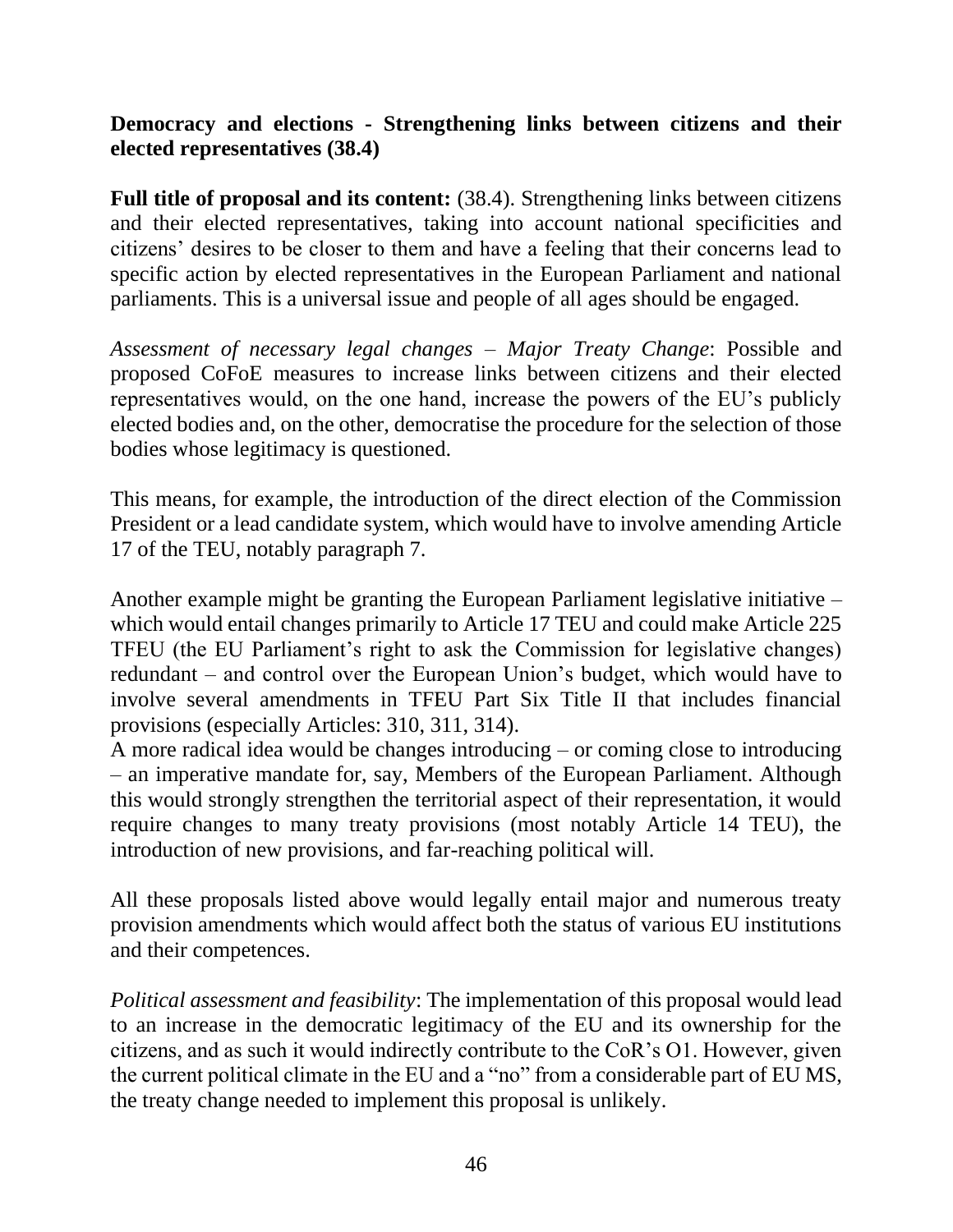## **4.Conclusions**

- 1. The CoFoE held firm against an ever-challenging environment, delivering on its initial promises to reflect on the medium- to long-term future of the EU and what reforms are needed. The final CoFoE Plenary took place on 29 and 30 April at the EP headquarter in Strasbourg, reaching a consensus on all draft proposals put to vote: a total of 328 measures to achieve 49 proposals identified across 9 themes; these measures and objectives were based on 178 recommendations from ECPs, input from the nation`al panels and events, and 43,734 contributions on 16,274 ideas gathered on the multilingual digital platform.
- 2. In general, 49 proposals with 328 corresponding measures are coherent with each another and identify the priorities of the citizens that should quickly be analysed and developed further. Their success or failure will depend on how and when they will be translated into actionable proposals by the local, regional, national, and EU authorities. Perhaps more strikingly, the recommendations make sense even in highly complex and sensitive areas like changes in the EU decision-making process, where citizen points of view are typically divergent.
- 3. A thorough quantitative (with regard to the number of inputs addressing democracy) and qualitative analysis of this massive input proved that European democracy is the topic that has received the most contributions from citizens active on the CoFoE platform and was heavily discussed during the ECP meetings. When it comes to recommendations of the National Citizens' Panels and events, one might conclude that democracy was a strong interest for citizens in only a few EU Member States. A detailed examination of all the reports, memos, and audio-visual materials summarising the effects and discoveries of national endeavours available on the CoFoE website proves that especially Belgian, Danish, Dutch, French, and Italian citizens have strong ideas on how to improve the EU democratic deficit and backsliding. This might result from the fact that in each of these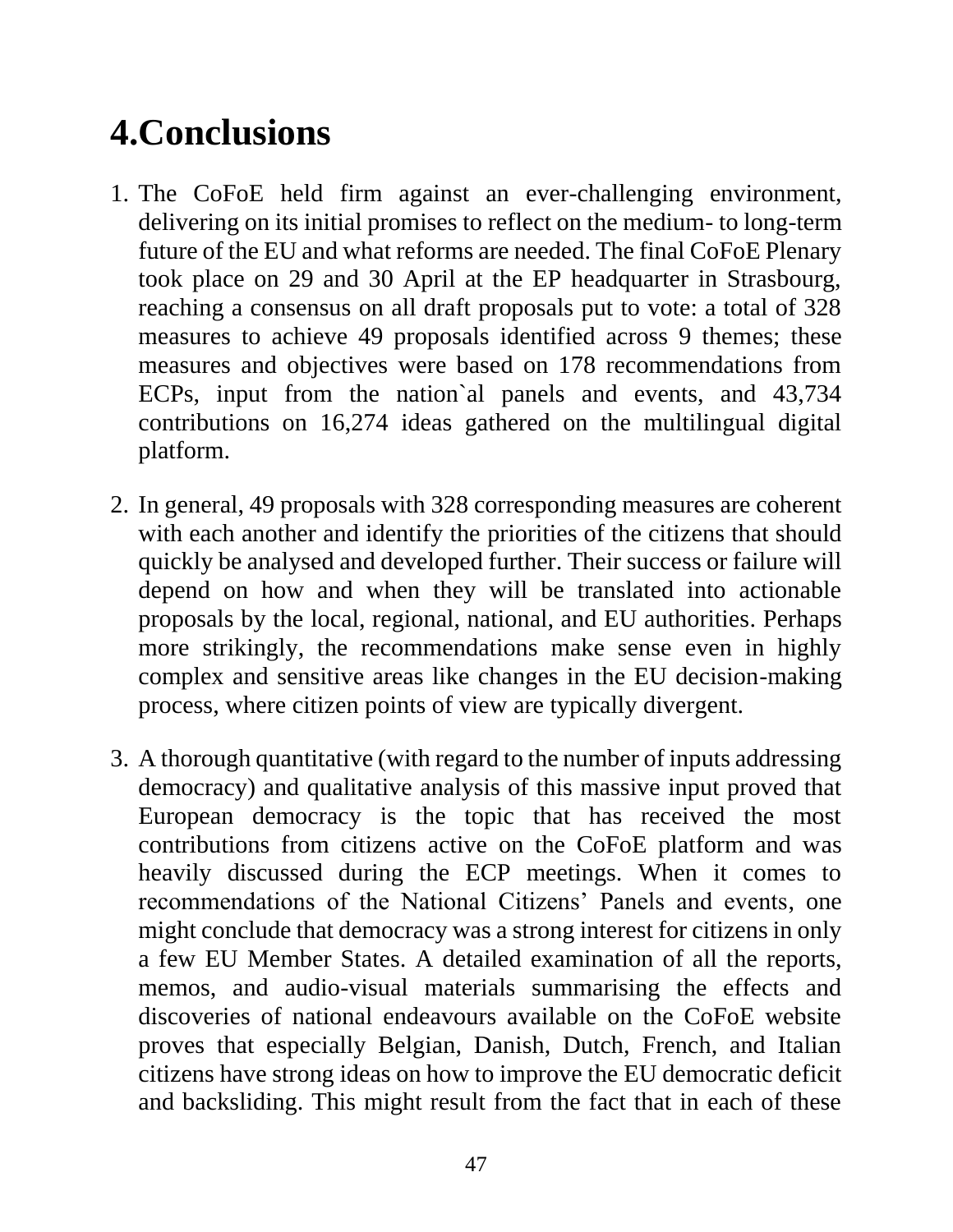countries, the CoFoE national dimension was significant, with a wellplanned vision for a broad and inclusive national debate where LRAs, civil society, and other non-governmental actors play a central role.

- 4. Most of the proposals outlined can be achieved in a variety of ways, from the use of soft law measures, lobbying, and political influence, to far-reaching treaty changes. Therefore, each scenario should be evaluated in terms of its costs and potential benefits before it is implemented.
- 5. Some ideas are worth introducing without the difficult-to-implement change in the treaties. Others – such as the idea of creating local EU institutions of soft law and information sharing (e.g., Houses of Europe, EU Councillors, Youth Councils, or others) – while essentially requiring only non-treaty measures, may benefit from being anchored in the treaties, thus raising their profile and visibility.
- 6. From a legal perspective, the EU Treaties can play a dual role in implementing citizens' proposals. On the one hand, in their current wording they can be seen as a kind of obstacle, something that needs to be changed in order for these ideas to come to fruition. The articles that appear in the legal analysis as those that would require amendment are primarily Articles 300 and 305-307 TFEU on the Committee of the Regions, Article 17 TEU on the European Commission, and Article 5 TEU on subsidiarity together with Protocol (No 2). Moreover, the need to add new treaty provisions has most often arisen with respect to TFEU Part Six Title II Chapter 3 on the Union's advisory bodies.
- 7. On the other hand, the existing provisions of the treaties can be the basis for such changes, providing their legal basis and justification. In this context, Article 10 TEU concerning representative democracy as a cornerstone of the EU together with Article 11 TEU should be mentioned, as well as Article 15 TFEU concerning transparency and access to information. Making good use of these provisions can be crucial to the success of the proposals put forward by citizens.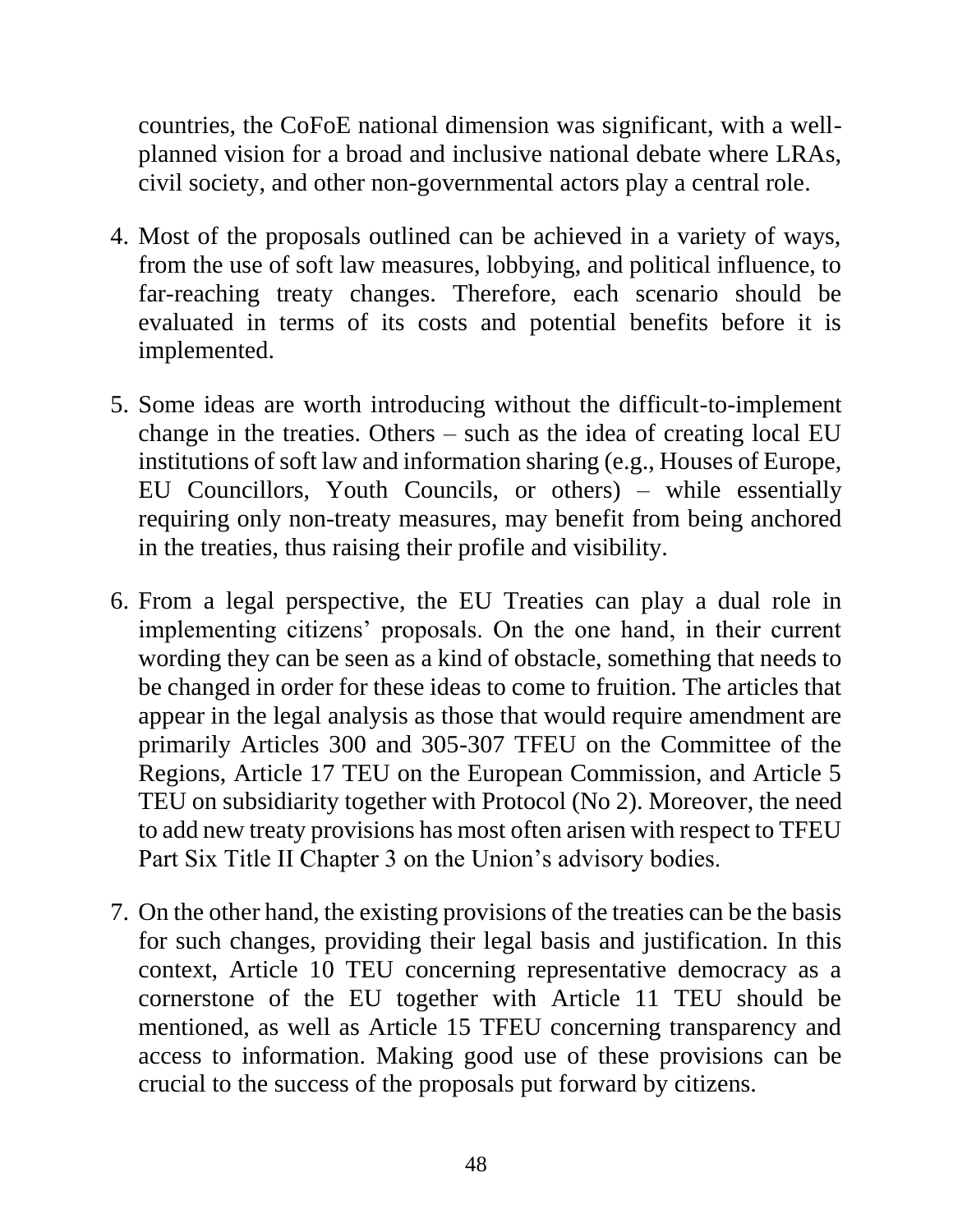8. It is also worth mentioning that many of the CoFoE proposals do not so much call for legislative change as for changes in the practice of applying the law. It is important to remember that one is not always related to the other – even the best regulations can be inappropriately put into practice, and the existing legal framework can, in the spirit of the citizens' proposal, be put to better use than it has been so far.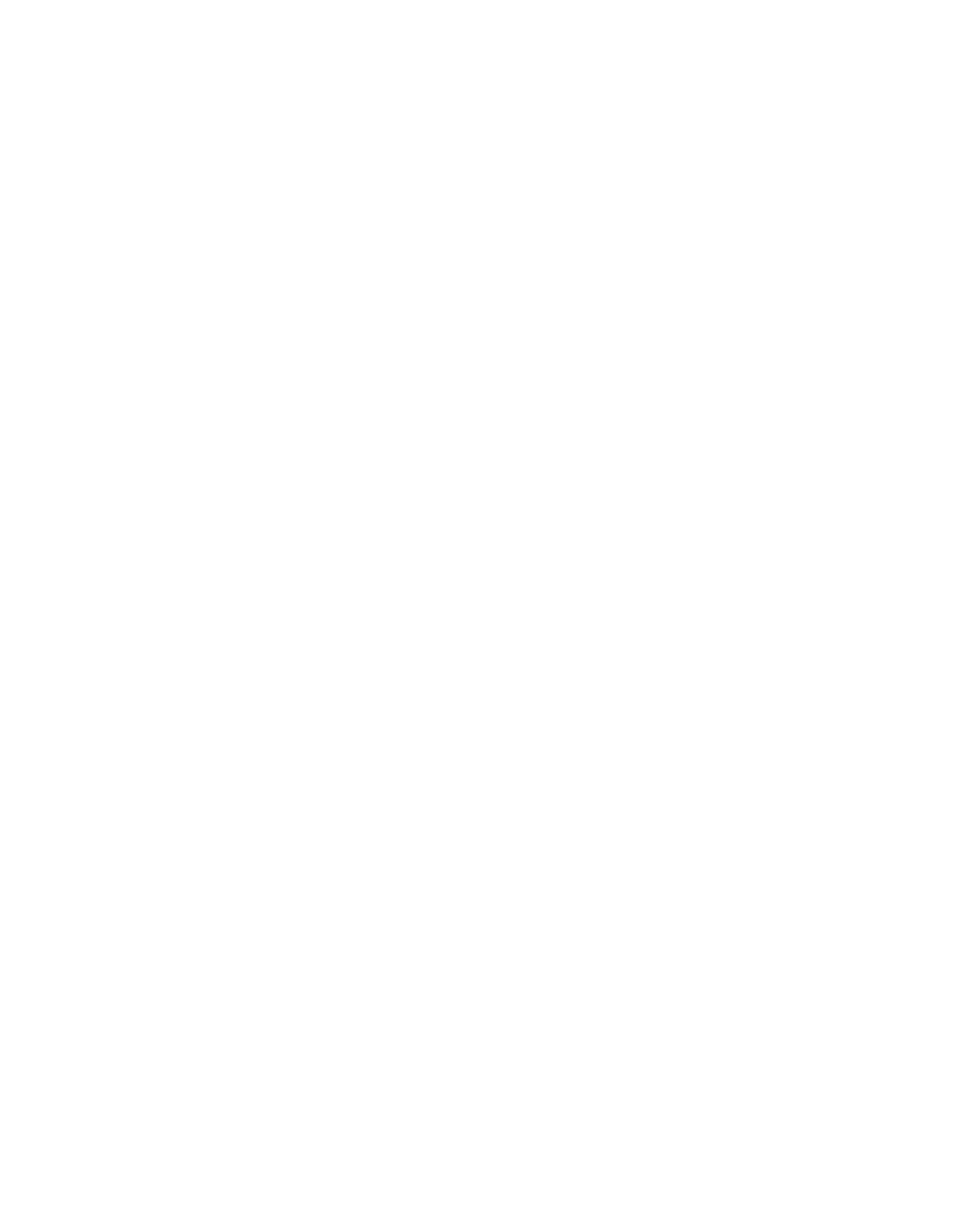# **5.Recommendations**

- 1. The CoFoE was an important inclusive process for citizens. Regarding its outcomes, the CoR should take steps to strengthen the role of LRAs as intermediaries between citizens' voices at local and regional levels on the one hand, and national and European levels on the other. Moreover, LRAs can engage more strongly in communicating about the EU at regional and local levels. Such activities will potentially contribute to building a so-called European civil society or European *demos*. They can be implemented through the creation of institutions postulated during the CoFoE, such as "Europe Houses".
- 2. However, it is important to note that many proposals focus on a grassroots level closer to the citizens themselves than to their local and regional authorities, as for example the civic participation institutions. Thus, it is possible that only entirely grassroots action, which afterwards receives the necessary support and institutional framework from local and regional authorities, national authorities, and EU bodies, will be recognised by citizens as real change for democratisation. Ideas that might involve shifting the focus of these initiatives to LRAs should be approached with caution, as they could be interpreted by citizens as a misappropriation of their original intent.
- 3. The CoR should play a (continuously) active part in defining and operationalising the idea of (active) subsidiarity. The differences between the EU Member States in terms of their political system and related internal division of powers should be adequately taken into account in this process if it is to lead to a tangible result.
- 4. The CoR should also look for ways to propose concrete measures to address the territorial dimension of European policies in the achievement of the EU's overall cohesion objective which would be based on rather vague and general CoFoE proposals.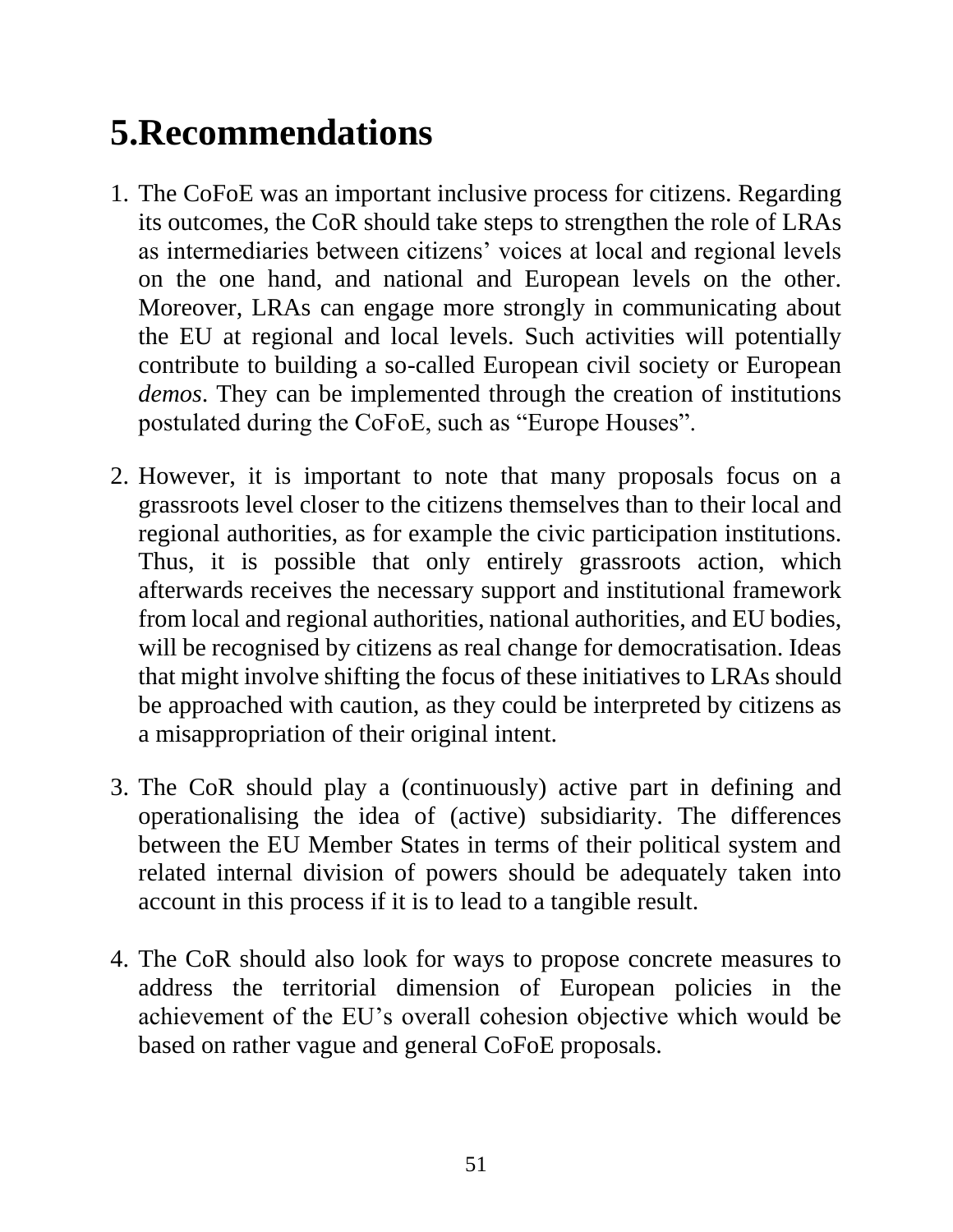5. In view of the very uncertain prospects of amending the treaties, the CoR should continue its attempts to strengthen its consultative role in the EU decision-making process.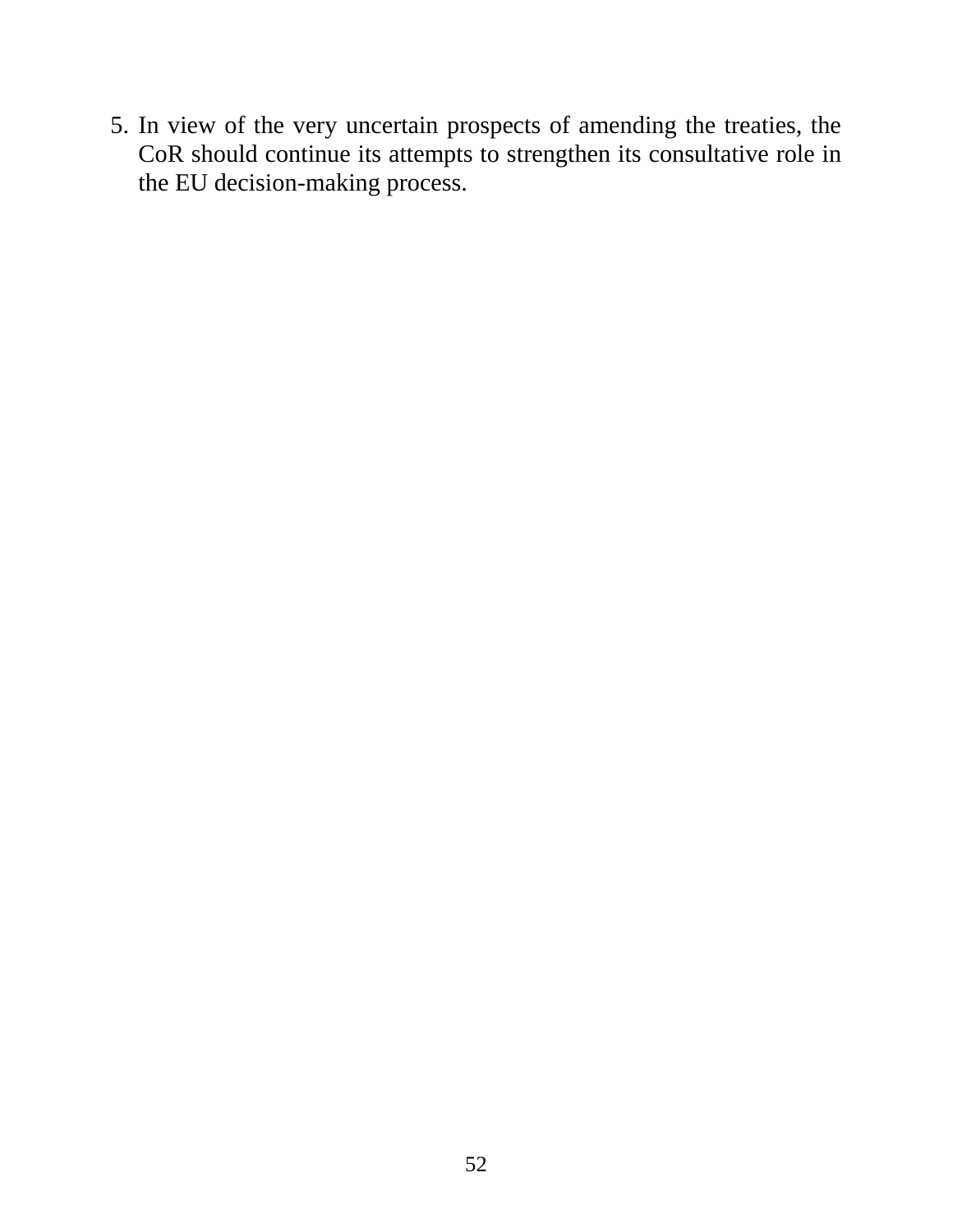## **6.References**

The study on "the Conference on the Future of Europe: putting local and regional authorities at the heart of European democratic renewal" commissioned by the CoR to the London School of Economics and published in October 2021, as well as the reports and documentation on the CoFoE multilingual digital platform are a great starting point for the literature mapping. However, the project team has developed a more expansive list of resources which could prove useful in drafting the report (please see the table on the following pages).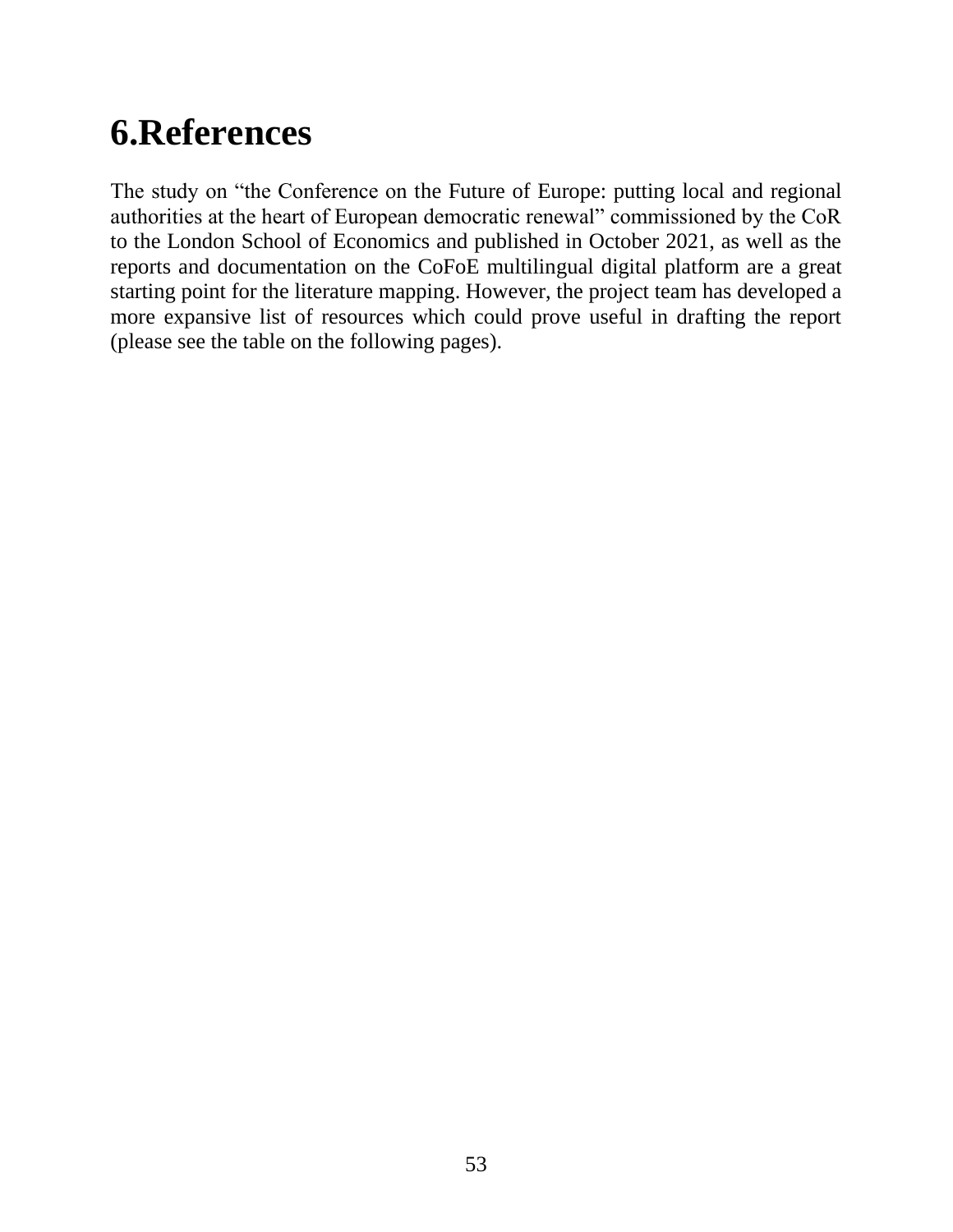|                | No. Bibliographic   | <b>Abstract</b>                                                                                           | Link |
|----------------|---------------------|-----------------------------------------------------------------------------------------------------------|------|
|                | description         |                                                                                                           |      |
| $\mathbf{1}$   | Alemanno, A.        | As the European Union undergoes a major, self-proclaimed democratic Microsoft                             |      |
|                | $(2021)$ . Unboxing | exercise – the Conference on the Future of Europe – this article offers a Word -                          |      |
|                | the Conference on   | preliminary assessment of the Conference's participatory architecture and, <i>Unboxing</i>                |      |
|                | the Future of       | more broadly, its democratic raison d'être. After reconstructing the genesis CoFoE                        |      |
|                | Europe: A           | of the Conference by rehearsing the standard account of this initiative, it Alemanno                      |      |
|                | Preliminary View    | offers an alternative account, aimed at contextualising the Conference SSRN.docx                          |      |
|                | on its Democratic   | within past attempts at reforming the Union and framing it as potentially $\frac{1}{\text{movimentoeur}}$ |      |
|                | Raison-d'être and   | compensating for the lack of a genuine, pan-EU political and media space. <u>opeo.it</u> )                |      |
|                | Participatory       | The article then moves to unpack the Conference's participatory design by                                 |      |
|                | Architecture. HEC   | discussing its legal basis, overall architecture, and governance. While it                                |      |
|                | Paris Research      | would be naïve political solutionism to expect that this ad hoc democratic                                |      |
|                | Paper, (2021).      | innovation initiative will magically address the EU democratic malaise,                                   |      |
|                |                     | the Conference's embedded experimentalism can be seen as a promising                                      |      |
|                |                     | first step towards the realisation of the legitimacy-enhancing potential of                               |      |
|                |                     | participation, as it was originally conceived in the Constitutional Treaty                                |      |
|                |                     | and eventually resurrected into the Treaty of Lisbon. A few concluding                                    |      |
|                |                     | remarks suggest that the Conference's success should not be measured                                      |      |
|                |                     | against the sole prospect of treaty reform, but rather its ability to offer both                          |      |
|                |                     | EU institutions and its citizens a foretaste of a more intelligible,                                      |      |
|                |                     | deliberative, and therefore more inclusive, transnational Europe.                                         |      |
| $\overline{2}$ | Alemanno, A., &     | As the European Union undergoes a major, self-proclaimed democratic Citizen                               |      |
|                | Organ, J. (2021).   | exercise – the Conference on the Future of Europe – and approaches treaty <b>Participation in</b>         |      |
|                | Citizen             | change, this volume offers a new model of citizen participation to address Democratic                     |      |
|                | Participation in    | Europe's long-standing democracy challenge and respond to the aftermath Europe: What                      |      |
|                | Democratic          | of the COVID-19 pandemic. Proposed are a set of democratic innovations, Next for the                      |      |
|                |                     | Europe: What Next ranging from citizens' assemblies to regulatory gaming to citizens' $ EU$ ?             |      |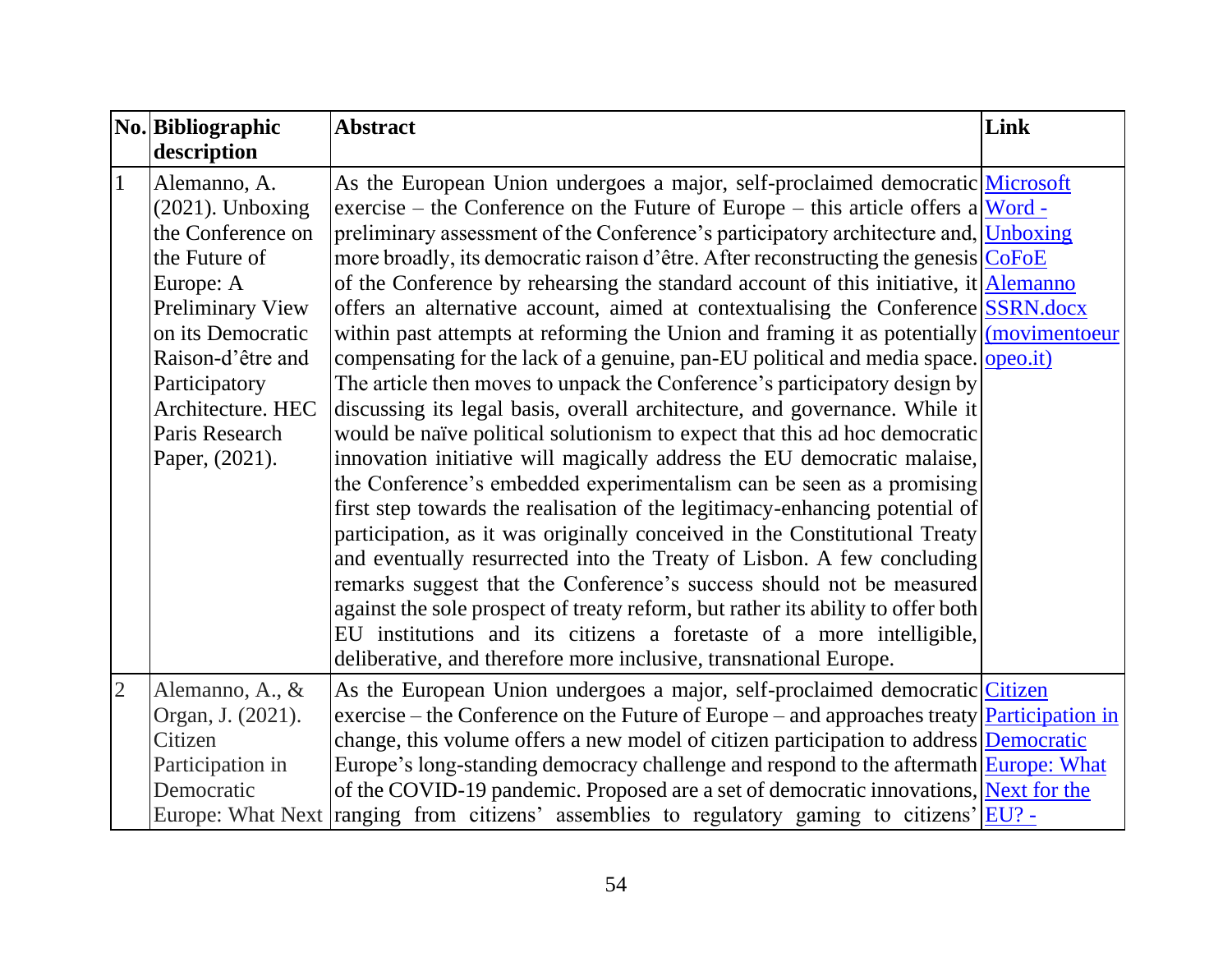|   | No. Bibliographic<br>description                                      | <b>Abstract</b>                                                                                                                                                                                                                                                                                                                                                                                                                                                                                                                                                                                                                                                                                                                                                                              | Link |
|---|-----------------------------------------------------------------------|----------------------------------------------------------------------------------------------------------------------------------------------------------------------------------------------------------------------------------------------------------------------------------------------------------------------------------------------------------------------------------------------------------------------------------------------------------------------------------------------------------------------------------------------------------------------------------------------------------------------------------------------------------------------------------------------------------------------------------------------------------------------------------------------|------|
|   | for the EU.<br>Rowman &<br>Littlefield<br>Publishers / ECPR<br>Press. | initiatives and lobbying, which are complementary, not antagonistic, to $978178661287$<br>existing representative democracy across the European continent. These $\frac{8}{8}$<br>innovations are emerging bottom-up across the continent and gaining $(rownan.com)$<br>traction at the local, national, and EU level in a new era powered by<br>technology.                                                                                                                                                                                                                                                                                                                                                                                                                                 |      |
|   |                                                                       | This book brings together academics as well as practitioners to give a<br>forward-looking, holistic view of the realities of EU citizen participation<br>across the spectrum of participatory opportunities. They all converge in<br>arguing that, after many years of proven experimentation, the EU must<br>institutionalise supranational, participative, and deliberative democratic<br>channels to complement representative democracy and each other, and<br>ultimately improve the effectiveness of EU citizen participation. While this<br>institutional approach will not magically treat the EU democratic malaise,<br>it should make the system more intelligible, accessible, and ultimately<br>responsive to citizen demand – without necessarily undertaking treaty<br>reform. |      |
|   |                                                                       | The attempt to harness citizen participation to help address the current EU<br>crisis needs the type of multi-faceted approach presented in this book. One<br>that recognises the potential of existing and new democratic mechanisms,<br>and also, importantly, the links between different instruments of citizen<br>participation to improve the overall quality of the EU's democratic system.                                                                                                                                                                                                                                                                                                                                                                                           |      |
| 3 | Alemanno, A.,<br>Mackey, J.,<br>Milanese, N., $&$                     | This brief gathers together proposals put forward by participants in the <b>PB</b> _2021_16<br>EUI-STG transnational democracy forum with diverse areas of expertise STG.pdf<br>(in academia, think tanks, policy, NGOs, journalism) and it therefore ( <i>jue.it</i> )                                                                                                                                                                                                                                                                                                                                                                                                                                                                                                                      |      |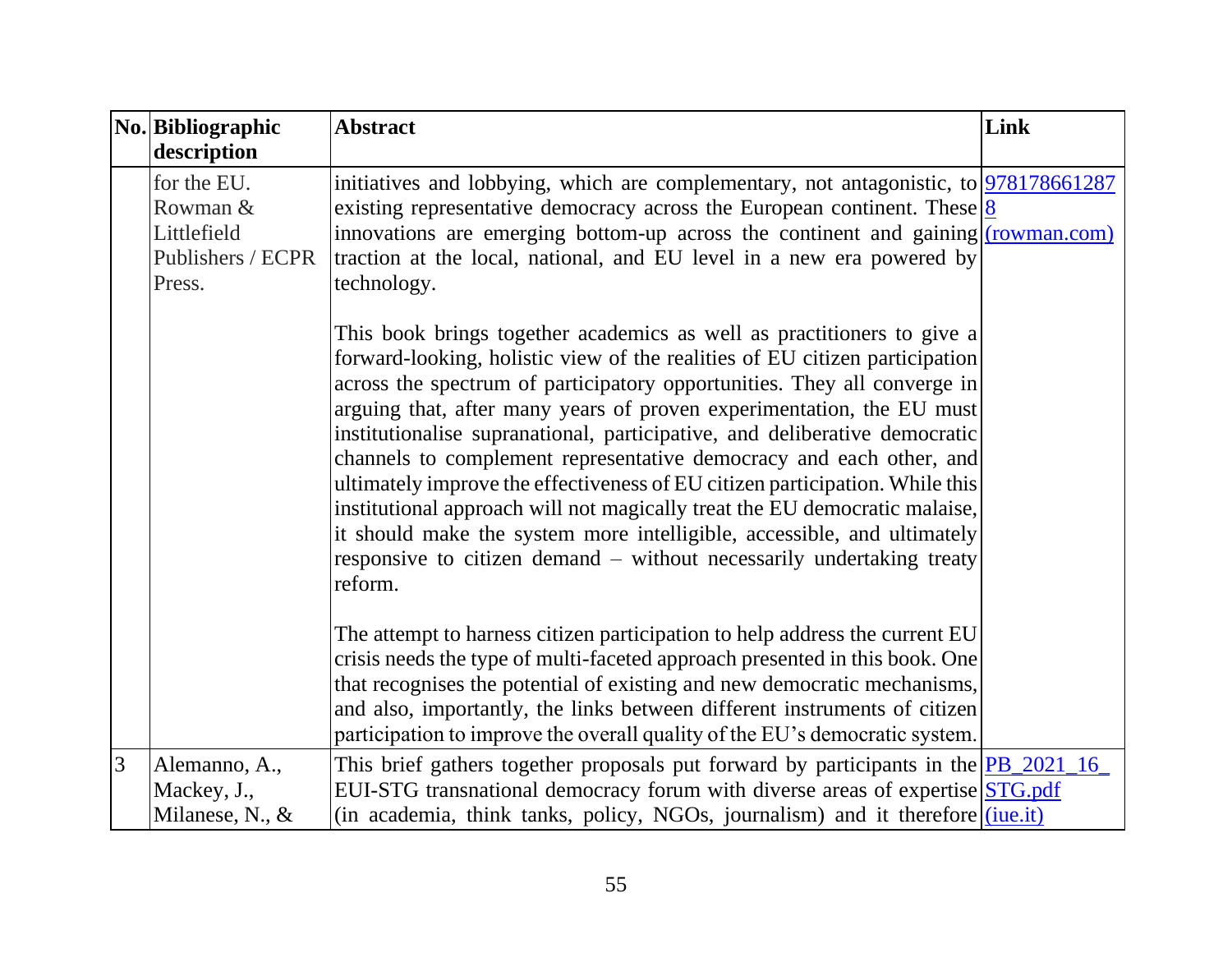|                | No. Bibliographic                                                                                                                                                      | <b>Abstract</b>                                                                                                                                                                                                                                                                                                                                                                                                                                                                                                                                                                                                                                                                                                                                                                                                                                                                                                                                                                                                                                                                | Link |
|----------------|------------------------------------------------------------------------------------------------------------------------------------------------------------------------|--------------------------------------------------------------------------------------------------------------------------------------------------------------------------------------------------------------------------------------------------------------------------------------------------------------------------------------------------------------------------------------------------------------------------------------------------------------------------------------------------------------------------------------------------------------------------------------------------------------------------------------------------------------------------------------------------------------------------------------------------------------------------------------------------------------------------------------------------------------------------------------------------------------------------------------------------------------------------------------------------------------------------------------------------------------------------------|------|
|                | description                                                                                                                                                            |                                                                                                                                                                                                                                                                                                                                                                                                                                                                                                                                                                                                                                                                                                                                                                                                                                                                                                                                                                                                                                                                                |      |
|                | Nicolaidis, K.<br>$(2021)$ . What's in<br>an experiment?:<br>opportunities and<br>risks for the<br>Conference on the<br>Future of Europe.<br><b>STG Policy Papers.</b> | serves as a document of collective suggestions and agenda-setting for the<br>academic year 2021-22. The forum, which was set up in the autumn of<br>2020 as a space for discussion on the aims, methods, and long-term<br>implications of the Conference on the Future of Europe (CoFoE), does not<br>speak with a single voice. Nevertheless, as "critical friends" of the CoFoE,<br>we agree that $-$ if accompanied by efforts to build bridges among a broad<br>array of pan-European participatory initiatives – the Conference could<br>provide an opportunity for meaningful democratisation. The forum<br>members are also aware that this EU-led initiative carries significant risks<br>of undermining further democratisation efforts if it is badly implemented,<br>poorly followed-up, or cynically instrumentalised. We conceptualise the<br>CoFoE as a transnational experiment that can provide an important<br>learning experience for democratic reform in the EU, albeit an experiment<br>that has real-world effects and so must be conducted responsibly. |      |
| $\overline{4}$ | Benz, A. (2021).<br>Federal democracy,<br>distributive justice<br>and the future of<br>Europe. European<br>Law Journal.                                                | The Conference on the Future of Europe aims to advance strategic policies Federal<br>and democracy in the EU. Discussions on these issues cannot afford to democracy,<br>disregard a fundamental institutional dilemma of the EU's political system, distributive<br>the conflict between intense interdependence and power sharing in a justice and the<br>multilevel polity for one, and the autonomy of governments as a condition future of<br>for democratic legitimacy of power for another. Conceiving the EU as $a \frac{Europe - Benz}{Europe - Benz}$<br>federal democracy draws attention to this dilemma. This concept suggests - European<br>democracy-preserving modes of governance instead of coercive Law Journal-<br>coordination (policy adjustment to competition in the common market, Wiley Online<br>joint decision-making among governments, central regulation by law and Library<br>court decisions), which so far predominate in most relevant policy fields.<br>It also calls for procedures to cope with issues of distributive justice           |      |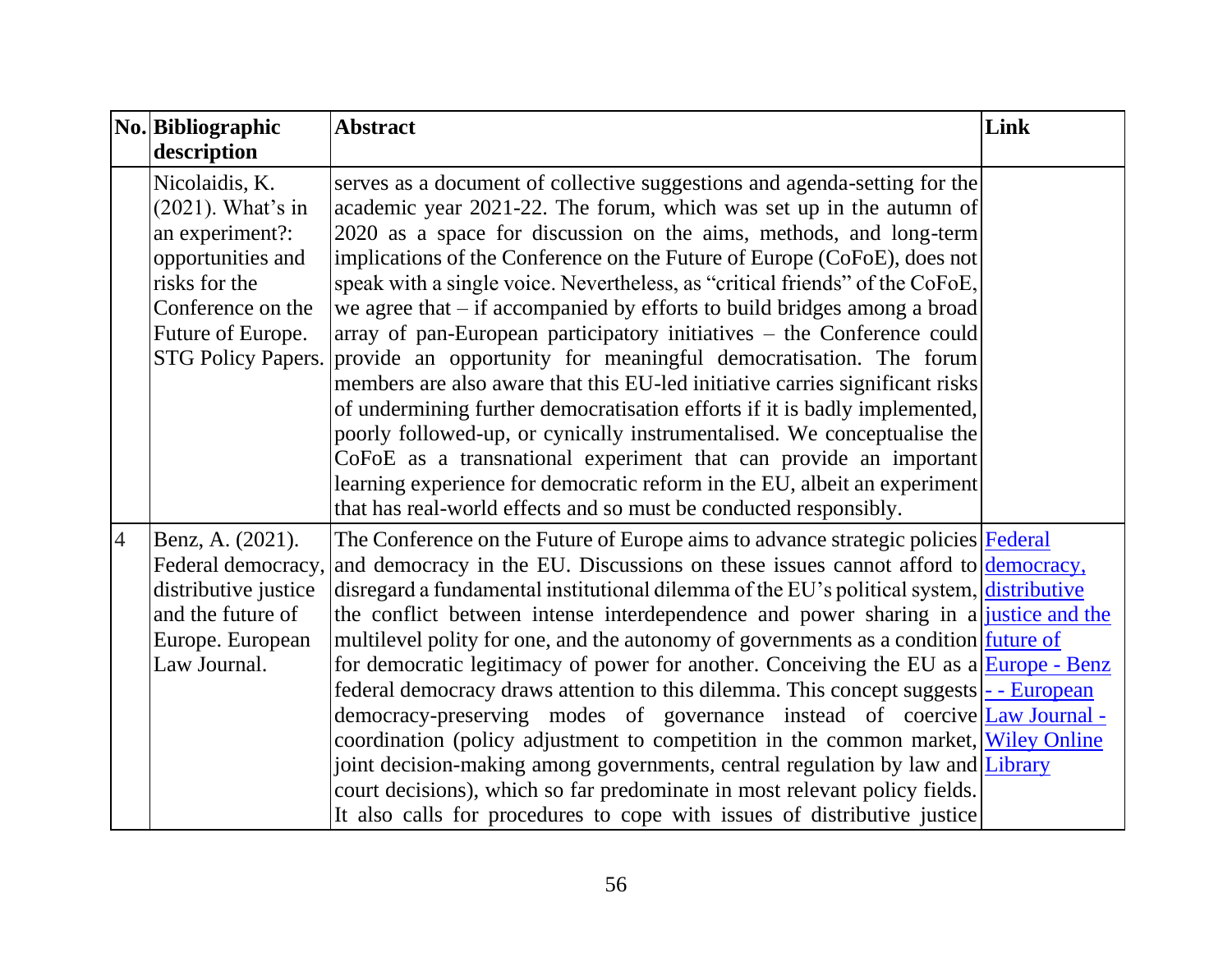|   | No. Bibliographic<br>description                                                                                                              | <b>Abstract</b>                                                                                                                                                                                                                                                                                                                                                                                                                                                                                                                                                                                                                                                                                                                                                                                                                                                                                                                                                                                                                                                                                                                                                                                                                                                                                                   | Link |
|---|-----------------------------------------------------------------------------------------------------------------------------------------------|-------------------------------------------------------------------------------------------------------------------------------------------------------------------------------------------------------------------------------------------------------------------------------------------------------------------------------------------------------------------------------------------------------------------------------------------------------------------------------------------------------------------------------------------------------------------------------------------------------------------------------------------------------------------------------------------------------------------------------------------------------------------------------------------------------------------------------------------------------------------------------------------------------------------------------------------------------------------------------------------------------------------------------------------------------------------------------------------------------------------------------------------------------------------------------------------------------------------------------------------------------------------------------------------------------------------|------|
|   |                                                                                                                                               | stemming from territorial disparities in resources and burdens. The article<br>conceptualises these challenges and outlines feasible steps to advance<br>federal democracy in the EU.                                                                                                                                                                                                                                                                                                                                                                                                                                                                                                                                                                                                                                                                                                                                                                                                                                                                                                                                                                                                                                                                                                                             |      |
| 5 | Besana, F. (2021).<br>Proposals of<br><b>European Citizens</b><br>for Reviving the<br>Areas. Quaestiones<br>Geographicae,<br>$40(4)$ , 15-28. | Shrinkage, depopulation, and the related structural decline threaten $quageo-2021$ -<br>development trajectories of more than a quarter of European territories $0.039$<br>from the present until 2050. In April 2021, the European Commission has $\sqrt{\text{sciendo.com}}$<br>launched the Conference on the Future of Europe to involve citizens and<br>Future of Shrinking players beyond the traditional actors in shaping future policy agendas. The<br>initiative consists of a wide-scale citizen engagement policy offering them<br>a digital framework to actively contribute to the most relevant debates<br>from April to December 2021. Given that shrinkage is a neglected theme<br>in traditional policy arenas, this article examines the proposals of European<br>citizens for reviving the future of shrinking areas. Through content<br>analysis, the article highlights a limited relative presence of shrinkage in<br>the Conference debate. Nevertheless, the results offer insights into the<br>thematic concentration and the affinity of shrinkage with the most popular<br>policy debates. The article also discusses the content of citizens' ideas for<br>the future of shrinking areas, thus offering concrete proposals that may fuel<br>the definition of future policy agendas. |      |
| 6 | Blokker, P. (2021).<br>The Constitutional<br>Deficit, Constituent<br>Activism, and the<br>(Conference on<br>the) Future of                    | The chapter analyses and conceptually clarifies constitutional mobilisation The<br>on the transnational level. It discusses the nature of the structural Constitutional<br>"constitutional deficit" of the EU as well as the constituent roles of Deficit,<br>organised European civil society. Social movements played a prominent Constituent<br>role in the original Convention on the Future of Europe, and have Activism, and<br>continued to do so in recent years, mobilising for a bottom-up form of the                                                                                                                                                                                                                                                                                                                                                                                                                                                                                                                                                                                                                                                                                                                                                                                                  |      |
|   | Europe. In                                                                                                                                    | constituent politics. The chapter hence elaborates the specific notion of $ $ Conference on                                                                                                                                                                                                                                                                                                                                                                                                                                                                                                                                                                                                                                                                                                                                                                                                                                                                                                                                                                                                                                                                                                                                                                                                                       |      |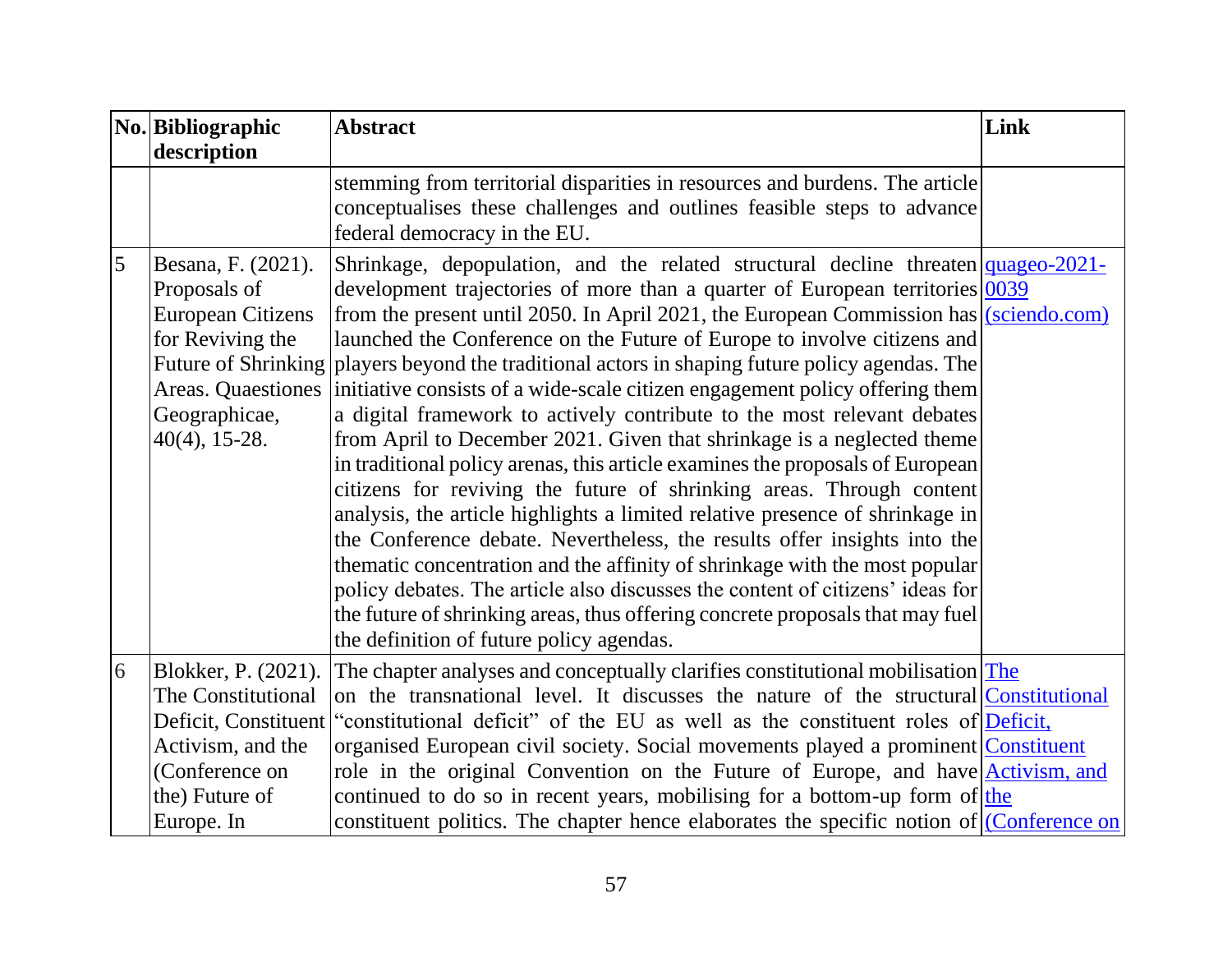|                 | No. Bibliographic<br>description                                                                                                                                                                                  | <b>Abstract</b>                                                                                                                                                                                                                                                                                                                                                                                                                                                                                                                                                                                                                                                                                                                                                                                                                                                                                                                                                                                                                                                                                                                                                                                                                               | Link |
|-----------------|-------------------------------------------------------------------------------------------------------------------------------------------------------------------------------------------------------------------|-----------------------------------------------------------------------------------------------------------------------------------------------------------------------------------------------------------------------------------------------------------------------------------------------------------------------------------------------------------------------------------------------------------------------------------------------------------------------------------------------------------------------------------------------------------------------------------------------------------------------------------------------------------------------------------------------------------------------------------------------------------------------------------------------------------------------------------------------------------------------------------------------------------------------------------------------------------------------------------------------------------------------------------------------------------------------------------------------------------------------------------------------------------------------------------------------------------------------------------------------|------|
|                 | <b>Imagining Europe</b><br>$(pp. 303-340).$<br>Palgrave<br>Macmillan, Cham.                                                                                                                                       | "constitutional mobilization", conceptualising different dimensions of the Future of<br>civil society involvement in democratic and constitutional politics and <b>Europe</b><br>relating such involvement to manifestations of constituent politics. It SpringerLink<br>builds on literature on constitutional mobilisation and distinguishes<br>different constituent practices: constituent<br>articulation,<br>between<br>constituent activation, constituent action, and comprehensive constituent<br>or radical constituting claims. Such distinctions help to diversify between<br>forms of mobilisation and a variety of claims, and to bring out the relative<br>distance of transnational actors vis-à-vis formal institutions and processes<br>(of amendment). The distinctive forms of critique, alternative visions, and<br>constitutional propositions of civil society actors will be discussed, in part<br>drawing on interviews conducted in the context of the research project<br>Transnational Populism and European Democracy (TRAPpED). In the<br>final part, the chapter briefly reflects on the experiences of constitutional<br>politics in the EU with regard to the current Conference on the Future of<br>Europe. |      |
| $7\phantom{.0}$ | Bursens, P., &<br>Meier, P. (2021).<br>Representation in<br>Demoicracies.<br><b>Contributions from</b><br><b>Belgian Federalism</b><br>for the Conference<br>on the Future of<br>Europe. European<br>Law Journal. | The Conference on the Future of Europe aims at revising the democratic Representation<br>institutions of the EU. This contribution assesses representation in the EU $\frac{\ln n}{n}$<br>through the lens of demoicracy, focusing on how the demos and the demoi Demoicracies.<br>are represented and how this interacts with the executive-legislative Contributions<br>balance and party politics. As the Belgian polity is a living case for the EU from Belgian<br>but often as flawed as the latter when it comes to democratic standards of Federalism for<br>representation, we examine whether and how reform proposals for the the Conference<br>Belgian polity can inspire the Conference on the Future of Europe. We on the Future<br>demonstrate that the direction demoicracies should head for when of Europe -<br>strengthening democratic representation should include a balanced <b>Bursens</b> --                                                                                                                                                                                                                                                                                                                         |      |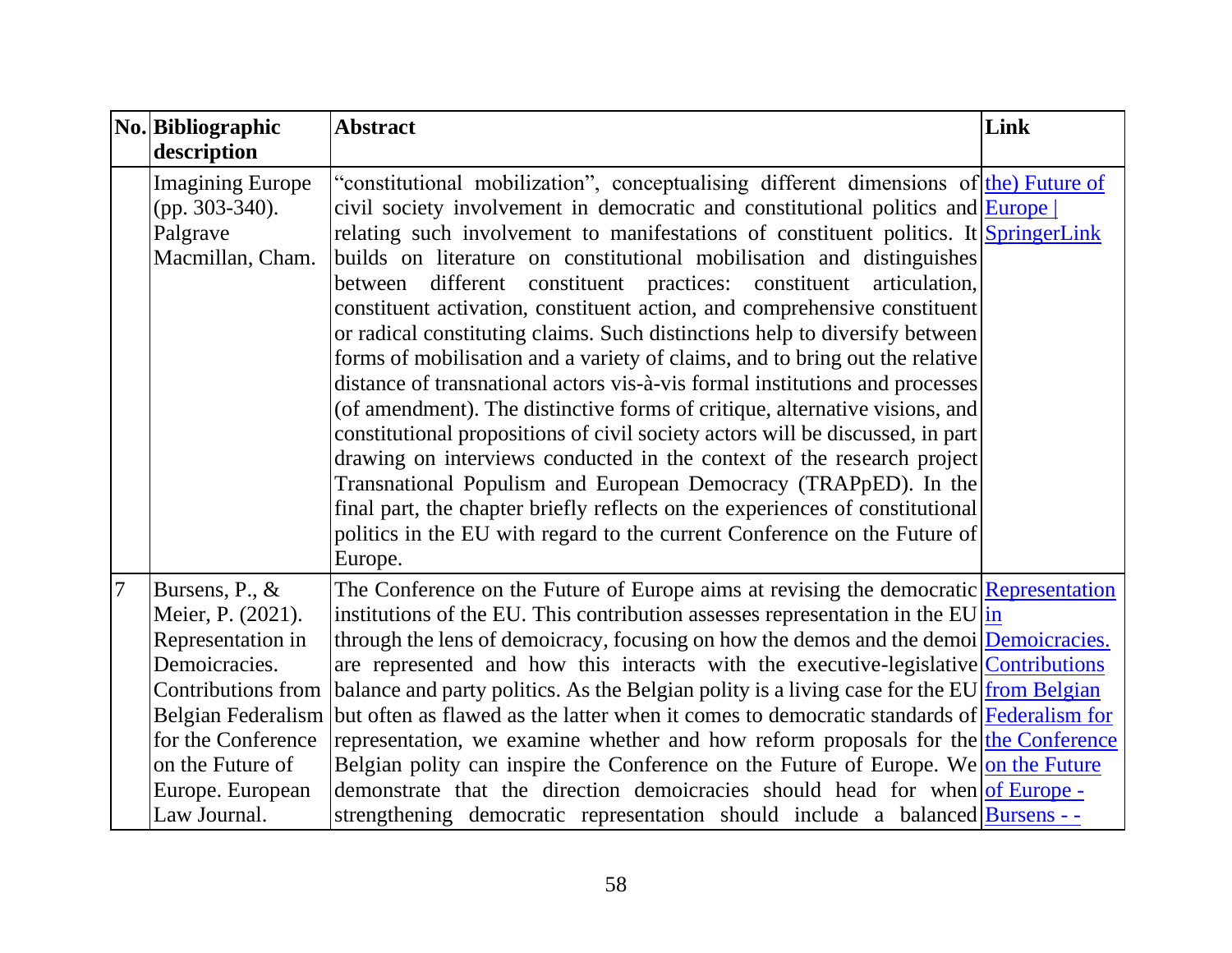|   | No. Bibliographic<br>description                                                                                                                 | <b>Abstract</b>                                                                                                                                                                                                                                                                                                                                                                                                                                                                                                                                                                                                                                                                                                                                            | Link          |
|---|--------------------------------------------------------------------------------------------------------------------------------------------------|------------------------------------------------------------------------------------------------------------------------------------------------------------------------------------------------------------------------------------------------------------------------------------------------------------------------------------------------------------------------------------------------------------------------------------------------------------------------------------------------------------------------------------------------------------------------------------------------------------------------------------------------------------------------------------------------------------------------------------------------------------|---------------|
|   |                                                                                                                                                  | representation of the demos and demoi via a bicameral system, a polity- <b>European Law</b><br>wide constituency to represent the demos, involvement of the legislatives Journal - Wiley<br>of the constituent units at the encompassing level, and a specific role for <b>Online Library</b><br>polity-wide parties.                                                                                                                                                                                                                                                                                                                                                                                                                                      |               |
| 8 | Castaldi, R. (2021).<br>The Conference on<br>the future of<br>Europe and the<br>reform of the EU.<br>Perspectives on<br>Federalism, 13(1),<br>1. | The Conference on the future of Europe is underway. It may pave the way $The$<br>to a reform of the EU. Or it may go down in history as a lost opportunity, Conference on<br>or even as an initiative which backfired, having created expectations that the future of<br>may not be fulfilled. Its success or failure depends on the behaviour of <b>Europe and the</b><br>citizens and institutional actors within the Conference, and on the reform of the<br>evolution of the European political landscape after the German and French <b>EU</b> - Dialnet<br>elections.                                                                                                                                                                                | (unirioja.es) |
| 9 | <b>Citizens Take Over</b><br>Europe (CTOE).<br>(2021).10<br>Principles for a<br>Citizen-Centered<br>Conference on the<br>Future of Europe.       | In July 2019, Ursula von der Leyen announced her intention to convene a $\text{Home}$ -<br>two-year Conference on the Future of Europe, with the proclaimed aim to Citizens Take<br>involve "citizens, including a significant role for young people, civil Over Europe<br>society and European institutions as equal partners." We, the Citizens Take<br>Over Europe coalition, welcome this proposal to "give citizens their say"<br>by means of a structured transnational participatory process. However, it<br>needs to be done right in order to have the intended effect. By means of<br>the 10 principles below, we want to make our contribution to the<br>institutional deliberations on how to shape the Conference on the Future<br>of Europe. |               |
|   | 10 Costa, O. (2021).<br>Can the Conference<br>on the Future of                                                                                   | Despite the constant "parliamentarisation" of the European Union, the Can the<br>supranational dimension of European elections remains limited. Forty Conference on<br>years after its first elections, the European Parliament (EP) still suffers the Future of                                                                                                                                                                                                                                                                                                                                                                                                                                                                                           |               |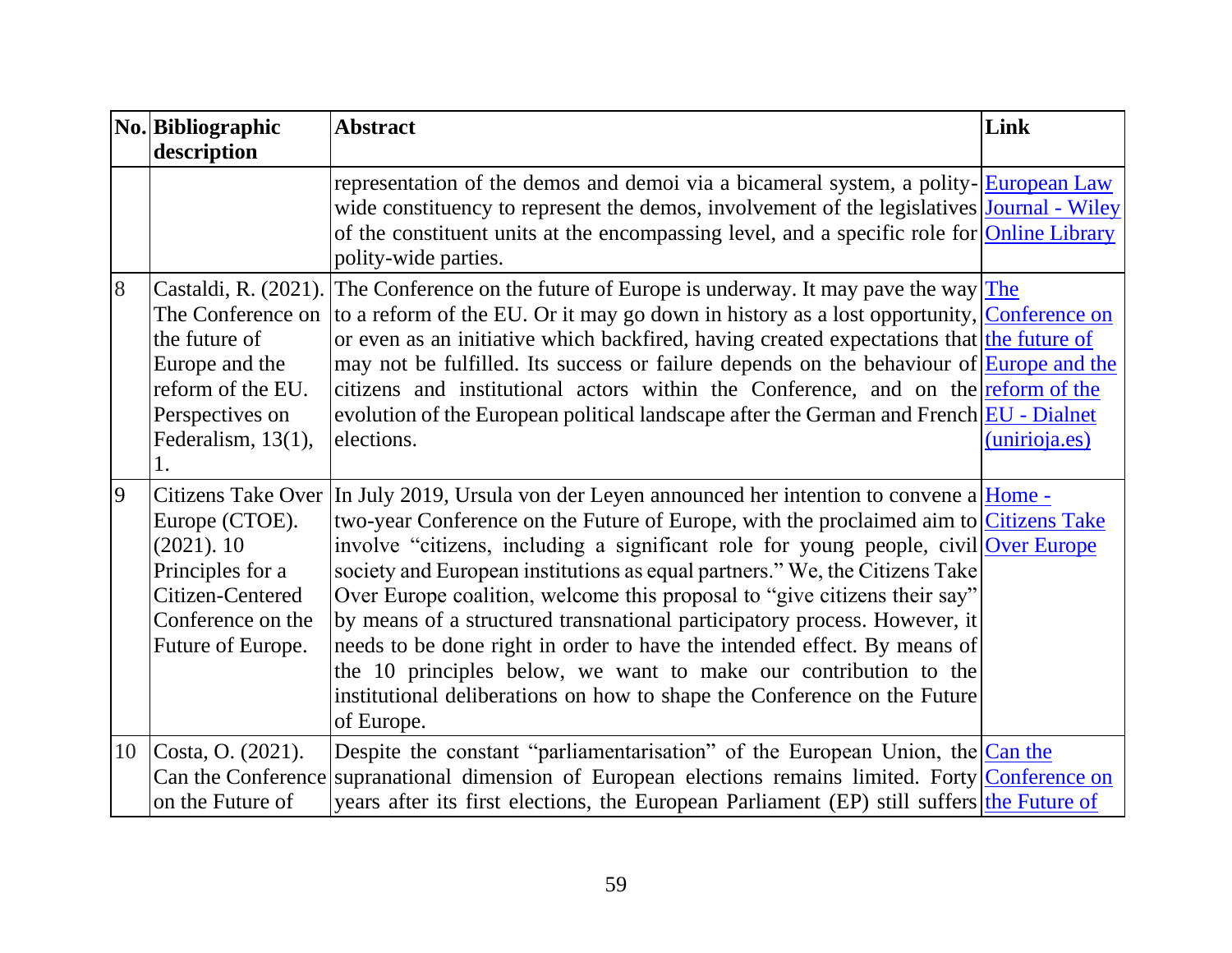|    | No. Bibliographic                                                                                                                      | <b>Abstract</b>                                                                                                                                                                                                                                                                                                                                                                                                                                                                                                                                                                                                                                                                                                                                                                                                                                                                                                                                                                                                                                                                                                                                | Link                                                 |
|----|----------------------------------------------------------------------------------------------------------------------------------------|------------------------------------------------------------------------------------------------------------------------------------------------------------------------------------------------------------------------------------------------------------------------------------------------------------------------------------------------------------------------------------------------------------------------------------------------------------------------------------------------------------------------------------------------------------------------------------------------------------------------------------------------------------------------------------------------------------------------------------------------------------------------------------------------------------------------------------------------------------------------------------------------------------------------------------------------------------------------------------------------------------------------------------------------------------------------------------------------------------------------------------------------|------------------------------------------------------|
|    | description                                                                                                                            |                                                                                                                                                                                                                                                                                                                                                                                                                                                                                                                                                                                                                                                                                                                                                                                                                                                                                                                                                                                                                                                                                                                                                |                                                      |
|    | Europe unlock the<br><b>EU</b> elections<br>on transnational<br>lists and the lead-<br>candidate system.<br>European Law<br>Journal.   | from two main problems: (i) its democratic representativeness is impaired <b>Europe unlock</b><br>by the diversity of national electoral rules and by the predominantly the EU<br>reform? Reflections national dimension of electoral campaigns; and (ii) the impact of European elections<br>elections on the appointment of the Commission remains uncertain, as the <u>reform?</u><br>so-called lead-candidates (Spitzenkandidaten) procedure is only informal. Reflections on<br>Today, members of the EP (MEPs) are promoting a double strategy to fix transnational<br>these issues. They have decided to relaunch the reform process of the 1976 lists and the<br>Act, notably regarding the creation of transnational lists and the <u>lead-candidate</u><br>formalisation of the lead-candidate procedure, and they encourage the system - Costa<br>Conference on the Future of Europe to consider these issues.                                                                                                                                                                                                                      | - - European<br>Law Journal -<br><b>Wiley Online</b> |
| 11 | Meaningful, but<br>effective? A critical<br>evaluation of<br>Ireland's citizens'<br>dialogues on the<br>future of Europe.<br>Politics. | Costello, A. (2021). On 25 March 2017, leaders of the EU27 and European Union (EU) Meaningful,<br>institutions ratified the Rome Declaration. They committed to invite but effective?<br>citizens to discuss Europe's future and to provide recommendations that $A$ critical<br>would facilitate their decision-makers in shaping their national positions evaluation of<br>on Europe. In response, citizens' dialogues on the future of Europe were <b>Ireland's</b><br>instituted across the Union to facilitate public participation in shaping citizens'<br>Europe. This paper explores Ireland's set of dialogues which took place dialogues on<br>during 2018. Although event organisers in Ireland applied a relatively the future of<br>atypical and more systematic and participatory approach to their dialogues, Europe<br>evidence suggests that Irelands' dialogues were reminiscent of a public (sagepub.com)<br>relations exercise which showcased the country's commitment to<br>incorporating citizens into the debate on Europe while avoiding a<br>deliberative design which could have strengthened the quality of public | Library                                              |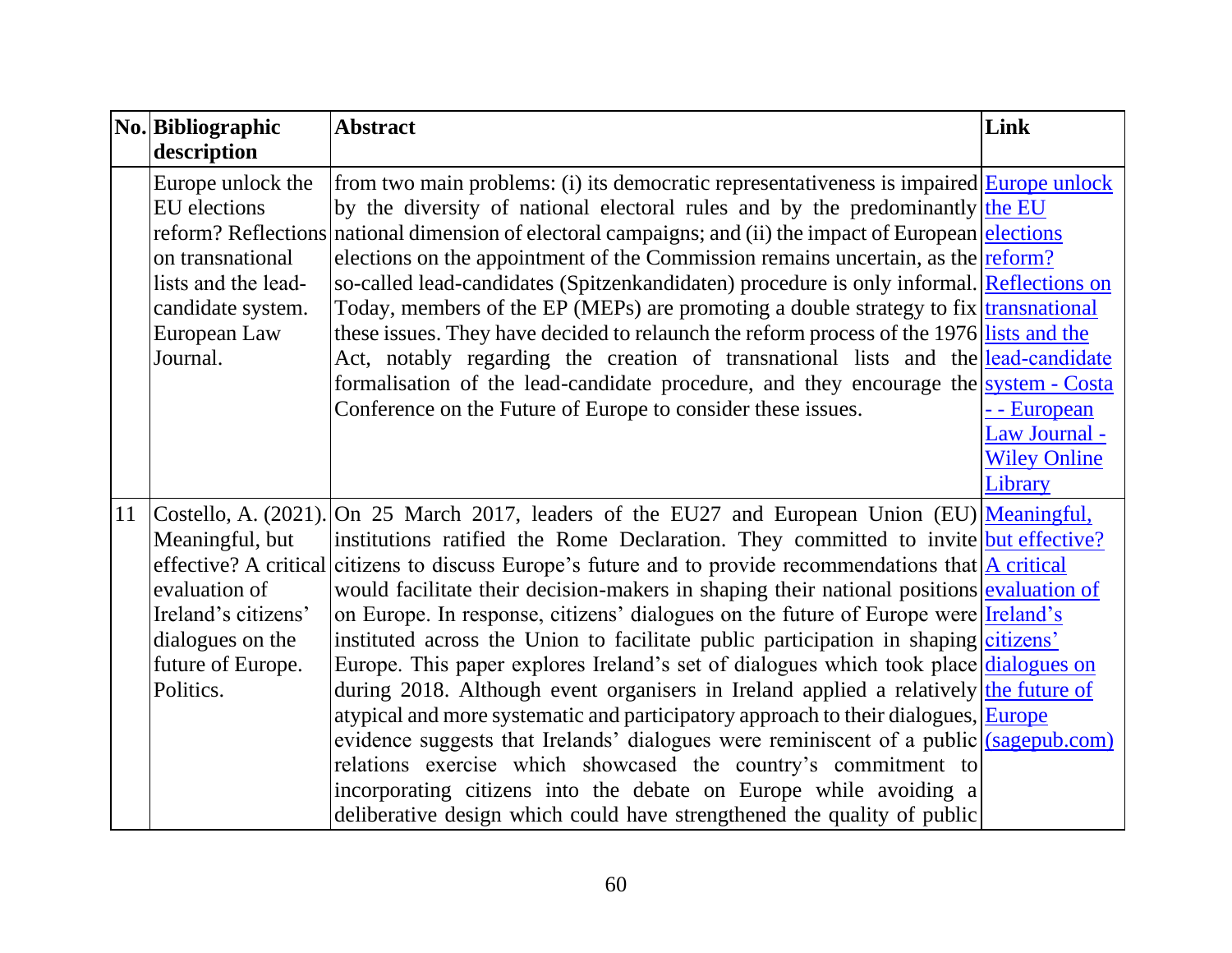|    | No. Bibliographic<br>description                                                                                                                                   | <b>Abstract</b>                                                                                                                                                                                                                                                                                                                                                                                                                                                                                                                                                                                                                                                                                                                                                                                                                  | Link                                                                          |
|----|--------------------------------------------------------------------------------------------------------------------------------------------------------------------|----------------------------------------------------------------------------------------------------------------------------------------------------------------------------------------------------------------------------------------------------------------------------------------------------------------------------------------------------------------------------------------------------------------------------------------------------------------------------------------------------------------------------------------------------------------------------------------------------------------------------------------------------------------------------------------------------------------------------------------------------------------------------------------------------------------------------------|-------------------------------------------------------------------------------|
|    |                                                                                                                                                                    | discourse and the quality of public recommendations. Due to an absence<br>of elite political will for a deliberative process, as well as structural<br>weaknesses in design, participants' recommendations lacked any clear and<br>prescriptive direction which could shape Ireland's national position on the<br>future of Europe in any constructive or meaningful way.                                                                                                                                                                                                                                                                                                                                                                                                                                                        |                                                                               |
| 12 | Dobler, C. (2020).<br>Promise of<br>considerations for<br>the Conference on<br>the Future of<br>Europe. Post-Crisis<br>Democracy in<br>Europe Blog.                | Can participatory democracy be the solution to the EU's democratic <u>Promise of</u><br>deficit? This seems to be the European Commission's intention with democratic<br>democratic renewal launching the Conference on the Future of Europe. If this is to work, the renewal or<br>or shaky idea?: four Conference must however itself be democratically legitimate. Based on shaky idea?<br>past experiences, Camille Dobler gives four recommendations for citizens' Recommendati<br>consultations.                                                                                                                                                                                                                                                                                                                           | ons for the<br>Conference on<br>the Future of<br><b>Europe</b><br>(uj.edu.pl) |
| 13 | Dunin-Wasowicz,<br>R., Cooper, L., &<br>Milanese, N.<br>(2021). Conference<br>on the Future of<br>Europe: civil<br>society should take<br>the lead. LSE<br>Brexit. | The upcoming Conference on the Future of Europe offers a unique LSE Brexit:<br>opportunity for EU citizens to express their views on the direction of travel Conference on<br>for the Union, particularly through the intermediary of civil society. A the Future of<br>recently published LSE IDEAS report, "The Rise of Insurgent Europe: civil<br>Europeanism", discusses new visions of Europe emerging in civil society society should<br>and what they mean for democracy and the European Union. In the report, take the lead<br>Roch Dunin-Wasowicz, Luke Cooper, and Niccolò Milanese argue that the<br>Eurozone and migration crises, Brexit, and the pandemic have<br>fundamentally changed the fabric of civil society in Europe and its<br>attitudes towards the European project. In this blog, they explore these |                                                                               |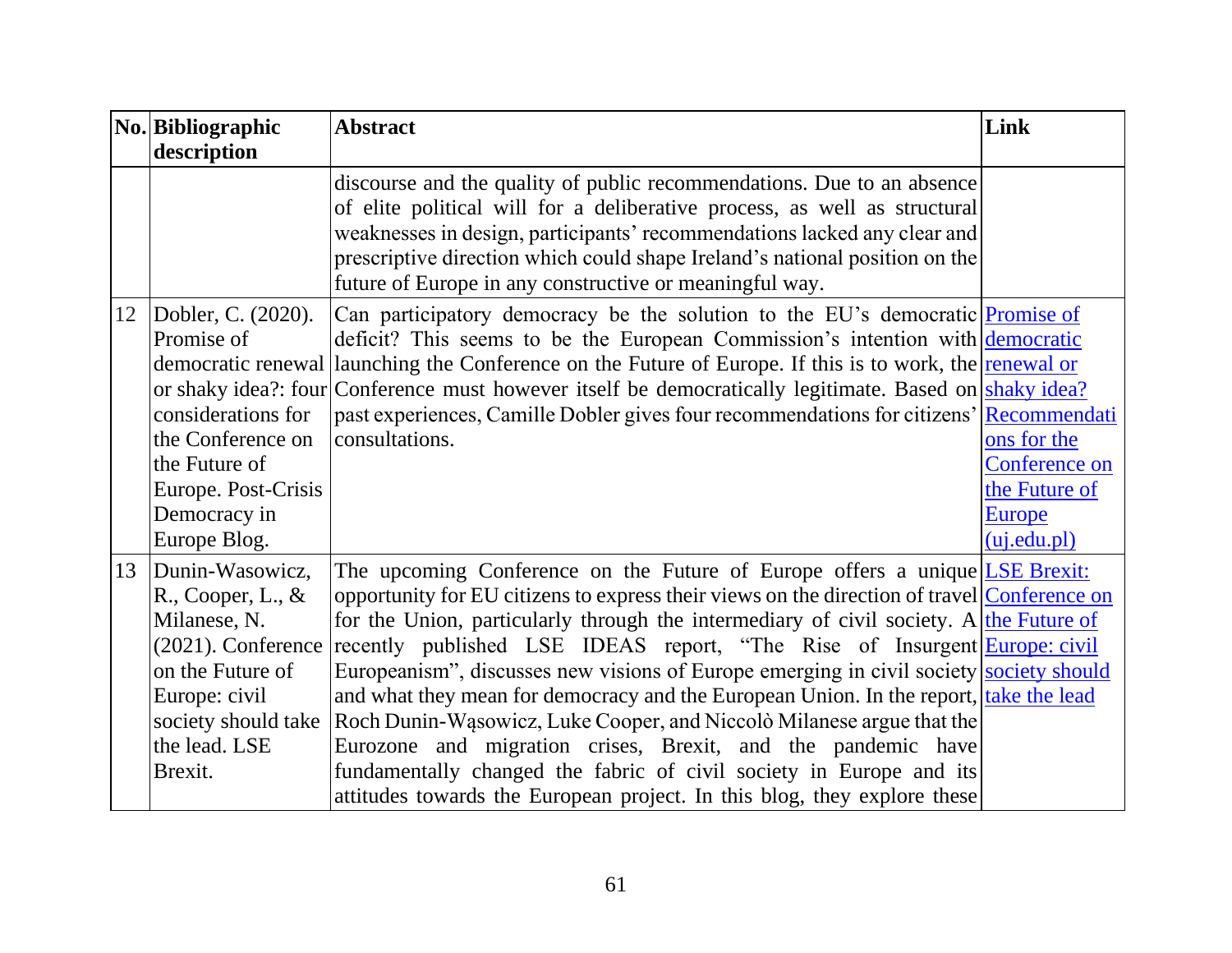|    | No. Bibliographic<br>description                                                                                                                                                                                                                   | <b>Abstract</b>                                                                                                                                                                                                                                                                                                                                                                                                                                                                                                                                                                                                                                                                                                                                                                                                                                                                                                                                                                                                                                                                                                                                                                                                                                                                                                                                                                                                                                                                                                                                                                                                                                                                                        | Link |
|----|----------------------------------------------------------------------------------------------------------------------------------------------------------------------------------------------------------------------------------------------------|--------------------------------------------------------------------------------------------------------------------------------------------------------------------------------------------------------------------------------------------------------------------------------------------------------------------------------------------------------------------------------------------------------------------------------------------------------------------------------------------------------------------------------------------------------------------------------------------------------------------------------------------------------------------------------------------------------------------------------------------------------------------------------------------------------------------------------------------------------------------------------------------------------------------------------------------------------------------------------------------------------------------------------------------------------------------------------------------------------------------------------------------------------------------------------------------------------------------------------------------------------------------------------------------------------------------------------------------------------------------------------------------------------------------------------------------------------------------------------------------------------------------------------------------------------------------------------------------------------------------------------------------------------------------------------------------------------|------|
|    |                                                                                                                                                                                                                                                    | changes, consider their implications for the future of Europe, and<br>formulate policy proposals to be discussed at the conference.                                                                                                                                                                                                                                                                                                                                                                                                                                                                                                                                                                                                                                                                                                                                                                                                                                                                                                                                                                                                                                                                                                                                                                                                                                                                                                                                                                                                                                                                                                                                                                    |      |
|    | 14 Eymard, L. (2020).<br>From the French<br>Citizens'<br>Convention on<br>Climate to the<br>Conference on the<br>Future of Europe:<br>A participatory<br>science and<br>democracy<br>perspective.<br>European Law<br>Journal, 26(1-2),<br>136-140. | The Citizens' Convention on Climate (CCC) gathered 150 people, From the<br>randomly selected but representing the diversity of French society. Its French<br>mandate was to formulate a series of concrete measures aimed to achieve Citizens'<br>at least a 40% reduction of greenhouse gas emissions by 2030 (compared Convention on<br>to 1990) while preserving social justice. The citizens auditioned experts on Climate to the<br>various topics from climate to economics and then formulated their own Conference on<br>proposals, thus building an effective consensus, beyond individual specific the Future of<br>interests. Moreover, proposals formed a coherent whole, and in this regard Europe: A<br>fare much better than previous attempts to tackle environmental and participatory<br>climate transition through public debates. This methodology shows how science and<br>citizen science can produce efficient and quality outcomes. This opens new <u>democracy</u><br>perspectives for democracy on the basis of new interaction channels perspective -<br>between lawmakers, professional experts, and citizens. This seems to be $\frac{Eymard - 2020}{Eymard - 2020}$<br>the approach chosen for the Conference on the Future of Europe as well. - European<br>Gathering citizens from all EU countries to work on important topics for <b>Law Journal</b> -<br>Europe and Europeans could be a way to build a common vision and Wiley Online<br>contribute to the creation of a true European common good. Citizens' Library<br>direct involvement in science and democracy might be one of the keys to<br>meaningfully and thus successfully address their shortcomings. |      |
| 15 | Fabbrini, F. (2020).<br>Reforming the EU<br>Outside the EU?<br>The Conference on<br>the Future of                                                                                                                                                  | This contribution to the Dialogue offers a first analysis of the recent EP-CE-QE<br>initiative to establish a Conference on the Future of Europe $-$ discussing european paper<br>whether it can become a new model to reform the EU, and if so, how it s.eu)<br>should be designed to succeed. The contribution examines the<br>technicalities of the EU treaty amendment rules and emphasises the                                                                                                                                                                                                                                                                                                                                                                                                                                                                                                                                                                                                                                                                                                                                                                                                                                                                                                                                                                                                                                                                                                                                                                                                                                                                                                    |      |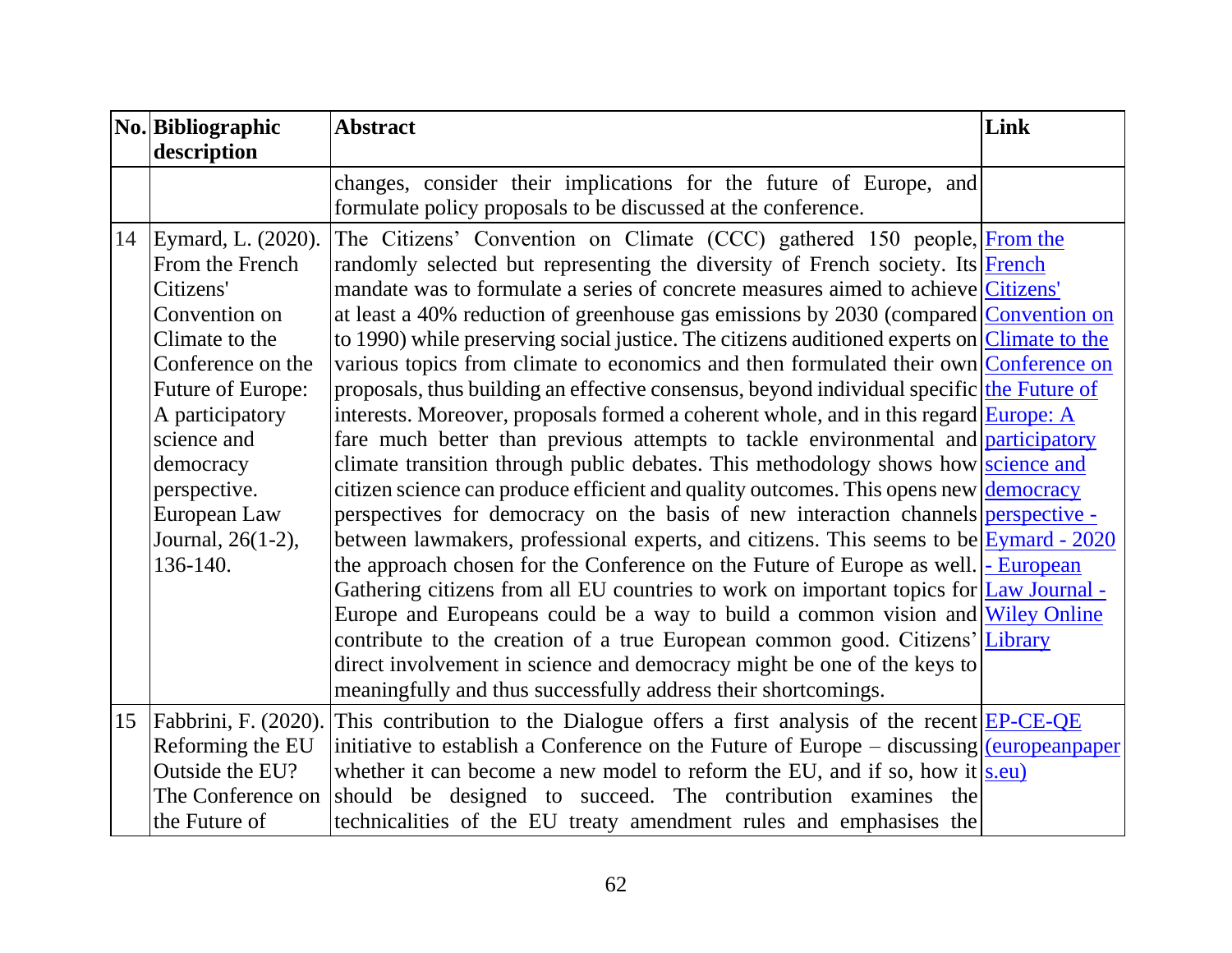| No. Bibliographic                                                                                                                                     | <b>Abstract</b>                                                                                                                                                                                                                                                                                                                                                                                                                                                                                                                                                                                                                                                                                                                                                                                                                                                                                                                                                                                                                                                                                                                                                                                                                                                                                                                                                                                                                | Link |
|-------------------------------------------------------------------------------------------------------------------------------------------------------|--------------------------------------------------------------------------------------------------------------------------------------------------------------------------------------------------------------------------------------------------------------------------------------------------------------------------------------------------------------------------------------------------------------------------------------------------------------------------------------------------------------------------------------------------------------------------------------------------------------------------------------------------------------------------------------------------------------------------------------------------------------------------------------------------------------------------------------------------------------------------------------------------------------------------------------------------------------------------------------------------------------------------------------------------------------------------------------------------------------------------------------------------------------------------------------------------------------------------------------------------------------------------------------------------------------------------------------------------------------------------------------------------------------------------------|------|
| description                                                                                                                                           |                                                                                                                                                                                                                                                                                                                                                                                                                                                                                                                                                                                                                                                                                                                                                                                                                                                                                                                                                                                                                                                                                                                                                                                                                                                                                                                                                                                                                                |      |
| Europe and Its<br>Options. European<br>Papers-A Journal<br>on Law and<br>Integration,<br>$2020(2)$ , 963-982.                                         | challenge that the need to obtain unanimous approval by all Member States<br>poses towards reform. The contribution then assesses the increasing<br>tendency by Member States to use international treaties outside the EU<br>legal order and underlines how these have introduced new ratification<br>rules, overcoming unanimity. Drawing lessons from these precedents, the<br>contribution suggests that to achieve its ambitious reform objectives the<br>Conference on the Future of Europe should consider the option to reform<br>the EU outside the EU, by drafting a new, separate treaty with an entry-<br>into-force rule which replaces unanimity with a super-majority vote.                                                                                                                                                                                                                                                                                                                                                                                                                                                                                                                                                                                                                                                                                                                                     |      |
| The Conference on<br>the Future of<br>Europe A New<br>Model to Reform<br>the EU?. Brexit<br><b>Institute Working</b><br>Paper Series – No<br>12/2019. | 16   Fabbrini, F. (2020). The paper offers a first analysis of the recent plan to establish a Conference Microsoft<br>on the Future of Europe to reform the European Union (EU), comparing <b>Word</b> - WP<br>this initiative with two historical precedents to relaunch the EU – namely $\boxed{2019-12}$<br>the Conference of Messina and the Convention on the Future of Europe $-\sqrt{\text{Fabbrini}}$<br>and considering the legal rules and political options for treaty reform in the Charlemagne.d<br>contemporary EU. To this end, the paper overviews prior efforts to reform $\frac{\log x}{\log x}$<br>the EU, and points out the conditions that led to the success or failures of charlemagnep<br>these initiatives. Subsequently, it examines the technicalities of the EU rizeacademy.co<br>treaty amendment rules and emphasises the challenge towards treaty $ m\rangle$<br>reform resulting from the need to obtain unanimous approval by all<br>Member States. The paper then assesses the increasing tendency by<br>Member States to use inter se international treaties – particularly in<br>response to the euro-crisis – and underlines how these have introduced new<br>ratification rules, overcoming unanimity. Drawing lessons from these<br>precedents, finally, the paper suggests what will be a condition for the<br>success of the Conference on the Future of Europe and argues that this |      |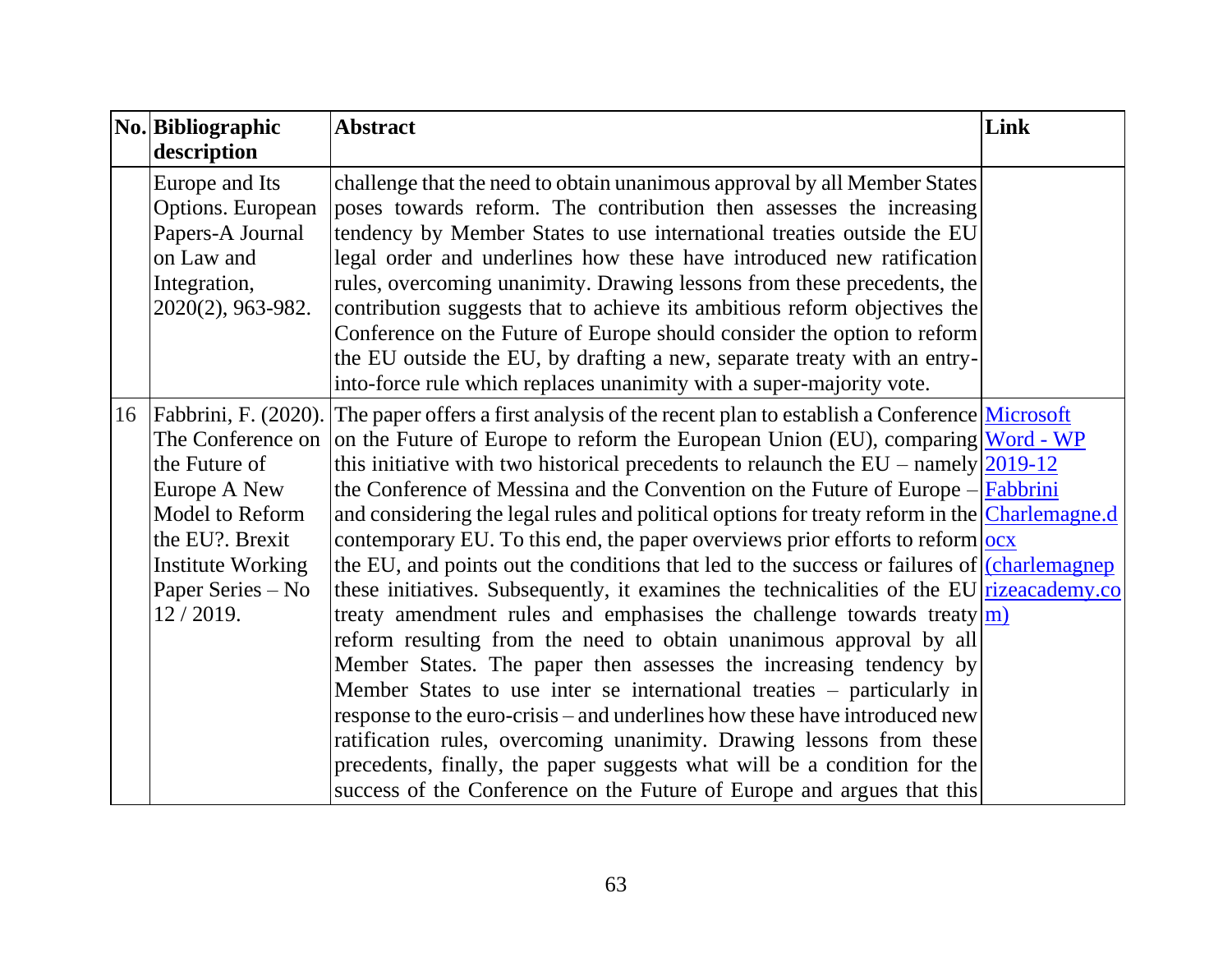|    | No. Bibliographic<br>description                                                                                                           | <b>Abstract</b>                                                                                                                                                                                                                                                                                                                                                                                                                                                                                                                                                                                                                                                                                                                                                                                                                                                                                                                                                                                                        | Link |
|----|--------------------------------------------------------------------------------------------------------------------------------------------|------------------------------------------------------------------------------------------------------------------------------------------------------------------------------------------------------------------------------------------------------------------------------------------------------------------------------------------------------------------------------------------------------------------------------------------------------------------------------------------------------------------------------------------------------------------------------------------------------------------------------------------------------------------------------------------------------------------------------------------------------------------------------------------------------------------------------------------------------------------------------------------------------------------------------------------------------------------------------------------------------------------------|------|
|    |                                                                                                                                            | should resolve to draft a new treaty $-$ a Political Compact $-$ designed to<br>push forward integration among those Member States that so wish.                                                                                                                                                                                                                                                                                                                                                                                                                                                                                                                                                                                                                                                                                                                                                                                                                                                                       |      |
|    | 17   Fabbrini, F. (2021).<br>The Conference on<br>the Future of<br><b>Europe: Process</b><br>and prospects.<br>European Law<br>Journal.    | The article examines the Conference on the Future of Europe, discussing The<br>the process set in motion by the Joint Declaration adopted by the EU Conference on<br>institutions in March 2021 and reflecting on its prospects. Drawing from the Future of<br>precedents such as the Conference of Messina and the Convention on the Europe:<br>Future of Europe, the article shows that the Conference on the Future of Process and<br>Europe is an out-of-the-box initiative originally combining bottom-up prospects -<br>participatory features and top-down elite decision-making mechanisms. Fabbrini --<br>Nevertheless, the Joint Declaration launching the Conference leaves its European Law<br>constitutional mission unsettled, and its institutional organisation Journal - Wiley<br>uncertain. As such, the article suggests that the prospects for the <b>Online Library</b><br>Conference will depend on political leadership and legal inventiveness and<br>discusses what may be the options ahead. |      |
| 18 | Fabbrini, S. (2021).<br>Differentiation or<br>federalisation:<br>Which democracy<br>for the future of<br>Europe?. European<br>Law Journal. | Differentiation has become a central topic of debate in the EU. Generally, https://onlineli<br>it is considered a positive device for advancing integration in crucial brary wiley.co<br>policies, letting the unwilling states opt out from the new regimes. $\frac{m}{d\alpha/pdf/10.1}$<br>However, the debate has not sufficiently acknowledged that policy 11/euli 12384<br>differentiation has been made possible by governance differentiation. It<br>the 1992 Maastricht Treaty's decision to inaugurate<br>was<br>an<br>intergovernmental regime for core state power policies, distinct from the<br>supranational regime regulating single market policies, that allowed<br>differentiation<br>flourish.<br>tο<br>Differentiation and intergovernmentalism are thus inter-connected. During<br>multiple crises of the last decade, intergovernmental governance has<br>shown its undemocratic effects, thus soliciting a critical reappraisal of the                                                         |      |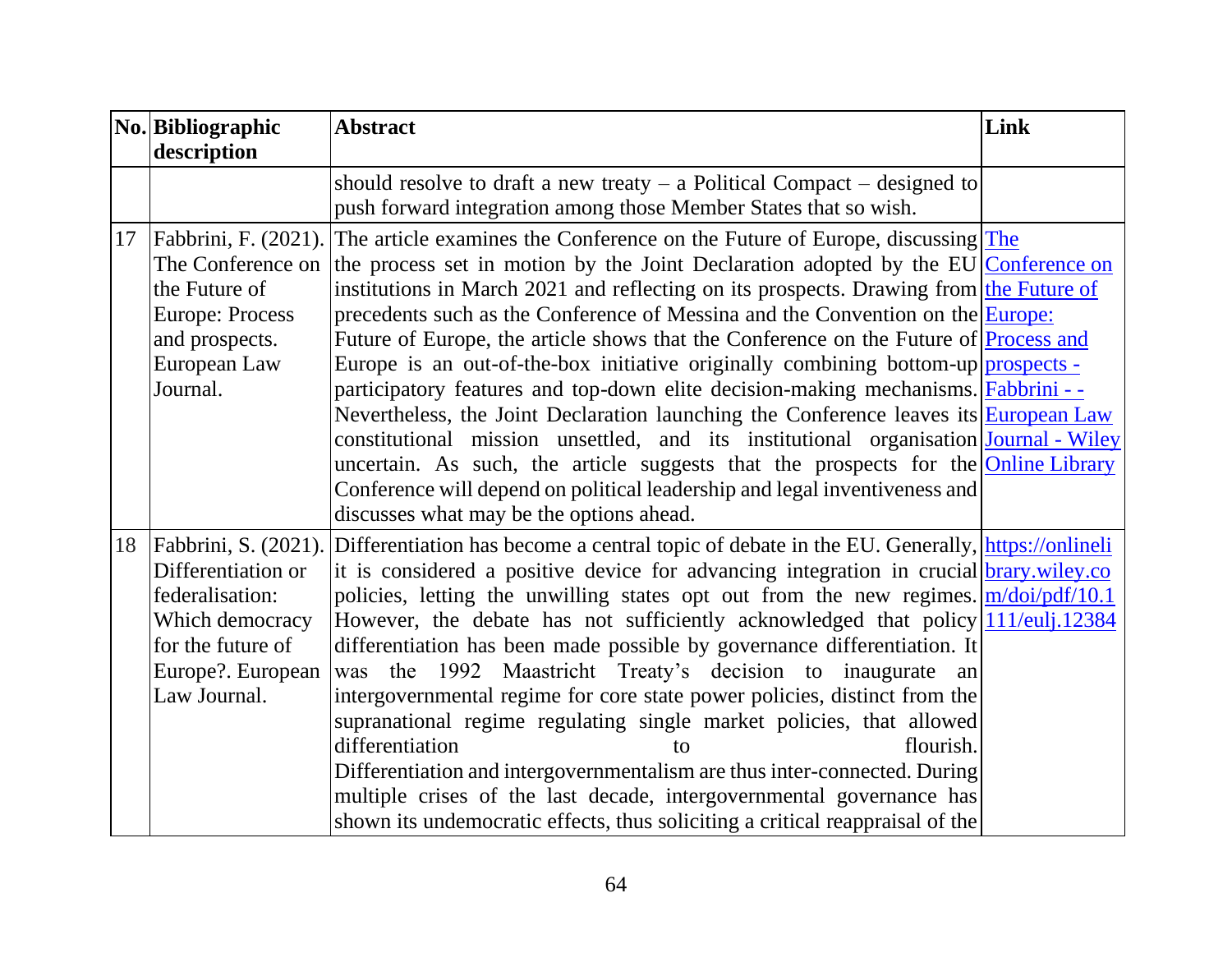|    | No. Bibliographic<br>description                                                                                                                                                                                 | <b>Abstract</b>                                                                                                                                                                                                                                                                                                                                                                                                                                                                                                                                                                                                                                                                                                                                                                                                                                                       | Link                                                                                                                                                            |
|----|------------------------------------------------------------------------------------------------------------------------------------------------------------------------------------------------------------------|-----------------------------------------------------------------------------------------------------------------------------------------------------------------------------------------------------------------------------------------------------------------------------------------------------------------------------------------------------------------------------------------------------------------------------------------------------------------------------------------------------------------------------------------------------------------------------------------------------------------------------------------------------------------------------------------------------------------------------------------------------------------------------------------------------------------------------------------------------------------------|-----------------------------------------------------------------------------------------------------------------------------------------------------------------|
|    |                                                                                                                                                                                                                  | differentiation logic. The federalisation of the EU appears a more<br>promising alternative strategy for advancing integration and, at the same<br>time, meeting the democratic expectations of the EU. This analytical<br>exercise speaks to the Conference on the Future of Europe.                                                                                                                                                                                                                                                                                                                                                                                                                                                                                                                                                                                 |                                                                                                                                                                 |
| 19 | Fabbrini, S.,<br>Fossum, J. E.,<br>Góra, M., & Wolff,<br>G. B. (2021). The<br>Conference on the<br>Future of Europe:<br>vehicle for reform<br>versus forum for<br>reflection?.<br>Bruegel-Blogs, 15<br>Jun 2021. | The approach of the European Union's institutions to the Conference on The<br>the Future of Europe is muddled, with risks for the outcome.                                                                                                                                                                                                                                                                                                                                                                                                                                                                                                                                                                                                                                                                                                                            | Conference on<br>the Future of<br>Europe:<br>vehicle for<br>reform versus<br>forum for<br>reflection? -<br>Document -<br><b>Gale Academic</b><br><b>OneFile</b> |
| 20 | Guérot, U. (2020).<br>Europe of the<br>Regions. A<br>Genealogy of an<br>Ambiguous<br>Concept. In<br><b>European Regions</b><br>(pp. $231-244$ ).<br>transcript-Verlag.                                           | Once again, the future of the EU is up for debate. Ursula von der Leyen, European<br>who took over the EU Commission in late 2019, has announced a Regions -<br>Conference on the Future of Europe, starting in 2020 and lasting for two <b>Perspectives</b> ,<br>years. Citizens and civil society are to have their say as equal partners Trends and<br>alongside European institutions. While the concrete scope and objectives Developments<br>of the conference still have to be agreed on, von der Leyen has already in the $21st$<br>declared her readiness to follow up on what the conference decides – be it $Century$<br>legislative action or even treaty changes. While the latter requires (ssoar.info)<br>consensus among Member States - something hard to imagine in the<br>current situation – the public space was already flooded with manifestos |                                                                                                                                                                 |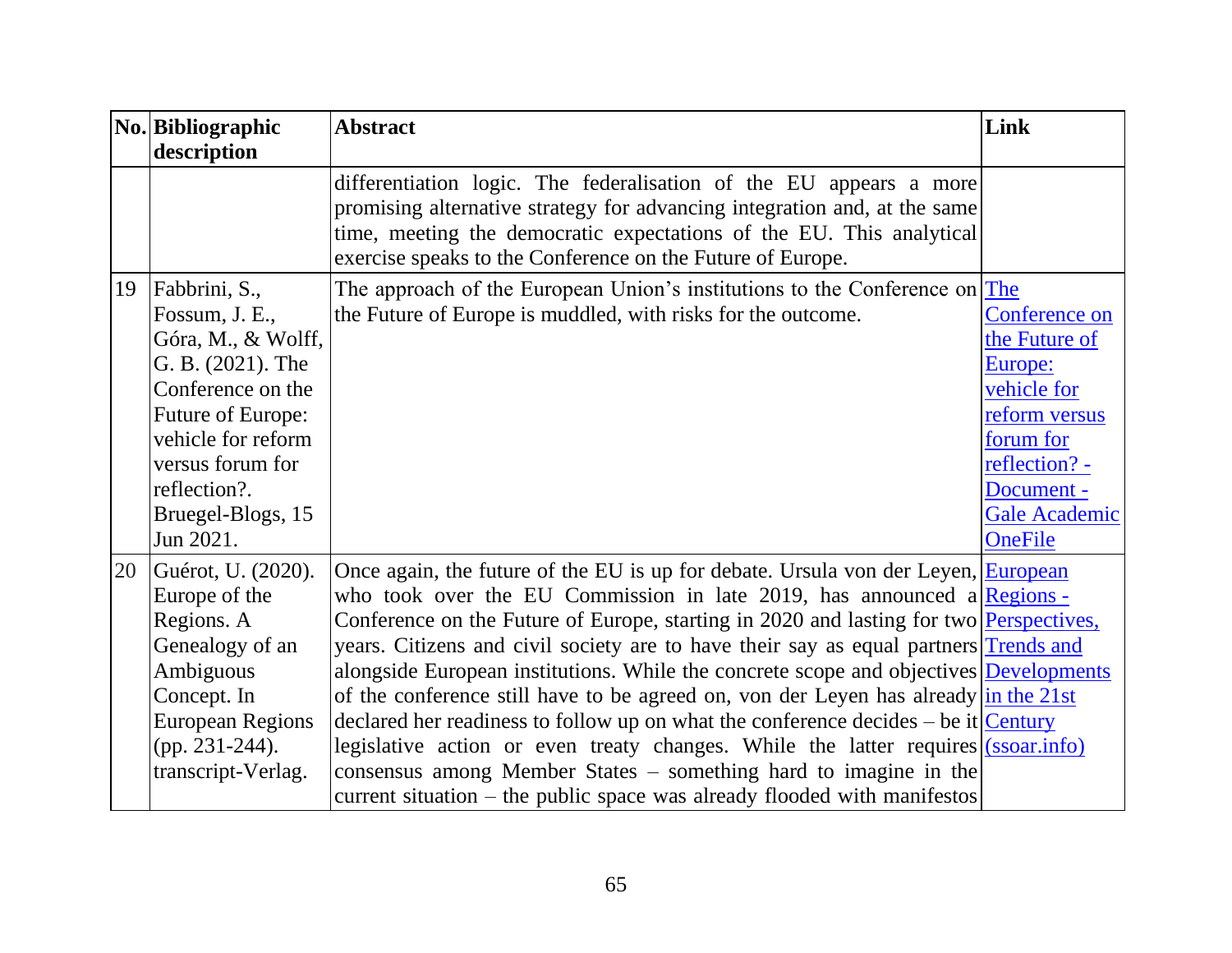|    | No. Bibliographic<br>description                                                                                                                                                       | <b>Abstract</b>                                                                                                                                                                                                                                                                                                                                                                                                                                                                                                                                                                                                                                                                                                                                                                                                                                                                                    | Link                                        |
|----|----------------------------------------------------------------------------------------------------------------------------------------------------------------------------------------|----------------------------------------------------------------------------------------------------------------------------------------------------------------------------------------------------------------------------------------------------------------------------------------------------------------------------------------------------------------------------------------------------------------------------------------------------------------------------------------------------------------------------------------------------------------------------------------------------------------------------------------------------------------------------------------------------------------------------------------------------------------------------------------------------------------------------------------------------------------------------------------------------|---------------------------------------------|
|    |                                                                                                                                                                                        | and proposals for a European Constitution in the weeks around the May<br>2019 European Parliament elections.                                                                                                                                                                                                                                                                                                                                                                                                                                                                                                                                                                                                                                                                                                                                                                                       |                                             |
| 21 | Hierlemann, D.<br>(2019). Citizens for<br>the Conference on<br>the Future of<br>Europe. Policy<br>Brief 4/2019 -<br>Conference Talk.<br><b>Brussels:</b><br>Bertelsmann<br>Stiftung.   | Commission President Ursula von der Leyen has announced a two-year ZD_Einwurf_4<br>Conference on the Future of Europe. Even citizens ought to participate.<br>But how? In order to make participatory democracy a reality, it is essential <i>nference</i> Talk.<br>to avoid only paying lip-service to the idea of participation – and give $pdf$<br>citizens a real say.                                                                                                                                                                                                                                                                                                                                                                                                                                                                                                                         | 2019 EN Co<br>(bertelsmann-<br>stiftung.de) |
| 22 | Józon, M. (2020).<br>The Future of<br>Europe: The<br>Beginning of a<br>New Era in EU<br>Governance?.<br>European Journal<br>of Comparative<br>Law and<br>Governance, 7(4),<br>408-434. | The paper offers insight into the current practice of the passerelle(s), the $The-Future-of-$<br>enhanced cooperation and the flexibility clause, which may serve in the <b>Europe-The-</b><br>future the implementation of the Commission's White Paper on the Future Beginning-of-<br>of Europe (2017) without treaty revision, in light of recent developments $a$ -New-Era-in-<br>in the policy of the new Commission, Council, and European Parliament EU-<br>on the future of EU integration. The ex-ante and ex-post control Governance.pd<br>mechanisms available at the Member State level concerning the freedom $f$<br>of their governments to support such European initiatives are also researchgate.n<br>discussed from a comparative perspective. The paper concludes by $ et\rangle$<br>presenting the risks associated with the activation of these mechanisms of<br>integration. |                                             |
| 23 | Le Saëc, O. (2021).<br>The Potential                                                                                                                                                   | Initially planned for 2020, the launch of the Conference on the Future of The Potential<br>Europe has been postponed indefinitely due to the pandemic. Scheduled to Outcome of the                                                                                                                                                                                                                                                                                                                                                                                                                                                                                                                                                                                                                                                                                                                 |                                             |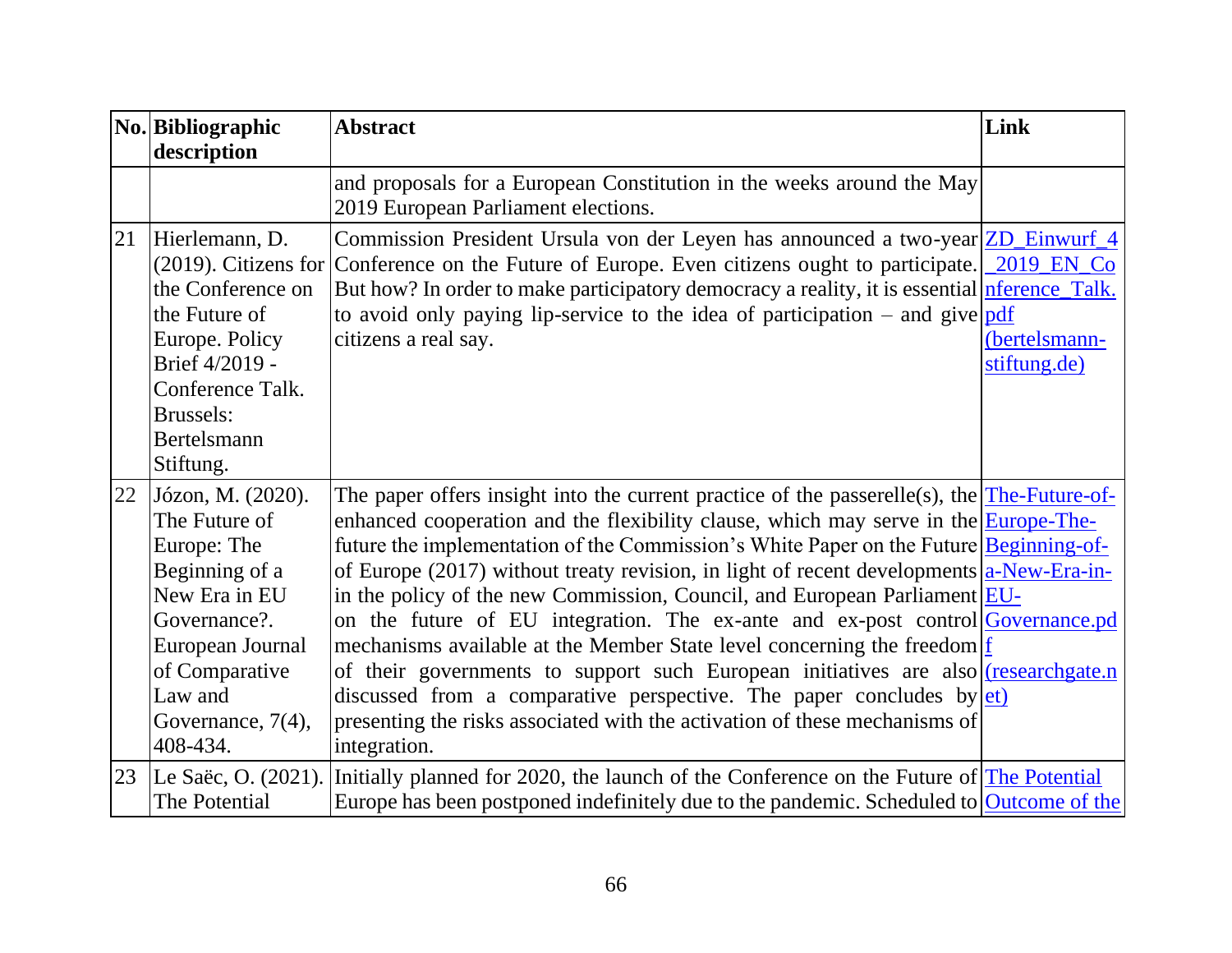| No. Bibliographic   | <b>Abstract</b>                                                                                 | Link |
|---------------------|-------------------------------------------------------------------------------------------------|------|
| description         |                                                                                                 |      |
| Outcome of the      | run for two years, this conference will bring together European institutions, Conference on     |      |
| Conference on the   | civil society representatives, and citizens of all ages to debate on the future the Future of   |      |
| Future of Europe in | of Europe. Thus, this conference has the great merit of facing the issue of <b>Europe</b> in a  |      |
| a COVID-19          | citizen participation, confirming the constant desire of strengthening $\sqrt{\text{CovID-19}}$ |      |
| World:              | European democracy. Similarly to the European Convention on the Future World:                   |      |
| Strengthening       | of Europe, this conference would also include citizen consultations, Strengthening              |      |
| European            | supported by a digital platform allowing online debates and contributions. European             |      |
| Democracy.          | Although it is difficult to predict the concrete outcome of this conference, Democracy          |      |
| European View,      | major changes are not expected, but rather more reform proposals on the $(sagepub.com)$         |      |
| $20(1), 110-111.$   | EU's architecture and its decision-making processes, which will lead to                         |      |
|                     | deeper European integration. However, before the conference can start, the                      |      |
|                     | three main EU institutions must still agree on its modalities and,                              |      |
|                     | importantly, its chairmanship. It clearly reveals that the main difficulties                    |      |
|                     | barring the road to the conference are not of a technical nature, but rather                    |      |
|                     | political. Nonetheless, launching the conference as soon as possible would                      |      |
|                     | be a tangible, major achievement, confirming that democracy is still fully                      |      |
|                     | functional in Europe, despite the COVID-19 pandemic. It would confirm                           |      |
|                     | the European Union as an advanced democracy, and probably the biggest                           |      |
|                     | democracy in the world.                                                                         |      |
| 24 Luis de Castro   | 1. INTRODUCCIÓN. LA OPORTUNIDAD QUE BRINDA LA BUSCANDO                                          |      |
| Ruano, J. (2021).   | CONFERENCIA SOBRE EL FUTURO DE EUROPA.—2. LA UN NUEVO                                           |      |
| Buscando un nuevo   | INSERCIÓN POLÍTICA DE LAS REGIONES EN LA Unión Europea.— MODELO                                 |      |
| modelo mas          | 2.1. La reforma operada por el Tratado de Maastricht.—2.2. La MÁS                               |      |
| satisfactorio de    | Gobernanza Multinivel.—3. EL TRATADO DE LISBOA: NUEVA FASE SATISFACTO                           |      |
| insercion de las    | EN LA CUESTIÓN REGIONAL.—3.1. Retomando la agenda regional.— RIO DE                             |      |
| regiones            | 3.2. Las Regiones y el control de la Subsidiariedad.—4. LAS NSERCIÓN                            |      |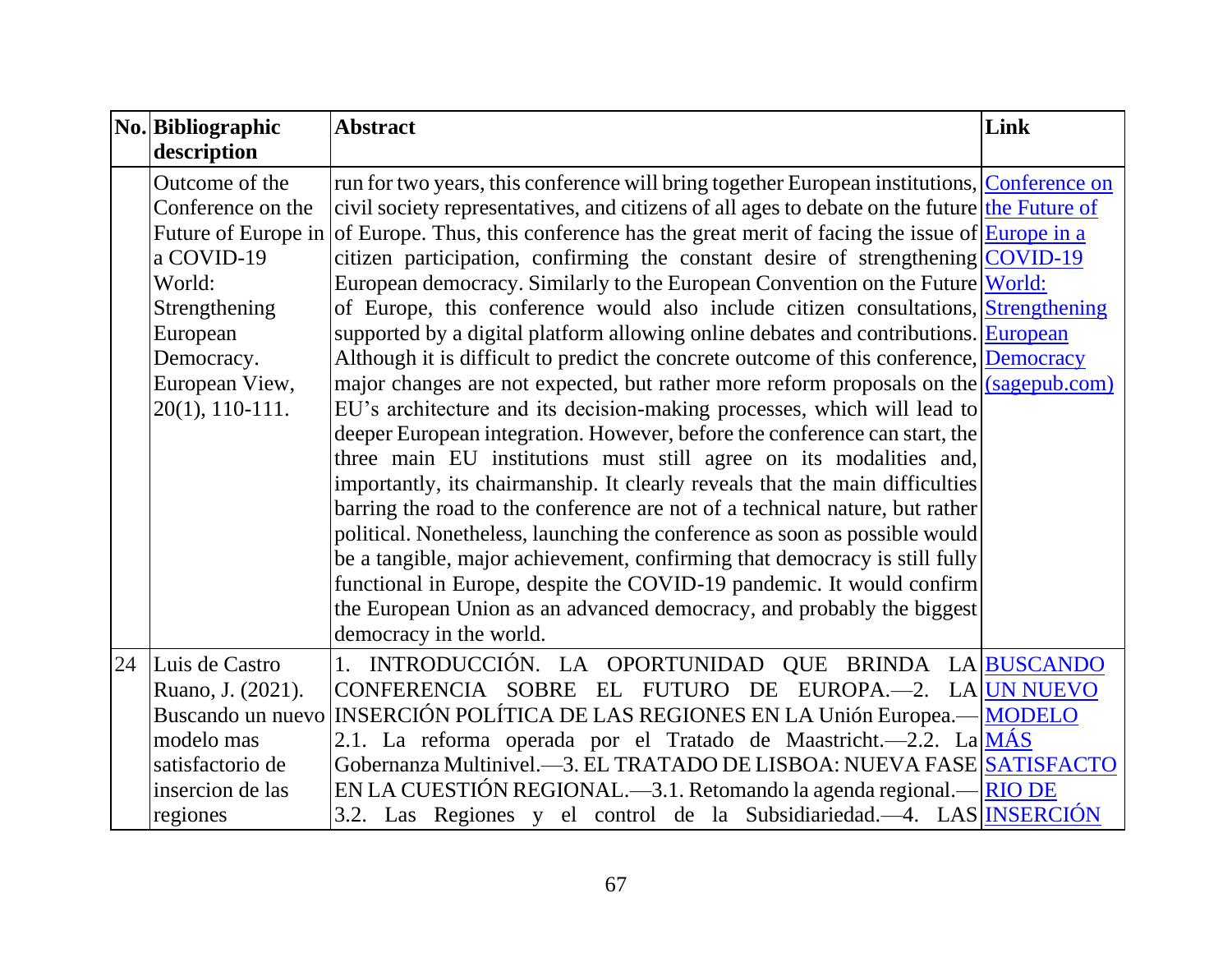|    | No. Bibliographic                                                                                                                                                                        | <b>Abstract</b>                                                                                                                                                                                                                                                                                                                                                                                                                                                                                                                                                                                                                                                                                                                                                                                                                                                                                                                                                  | Link                                                                                                                                        |
|----|------------------------------------------------------------------------------------------------------------------------------------------------------------------------------------------|------------------------------------------------------------------------------------------------------------------------------------------------------------------------------------------------------------------------------------------------------------------------------------------------------------------------------------------------------------------------------------------------------------------------------------------------------------------------------------------------------------------------------------------------------------------------------------------------------------------------------------------------------------------------------------------------------------------------------------------------------------------------------------------------------------------------------------------------------------------------------------------------------------------------------------------------------------------|---------------------------------------------------------------------------------------------------------------------------------------------|
|    | description                                                                                                                                                                              |                                                                                                                                                                                                                                                                                                                                                                                                                                                                                                                                                                                                                                                                                                                                                                                                                                                                                                                                                                  |                                                                                                                                             |
|    | constitutionales en<br>la Union Europea.<br>La oportunidad de<br>la Conferencia<br>Sobre el Futuro de<br>Europa. Revista<br>Española de<br>Derecho<br>Internacional,<br>$73(1), 83-110.$ | DEBILIDADES DEL RECONOCIMIENTO REGIONAL EN LA Unión DE LAS<br>Europea.—4.1. La fatiga regional en el debate comunitario.—4.2. Las REGIONES<br>limitaciones del Comité de las Regiones. -4.3. La ineficiencia de la CONSTITUCI<br>Gobernanza Multinivel.-5. LAS «SOLUCIONES» INTERNAS.-6. ONALES EN<br>OTRAS PROPUESTAS DE INSERCIÓN REGIONAL EN LA Unión LA UNIÓN<br>Europea.—7. CONCLUSIONES.                                                                                                                                                                                                                                                                                                                                                                                                                                                                                                                                                                   | <b>EUROPEA.</b><br>LA<br><b>OPORTUNID</b><br><b>AD DE LA</b><br><b>CONFERENC</b><br><b>IA SOBRE EL</b><br><b>FUTURO DE</b><br><b>EUROPA</b> |
| 25 | Mavrakos, C.<br>$(2021)$ . Conference<br>on the Future of<br>Europe. ELIAMEP<br><b>Policy Brief</b><br>#150/2021.                                                                        | The Conference on the Future of Europe aims to give Europeans a greater <b>Policy-brief-</b><br>say in what the EU does and how it works for them. While listening to 150-Mavrakos-<br>Europe's citizens is indeed very important, politicians in the Member final-1.pdf<br>States as well as at the EU level should also become creatively active by $\sqrt{\text{eliam}(\text{ep. gr})}$<br>taking a stand on its scope, its procedure, and its objectives.<br>• As for the scope of a Conference on the Future of Europe, the Member<br>States, as "masters of the treaties", should take a clear stand, each for itself,<br>on the question of whether ambitious new political priorities and projects<br>for the Europe of tomorrow can actually be realised through the old<br>institutional vehicle, or whether, rather, a new, more integrated<br>institutional structure, such as a European Political Union (EPU), would<br>appropriate.<br>be<br>more | (jstor.org)                                                                                                                                 |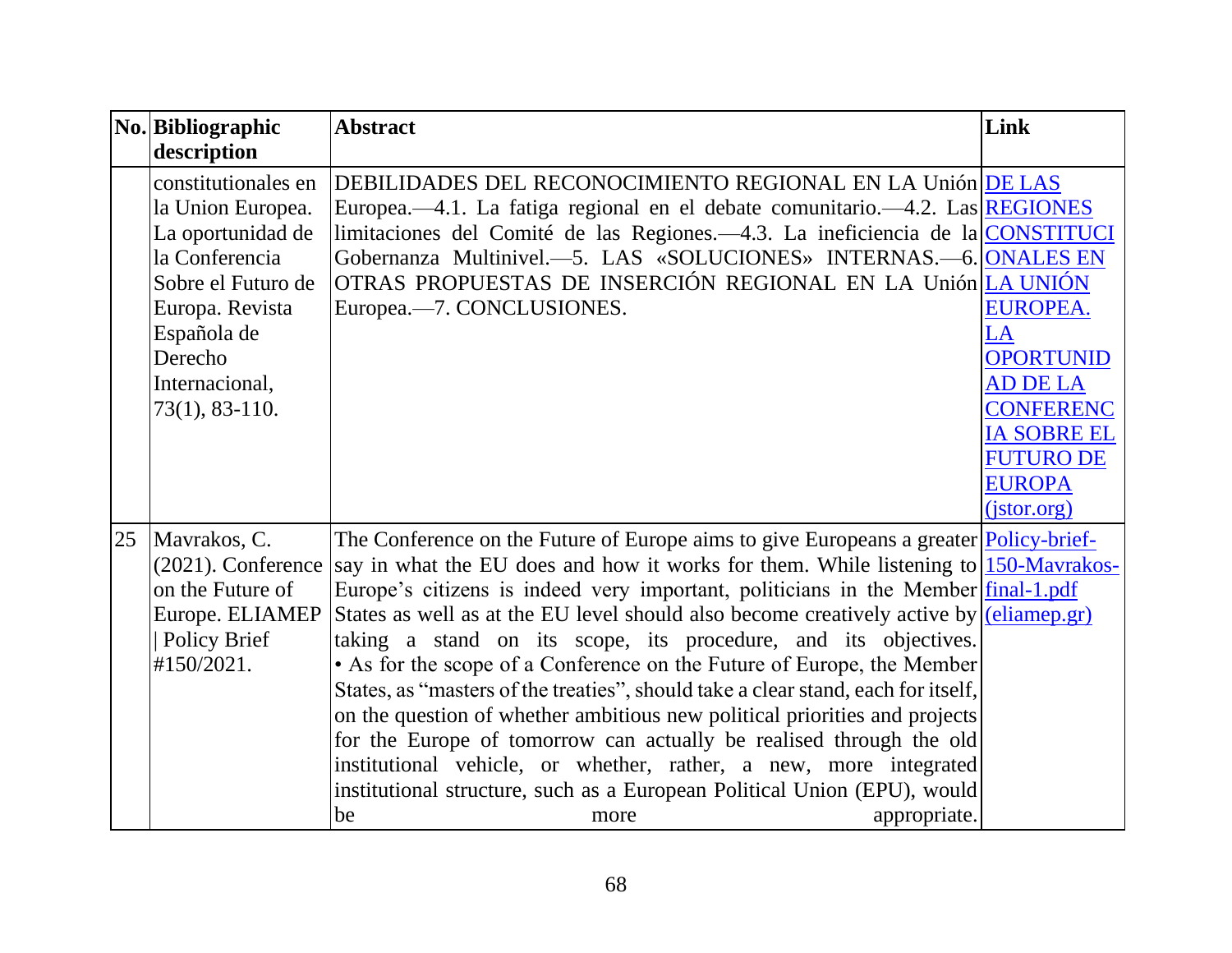|    | No. Bibliographic   | <b>Abstract</b>                                                                                                                                                                                                                                                                                                                                                                                                                                                                                                                                                                                                                                                                                                                                                                                                                                                                                                                                                                                                                                                                                                                                                             | Link |
|----|---------------------|-----------------------------------------------------------------------------------------------------------------------------------------------------------------------------------------------------------------------------------------------------------------------------------------------------------------------------------------------------------------------------------------------------------------------------------------------------------------------------------------------------------------------------------------------------------------------------------------------------------------------------------------------------------------------------------------------------------------------------------------------------------------------------------------------------------------------------------------------------------------------------------------------------------------------------------------------------------------------------------------------------------------------------------------------------------------------------------------------------------------------------------------------------------------------------|------|
|    | description         |                                                                                                                                                                                                                                                                                                                                                                                                                                                                                                                                                                                                                                                                                                                                                                                                                                                                                                                                                                                                                                                                                                                                                                             |      |
|    |                     | • As regards the procedure for such a Conference, the Member States,<br>which would be convinced of the need for Europe to equip itself with a<br>new democratic, effective and solidarity-based institutional structure,<br>would be well advised to follow, instead of the revision procedure<br>provided for in Article 48 TEU, an alternative procedure, which would<br>enable them to move forward without being dependent on the Member<br>hesitating<br>embark<br><b>States</b><br>this<br>path.<br>to<br>$_{\rm on}$<br>• As for the objectives that a Conference on the Future of Europe should<br>strive to achieve, it is argued that institutionally such a Conference should<br>produce strong political institutions and effective decision-making<br>procedures, and substantively provide an EPU with substantial means of<br>action in a number of policy areas, including common foreign and defence<br>policy.<br>• Which political forces in today's Europe are ready to speak out in favour<br>of a democratic, efficient, and solidarity-based EPU? European citizens,<br>especially the younger generation, have the right to receive a clear answer |      |
| 26 | Müller-Graff, P. C. | to this question.<br>The agenda of the Conference on the Future of Europe contains the $The$                                                                                                                                                                                                                                                                                                                                                                                                                                                                                                                                                                                                                                                                                                                                                                                                                                                                                                                                                                                                                                                                                |      |
|    | $(2021)$ . The      | potential for numerous legislative recommendations. This raises the Conference on                                                                                                                                                                                                                                                                                                                                                                                                                                                                                                                                                                                                                                                                                                                                                                                                                                                                                                                                                                                                                                                                                           |      |
|    | Conference on the   | question of the future resilience of Union law. The article, which is based the Future of                                                                                                                                                                                                                                                                                                                                                                                                                                                                                                                                                                                                                                                                                                                                                                                                                                                                                                                                                                                                                                                                                   |      |
|    | Future of Europe.   | on the author's introductory speech of the ERA's webinar on the Europe                                                                                                                                                                                                                                                                                                                                                                                                                                                                                                                                                                                                                                                                                                                                                                                                                                                                                                                                                                                                                                                                                                      |      |
|    | ERA Forum (Vol.     | Conference, assesses the challenges and chances of the Union's capacity SpringerLink                                                                                                                                                                                                                                                                                                                                                                                                                                                                                                                                                                                                                                                                                                                                                                                                                                                                                                                                                                                                                                                                                        |      |
|    | 22, No. 3, pp. 465- | to engage in proper rule-making, to experience compliant rule-                                                                                                                                                                                                                                                                                                                                                                                                                                                                                                                                                                                                                                                                                                                                                                                                                                                                                                                                                                                                                                                                                                              |      |
|    | 473). Springer      | implementation, and to benefit from a judiciary which reliably settles                                                                                                                                                                                                                                                                                                                                                                                                                                                                                                                                                                                                                                                                                                                                                                                                                                                                                                                                                                                                                                                                                                      |      |
|    | Berlin Heidelberg.  | disputes. It concludes that as long as the demanding requirements of an                                                                                                                                                                                                                                                                                                                                                                                                                                                                                                                                                                                                                                                                                                                                                                                                                                                                                                                                                                                                                                                                                                     |      |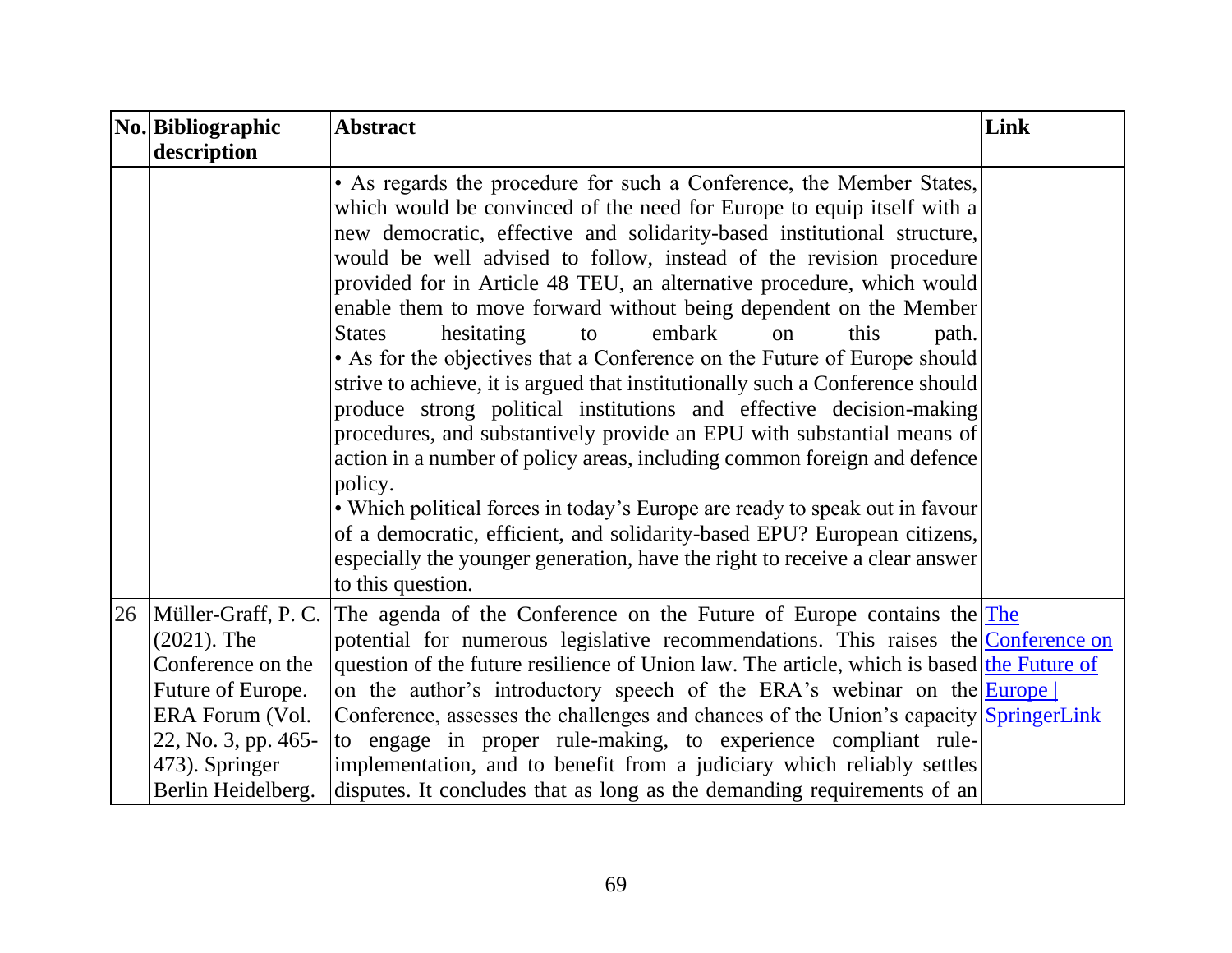|    | No. Bibliographic<br>description                                                                                                                                                                                                                                                                                                                                                  | <b>Abstract</b>                                                                                                                                                                                                                                                                                                                                                                                                                                                                                                                                                                                                                                                                                                                                                                                                                                                                                                                                                                                                                                                                                                                               | Link                                              |
|----|-----------------------------------------------------------------------------------------------------------------------------------------------------------------------------------------------------------------------------------------------------------------------------------------------------------------------------------------------------------------------------------|-----------------------------------------------------------------------------------------------------------------------------------------------------------------------------------------------------------------------------------------------------------------------------------------------------------------------------------------------------------------------------------------------------------------------------------------------------------------------------------------------------------------------------------------------------------------------------------------------------------------------------------------------------------------------------------------------------------------------------------------------------------------------------------------------------------------------------------------------------------------------------------------------------------------------------------------------------------------------------------------------------------------------------------------------------------------------------------------------------------------------------------------------|---------------------------------------------------|
|    |                                                                                                                                                                                                                                                                                                                                                                                   | enlightened legal civilisation are fulfilled, there is no reason not to trust in<br>Legal Europe's future.                                                                                                                                                                                                                                                                                                                                                                                                                                                                                                                                                                                                                                                                                                                                                                                                                                                                                                                                                                                                                                    |                                                   |
| 27 | Ondarza, N. V., &<br>Ålander, M.<br>$(2021)$ . The<br>conference on the<br>future of Europe:<br>obstacles and<br>opportunities to a<br>European reform<br>initiative that goes<br>beyond crisis<br>management. SWP<br>Comment, 19/2021.<br>Berlin: Stiftung<br>Wissenschaft und<br>Politik -SWP-<br><b>Deutsches Institut</b><br>für Internationale<br>Politik und<br>Sicherheit. | Since the Treaty of Lisbon, the European Union (EU) has been struggling $The$<br>to implement structural reforms. New steps towards integration have only Conference on<br>been possible under intense pressure during crises, and treaty change has the Future of<br>become taboo. The Conference on the Future of Europe is supposed to Europe.<br>open a new path and generate new ideas for the development of the Union Obstacles and<br>through a hybrid format of inter-institutional negotiations and citizen Opportunities<br>participation. However, its launch has been delayed considerably – and not to a European<br>only by the Covid-19 pandemic; the aims, level of ambition, and structure Reform<br>of the Conference have also been the subject of controversy among the EU Initiative That<br>institutions. To create the momentum for lasting reform, the Conference Goes beyond<br>must overcome four obstacles: the scepticism of many Member States, the Crisis<br>taboo of treaty change, inter-institutional rivalries, and past difficulties that <b>Management</b><br>the EU has had with citizen participation. | (ssoar.info)                                      |
| 28 | Pirozzi, N. (2021).<br>How the<br>Conference on the<br><b>Future of Europe</b><br>can still be saved.                                                                                                                                                                                                                                                                             | The Conference on the future of Europe is faltering, but EU institutions How the<br>and Member States can still save it. And they should, as it could be a key Conference on<br>tool to re-engage the citizens, writes Nicoletta Pirozzi.                                                                                                                                                                                                                                                                                                                                                                                                                                                                                                                                                                                                                                                                                                                                                                                                                                                                                                     | the Future of<br>Europe can<br>still be saved $-$ |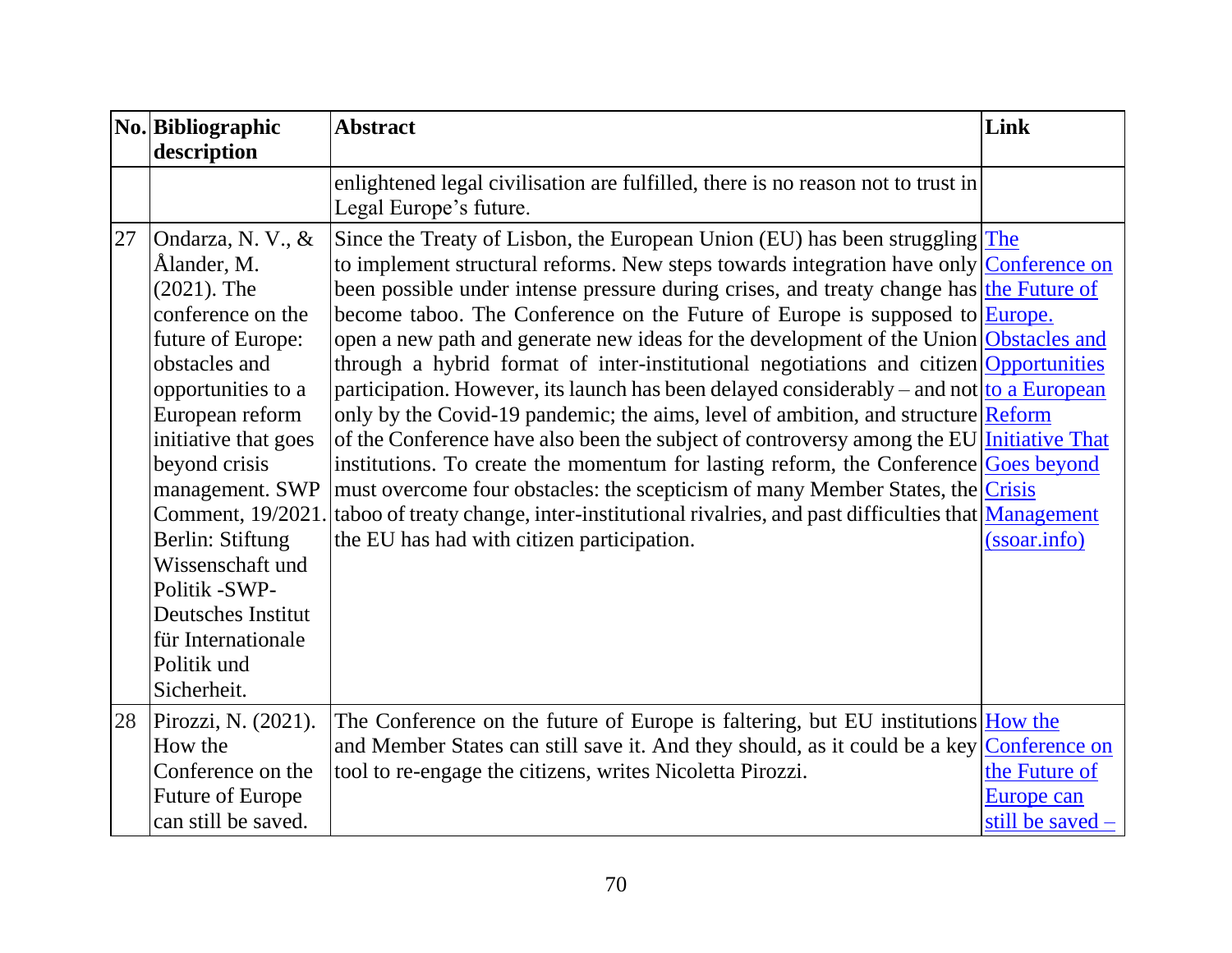|    | No. Bibliographic       | <b>Abstract</b>                                                                            | Link                |
|----|-------------------------|--------------------------------------------------------------------------------------------|---------------------|
|    | description             |                                                                                            |                     |
|    | Euractiv. 15 Nov        |                                                                                            | <b>EURACTIV.co</b>  |
|    | 2021.                   |                                                                                            | m                   |
| 29 | Pirozzi, N. (2021).     | The democratic participation promoted by the Conference can lay the $The$                  |                     |
|    | The Conference on       | foundations for a new Europe of the future. To be truly effective, however, Conference on  |                     |
|    | the Future of           | this event needs to be turned into a meaningful reflection on the direction, the Future of |                     |
|    | <b>Europe: Tackling</b> | purpose, and ambition of the EU's integration process. Such a process may <b>Europe</b> :  |                     |
|    | Differentiated          | ultimately lead to a reform of the EU's policies and institutions, which Tackling          |                     |
|    | Integration. Istituto   | should rest on an active and constant engagement with European societies Differentiated    |                     |
|    | Affari                  | and citizens.                                                                              | Integration         |
|    | Internazionali.         |                                                                                            | <b>IAI</b> Istituto |
|    |                         |                                                                                            | Affari              |
|    |                         |                                                                                            | Internazionali      |
| 30 | Schimmelfennig, F.      | There is considerable uncertainty about the outcome of the planned EP-CE-QE                |                     |
|    | $(2020)$ . The          | Conference on the Future of Europe, especially regarding possible treaty (europeanpaper    |                     |
|    | Conference on the       | changes. This contribution to the Dialogue comments on the possibility of $ s.eu\rangle$   |                     |
|    | Future of Europe        | an intergovernmental agreement outside the EU treaty framework on the                      |                     |
|    | and EU Reform:          | basis of theoretical and empirical knowledge about differentiated                          |                     |
|    | Limits of               | integration. It argues that such an agreement would deviate from the                       |                     |
|    | Differentiated          | traditional logic of differentiated integration venues, and that differentiated            |                     |
|    | Integration.            | integration is generally of limited value for overcoming decision-making                   |                     |
|    | European Papers-A       | blockades on constitutional and redistributive issues.                                     |                     |
|    | Journal on Law and      |                                                                                            |                     |
|    | Integration,            |                                                                                            |                     |
|    | 2020(2), 989-998.       |                                                                                            |                     |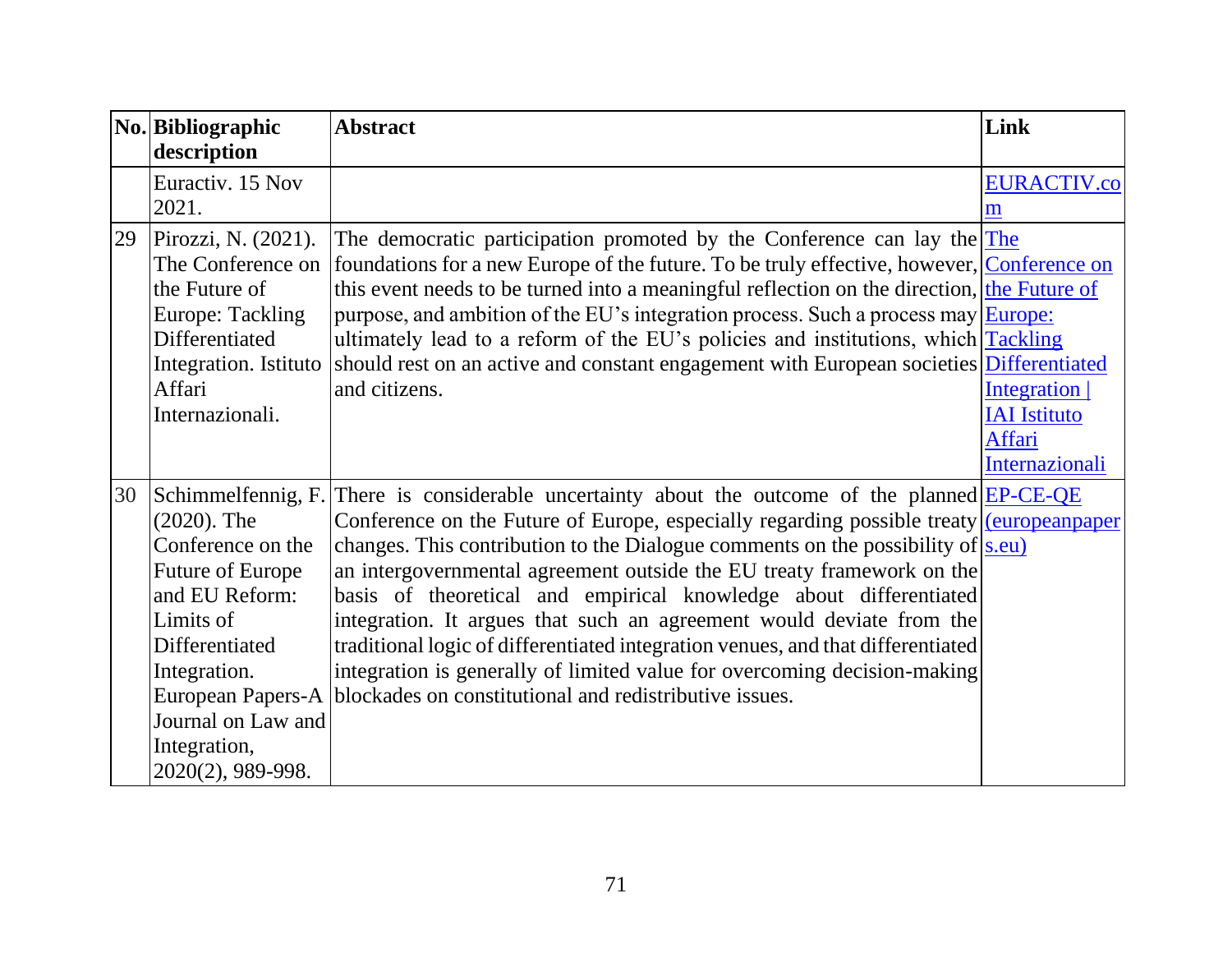|    | No. Bibliographic                          | <b>Abstract</b>                                                                                                                                                                       | Link |
|----|--------------------------------------------|---------------------------------------------------------------------------------------------------------------------------------------------------------------------------------------|------|
|    | description                                |                                                                                                                                                                                       |      |
|    | 31 Steuer, M. (2021).<br>Judges. Neglected | Judges are prominent actors with a significant impact on European Judges Neglec<br>integration. Yet, no references to them appear in the Joint Declaration on $\text{ted actors at }$ |      |
|    | Actors at the                              | the Conference authored by the Commission, Council, and the Parliament. the Conference                                                                                                |      |
|    | Conference on the                          | This corresponds to a view unsustainable in the age of extensive access to on the Future                                                                                              |      |
|    | Future of Europe.                          | information, that judges sit in ivory towers and speak exclusively through of Europe.pdf                                                                                              |      |
|    | Verfassungsblog.                           | their decisions that other actors then explain to the broader public. ( <i>jgu.edu.in</i> )                                                                                           |      |
|    |                                            | Moreover, the exclusion artificially reduces the relevance of judges in                                                                                                               |      |
|    |                                            | shaping the future of the EU and the potential of impactful interactions                                                                                                              |      |
|    |                                            | between the Conference participants on the status quo and development of                                                                                                              |      |
|    |                                            | judiciaries in the EU. The ambition of the Joint Declaration to                                                                                                                       |      |
|    |                                            | 'strengthen[.] the link between Europeans and the institutions that serve                                                                                                             |      |
|    |                                            | them" via the Conference is, however, compatible with including judges                                                                                                                |      |
|    |                                            | alongside other stakeholders who are explicitly mentioned, such as                                                                                                                    |      |
|    |                                            | regional parliaments, social partners, and academics.                                                                                                                                 |      |
| 32 | Tosiek, P. (2020).                         | The purpose of the article is to determine the probability of institutional Srpska-                                                                                                   |      |
|    | The Prospects for                          | reforms resulting from the debate on the EU's future held as a part of the politicka-                                                                                                 |      |
|    | Institutional                              | "Conference on the Future of Europe" initiated in 2020. In the theoretical misao-2-                                                                                                   |      |
|    | Reforms of the                             | dimension, the analysis is based on the application of the liberal $\sqrt{2020 \text{ndf}}$                                                                                           |      |
|    | European Union: a                          | intergovernmentalist approach with its three assumptions: the strict (ips.ac.rs)                                                                                                      |      |
|    | Liberal                                    | categorisation of intergovernmental decision-making built on the triad                                                                                                                |      |
|    | Intergovernmentali                         | "preferences-negotiations-institutions", the concept of demoicracy, and                                                                                                               |      |
|    | st Perspective.                            | the need for differentiated integration. On this basis, three hypotheses for                                                                                                          |      |
|    |                                            | Српска политичка each reform are presented and verified, which leads to a determination of                                                                                            |      |
|    | мисао, 1(2), 141-                          | their possible implementation. The main thought is the statement that,                                                                                                                |      |
|    | 163.                                       | when adopting the liberal intergovernmentalism, the EU will remain an                                                                                                                 |      |
|    |                                            | intergovernmental organisation, founded on societies organised in nation                                                                                                              |      |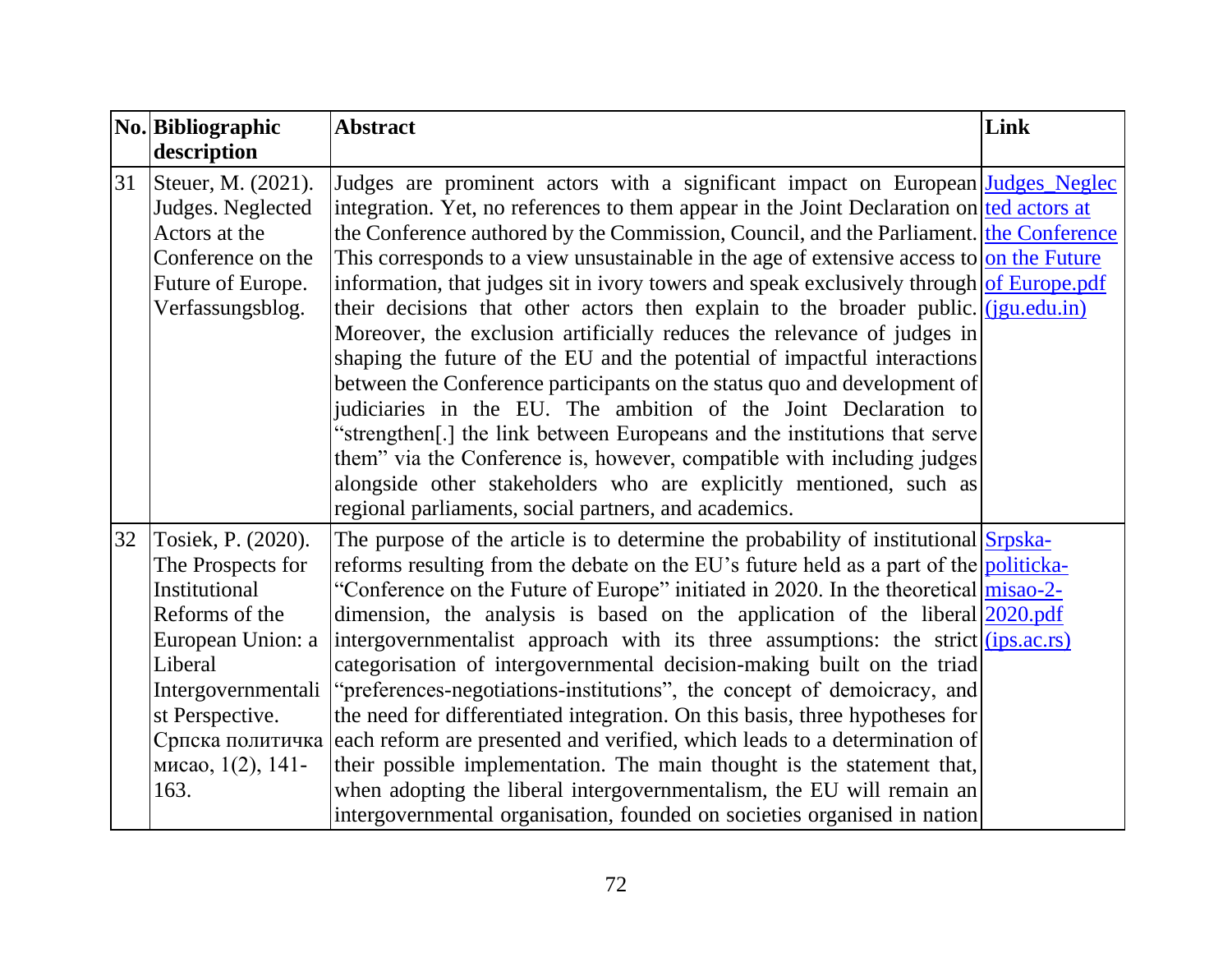| $\vert$ No. Bibliographic<br>description | Abstract                                                                                         | Link |
|------------------------------------------|--------------------------------------------------------------------------------------------------|------|
|                                          | states, but at the same time internally differentiated in terms of the quality<br>of membership. |      |